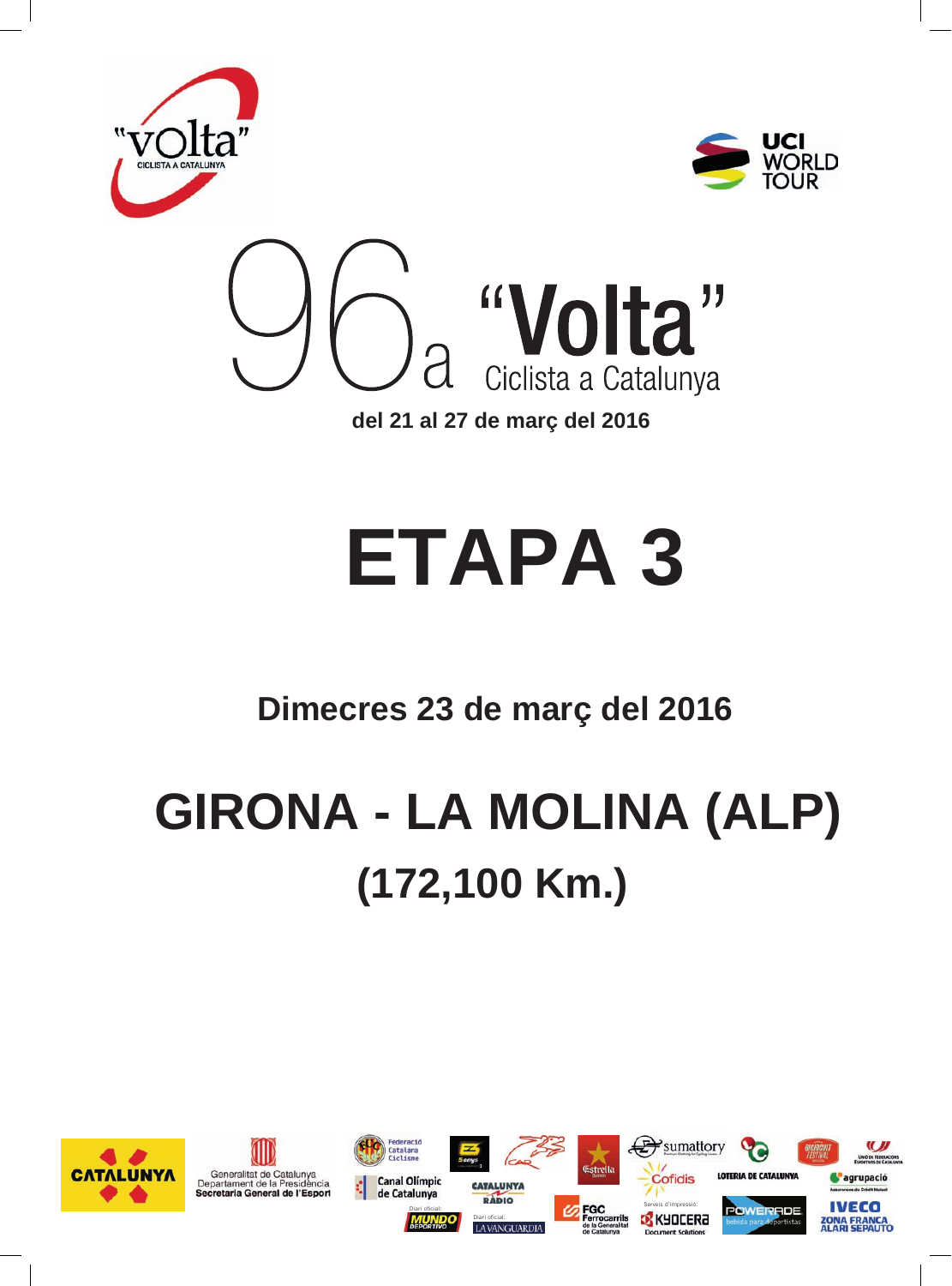### "Volta" del 21 al 27 de març del 2016



#### **Organiza.: "Volta" Ciclista a Catalunya A.E. -RESUMEN CLASIFICACIONES 3<sup>ª</sup>-Etapa <b>Fecha..: 23/03/16 GIRONA - LA MOLINA (ALP) 172.1-Kms Media..: 34,368-K/h**

|              |                            | <b>CLASIFICACION</b>      |            |             |          |              |     | <b>GENERAL INDIVIDUAL</b>     |            |   |          |
|--------------|----------------------------|---------------------------|------------|-------------|----------|--------------|-----|-------------------------------|------------|---|----------|
| $1^{\circ}$  |                            | 41 MARTIN, Daniel         | <b>EQS</b> |             | 5:00:27  | $1^{\circ}$  |     | 41 MARTIN, Daniel             | <b>EQS</b> |   | 14:08:18 |
| $2^{\circ}$  | 61                         | CONTADOR, Alberto         | <b>TNK</b> | a           | 02       | $2^{\circ}$  | 61  | CONTADOR, Alberto             | <b>TNK</b> | a | 06       |
| $3^{\circ}$  | 102                        | <b>BARDET, Romain</b>     | <b>ALM</b> | a           | 02       | $3^{\circ}$  | 102 | <b>BARDET, Romain</b>         | <b>ALM</b> | a | 08       |
| $4^{\rm o}$  | 4                          | VAN GARDEREN, Tejay       | <b>BMC</b> | a           | 02       | $4^{\circ}$  |     | 4 VAN GARDEREN, Tejay         | <b>BMC</b> | a | 12       |
| $5^{\rm o}$  | $\mathbf{1}$               | PORTE, Richie             | <b>BMC</b> | a           | 09       | $5^{\circ}$  | 11  | QUINTANA, Nairo               | <b>MOV</b> | a | 19       |
| $6^{\circ}$  | 11                         | <b>OUINTANA, Nairo</b>    | <b>MOV</b> | a           | 09       | $6^{\circ}$  |     | 1 PORTE, Richie               | <b>BMC</b> | a | 19       |
| $7^{\circ}$  | 153                        | FORMOLO, Davide           | <b>CPT</b> | a           | 11       | $7^{\circ}$  |     | 153 FORMOLO, Davide           | <b>CPT</b> | a | 21       |
| $8^{\circ}$  |                            | 22 ZAKARIN, Ilnur         | <b>KAT</b> | a           | 12       | $8^{\circ}$  |     | 31 FROOME, Christopher        | <b>SKY</b> | a | 22       |
| $9^{\circ}$  | 31                         | FROOME, Christopher       | <b>SKY</b> | a           | 12       | $9^{\circ}$  |     | 22 ZAKARIN, Ilnur             | <b>KAT</b> | a | 22       |
| $10^{\circ}$ | 184                        | CARTHY, Hugh              | $C$ JR     | a           | 18       | $10^{\circ}$ |     | 32 THOMAS, Geraint            | <b>SKY</b> | a | 28       |
| $11^{\circ}$ | 151                        | URAN, Rigoberto           | <b>CPT</b> | a           | 18       | $11^{\circ}$ | 151 | URAN, Rigoberto               | <b>CPT</b> | a | $28\,$   |
| $12^{\circ}$ | 42                         | <b>VERONA, Carlos</b>     | <b>EQS</b> | a           | 18       | $12^{\circ}$ | 184 | CARTHY, Hugh                  | CJR        | a | 28       |
| $13^{\circ}$ | 32                         | THOMAS, Geraint           | <b>SKY</b> | a           | 18       | $13^{\circ}$ | 21  | RODRIGUEZ, Joaquin            | <b>KAT</b> | a | 28       |
| $14^{\circ}$ | 33                         | NIEVE, Mikel              | <b>SKY</b> | a           | 18       | $14^{\circ}$ |     | 33 NIEVE, Mikel               | <b>SKY</b> | a | 28       |
| $15^{\circ}$ | 196                        | NAVARRO, Daniel           | <b>COF</b> | a           | 18       | $15^{\circ}$ | 42  | <b>VERONA, Carlos</b>         | <b>EQS</b> | a | 28       |
|              | <b>EQUIPOS DE LA ETAPA</b> |                           |            |             |          |              |     | <b>GENERAL EQUIPOS</b>        |            |   |          |
| $1^{\circ}$  |                            | <b>BMC RACING TEAM</b>    | <b>BMC</b> |             | 15:02:00 | $1^{\circ}$  |     | <b>BMC RACING TEAM</b>        | <b>BMC</b> |   | 42:26:03 |
| $2^{\circ}$  |                            | <b>TEAM SKY</b>           | <b>SKY</b> | a           | 09       | $2^{\circ}$  |     | <b>TEAM SKY</b>               | <b>SKY</b> | a | 09       |
| $3^{\circ}$  |                            | CANNONDALE PRO C.T.       | <b>CPT</b> | a           | 12       | $3^{\circ}$  |     | CANNONDALE PRO C.T.           | <b>CPT</b> | a | 12       |
| $4^{\circ}$  |                            | <b>ETIXX - QUICK STEP</b> | <b>EQS</b> | a           | 24       | $4^{\circ}$  |     | <b>ETIXX - QUICK STEP</b>     | <b>EQS</b> | a | 24       |
| $5^{\circ}$  |                            | <b>IAM CYCLING</b>        | IAM        | a           | 39       | $5^{\circ}$  |     | <b>IAM CYCLING</b>            | IAM        | a | 39       |
|              |                            | <b>GENERAL MONTAÑA</b>    |            |             |          |              |     | <b>GENERAL S. INTERMEDIOS</b> |            |   |          |
| $1^{\circ}$  |                            | 236 DRON, Boris           | <b>WGG</b> |             | 49-Ptos. | $1^{\circ}$  |     | 135 BOUWMAN, Koen             | TLJ        |   | 6-Ptos.  |
| $2^{\circ}$  | 211                        | DUYN, Huub                | <b>ROP</b> |             | 32-Ptos. | $2^{\circ}$  |     | 85 DE GENDT, Thomas           | <b>LTS</b> |   | 6-Ptos.  |
| $3^{\circ}$  | 41                         | <b>MARTIN, Daniel</b>     | <b>EQS</b> |             | 32-Ptos. | $3^{\circ}$  | 43  | <b>BOUET, Maxime</b>          | <b>EQS</b> |   | 4-Ptos.  |
| $4^{\circ}$  | 175                        | MEYER, Cameron            | <b>DDD</b> |             | 28-Ptos. | $4^{\circ}$  | 88  | VERVAEKE, Louis               | <b>LTS</b> |   | 3-Ptos.  |
| $5^{\circ}$  | 61                         | <b>CONTADOR, Alberto</b>  | <b>TNK</b> |             | 24-Ptos. | $5^{\circ}$  | 185 | MAS, Luis                     | CJR        |   | 3-Ptos.  |
|              |                            |                           |            |             |          |              |     |                               |            |   |          |
|              |                            | <b>GENERAL JOVENES</b>    |            |             |          |              |     | <b>GRAL CATALANES</b>         |            |   |          |
| $1^{\circ}$  |                            | 153 FORMOLO, Davide       | <b>CPT</b> |             | 14:08:39 | $1^{\circ}$  |     | 21 RODRIGUEZ, Joaquin         | <b>KAT</b> |   | 14:08:46 |
| $2^{\circ}$  | 184                        | CARTHY, Hugh              | CJR        | a           | 07       | $2^{\circ}$  | 48  | DE LA CRUZ, David             | <b>EQS</b> | a | 48       |
| $3^{\circ}$  | 42                         | <b>VERONA, Carlos</b>     | <b>EQS</b> | $\mathbf a$ | 07       | $3^{\circ}$  | 28  | LOSADA, Alberto               | <b>KAT</b> | a | 04:29    |
| $4^{\circ}$  | 174                        | KUDUS, Merhawi            | <b>DDD</b> | a           | 11       | $4^{\circ}$  | 228 | SIMON, Jordi                  | <b>VAT</b> | a | 10:47    |
| $5^{\circ}$  |                            | 156 DOMBROWSKI, Joseph L. | <b>CPT</b> | a           | 17       | $5^{\circ}$  |     | 188 PRADES, Eduard            | CJR        | a | 13:06    |
|              |                            |                           |            |             |          |              |     |                               |            |   |          |

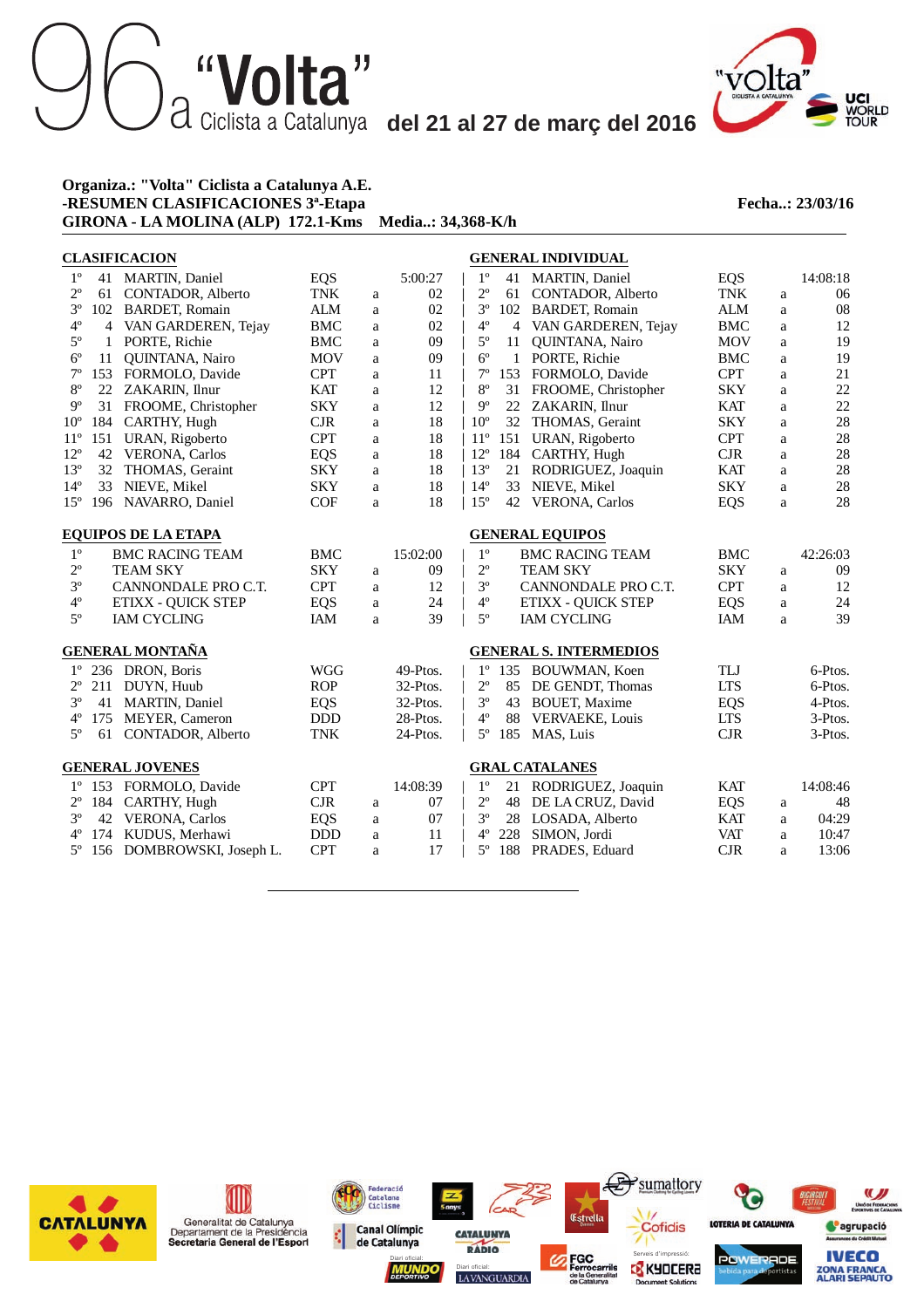""Volta" del 21 al 27 de març del 2016

———————————————————————————————————————————————



#### **Organiza.: "Volta" Ciclista a Catalunya A.E. CLASIFICACION 3<sup>ª</sup> Etapa <b>Fecha..: 23/03/16**<br> **GIRONA - LA MOLINA (ALP), 172.1-Kms** Media..: 34,368-K/h **Pag.Eta..: 1 GIRONA - LA MOLINA (ALP), 172.1-Kms Media..: 34,368-K/h**

|                 |              | Pto. Dor. Nac-Codigo Uci Nombre |                           |     | Cat Equipo<br>________________                |              | hh:mm:ss |     |
|-----------------|--------------|---------------------------------|---------------------------|-----|-----------------------------------------------|--------------|----------|-----|
| $1^{\circ}$     | 41           | IRL19860820                     | MARTIN, Daniel            |     | ELI ETIXX - QUICK STEP                        |              | 05:00:27 | 10" |
| $2^{\rm o}$     | 61           | ESP19821206                     | CONTADOR, Alberto         | ELI | <b>TINKOFF</b>                                | a            | 02       | 6"  |
| $3^{\circ}$     | 102          | FRA19901109                     | <b>BARDET, Romain</b>     |     | ELI AG2R LA MONDIALE                          | a            | 02       | 4"  |
| $4^{\circ}$     | 4            | USA19880812                     | VAN GARDEREN, Tejay       |     | ELI BMC RACING TEAM                           | a            | 02       |     |
| $5^{\circ}$     | $\mathbf{1}$ | AUS19850130                     | PORTE, Richie             |     | ELI BMC RACING TEAM                           | a            | 09       |     |
| $6^{\circ}$     | 11           | COL19900204                     | QUINTANA, Nairo           |     | ELI MOVISTAR TEAM                             | a            | 09       |     |
| $7^{\circ}$     | 153          | ITA19921025                     | FORMOLO, Davide           |     | JOV CANNONDALE PRO C.T.                       | a            | 11       |     |
| $8^{\rm o}$     | 22           | RUS19890915                     | ZAKARIN, Ilnur            | ELI | <b>TEAM KATUSHA</b>                           | a            | 12       |     |
| $9^{\circ}$     | 31           | GBR19850520                     | FROOME, Christopher       |     | ELI TEAM SKY                                  | a            | 12       |     |
| 10 <sup>o</sup> | 184          | GBR19940709                     | CARTHY, Hugh              |     | JOV CAJA RURAL-SEGUROS RGA                    | a            | 18       |     |
| $11^{\circ}$    | 151          | COL19870126                     | URAN, Rigoberto           |     | ELI CANNONDALE PRO C.T.                       | a            | 18       |     |
| $12^{\circ}$    | 42           | ESP19921104                     | <b>VERONA, Carlos</b>     |     | <b>JOV ETIXX - QUICK STEP</b>                 | a            | 18       |     |
| $13^{\circ}$    | 32           | GBR19860525                     | THOMAS, Geraint           | ELI | <b>TEAM SKY</b>                               | a            | 18       |     |
| $14^{\circ}$    | 33           | ESP19840526                     | NIEVE, Mikel              | ELI | <b>TEAM SKY</b>                               | a            | 18       |     |
| $15^{\circ}$    | 196          | ESP19830718                     | NAVARRO, Daniel           |     | ELI COFIDIS SOLUT. CREDIT                     | a            | 18       |     |
| $16^{\circ}$    | 21           | ESP19790512                     | RODRIGUEZ, Joaquin        |     | ELI TEAM KATUSHA                              | a            | 18       |     |
| $17^{\circ}$    | 35           | NED19871001                     | POELS, Wouter             |     | ELI TEAM SKY                                  | a            | $22\,$   |     |
| $18^{\circ}$    | 234          | BEL19860513                     | DEGAND, Thomas            |     | ELI WANTY-GROUPE GOBERT                       | $\mathbf{a}$ | 22       |     |
| $19^{\circ}$    | 163          | COL19881119                     | PANTANO, Jarlinson        |     | ELI IAM CYCLING                               | a            | $22\,$   |     |
| $20^{\circ}$    | 174          | ERI19940123                     | KUDUS, Merhawi            |     | <b>JOV DIMENSION DATA</b>                     | a            | $22\,$   |     |
| $21^{\circ}$    | 158          | CAN19861012                     | WOODS, Michael            |     | ELI CANNONDALE PRO C.T.                       | a            | $22\,$   |     |
| $22^{\circ}$    | 133          | NED19870607                     | KRUIJSWIJK, Steven        |     | ELI TEAM LOTTO NL - JUMBO                     | a            | $22\,$   |     |
| $23^{\circ}$    | 51           | ITA19900703                     | ARU, Fabio                |     | ELI ASTANA PRO TEAM                           | a            | $22\,$   |     |
| $24^{\circ}$    | 81           | BEL19860826                     | DE CLERCQ, Bart           |     | ELI LOTTO SOUDAL                              | $\mathbf{a}$ | $22\,$   |     |
| $25^{\circ}$    | 166          | USA19900628                     | <b>WARBASSE, Lawrence</b> |     | ELI IAM CYCLING                               | a            | 28       |     |
| $26^{\circ}$    | 137          | SLO19891029                     | ROGLIC, Primož            |     | ELI TEAM LOTTO NL - JUMBO                     | $\mathbf{a}$ | 28       |     |
| $27^{\circ}$    | 6            | COL19880115                     | ATAPUMA, Darwin           |     | ELI BMC RACING TEAM                           | a            | 28       |     |
| $28^{\circ}$    | 161          | SUI19861209                     | FRANK, Mathias            |     | ELI IAM CYCLING                               | a            | 28       |     |
| $29^{\circ}$    | 71           | COL19900117                     | CHAVES, Jhoan Esteban     |     | ELI ORICA GreenEDGE                           | a            | 28       |     |
| $30^{\circ}$    | 101          | ITA19821130                     | POZZOVIVO, Domenico       |     | ELI AG2R LA MONDIALE                          | a            | 28       |     |
| $31^{\circ}$    | 187          | ESP19840116                     | PARDILLA, Sergio          |     | ELI CAJA RURAL-SEGUROS RGA                    | a            | 28       |     |
| $32^{\circ}$    | 122          | ESP19770401                     | ZUBELDIA, Haimar          |     | ELI TREK SEGAFREDO                            | a            | 28       |     |
| $33^{\circ}$    | 156          | USA19910512                     |                           |     | DOMBROWSKI, Joseph L. JOV CANNONDALE PRO C.T. | a            | 28       |     |
| $34^{\circ}$    | $\tau$       | ESP19780205                     | SANCHEZ, Samuel           |     | ELI BMC RACING TEAM                           | a            | 40       |     |
| $35^{\circ}$    | 53           | EST19870311                     | <b>KANGERT, Tanel</b>     |     | ELI ASTANA PRO TEAM                           | a            | 45       |     |
| $36^{\circ}$    | 88           | BEL19931006                     | <b>VERVAEKE, Louis</b>    |     | <b>JOV LOTTO SOUDAL</b>                       | a            | 45       |     |
| $37^{\circ}$    | 45           | BEL19950904                     | DE PLUS, Laurens          |     | <b>JOV ETIXX - QUICK STEP</b>                 | a            | 45       |     |
| $38^{\circ}$    | 92           | FRA19911028                     | <b>BARGUIL, Warren</b>    |     | <b>JOV TEAM GIANT-ALPECIN</b>                 | a            | 45       |     |
| 39°             | 62           | RUS19840126                     | TROFIMOV, Yury            | ELI | <b>TINKOFF</b>                                | a            | 01:01    |     |
| $40^{\circ}$    | 13           | COL19880811                     | ANACONA, Winner           | ELI | MOVISTAR TEAM                                 | a            | 01:04    |     |
| $41^{\circ}$    | 48           | ESP19890506                     | DE LA CRUZ, David         |     | ELI ETIXX - QUICK STEP                        | a            | 01:06    |     |
| $42^{\circ}$    | 186          | ESP19910104                     | MOLINA, Antonio           |     | <b>JOV CAJA RURAL-SEGUROS RGA</b>             | a            | 01:19    |     |
| $43^{\circ}$    | 105          | FRA19801113                     | DUPONT, Hubert            |     | ELI AG2R LA MONDIALE                          | a            | 01:21    |     |
| $44^\circ$      | 15           | ESP19851001                     | HERRADA, José             |     | ELI MOVISTAR TEAM                             | a            | 01:26    |     |
| $45^{\circ}$    | 182          | ESP19800107                     | ARROYO, David             |     | ELI CAJA RURAL-SEGUROS RGA                    | a            | 01:26    |     |
| $46^{\circ}$    | 16           | ESP19840718                     | MORENO, Javier            |     | ELI MOVISTAR TEAM                             | a            | 01:46    |     |
| $47^{\circ}$    | 131          | NED19860531                     | GESINK, Robert            |     | ELI TEAM LOTTO NL - JUMBO                     | a            | 01:57    |     |
| $48^{\circ}$    | 195          | FRA19890917                     | MOLARD, Rudy              |     | ELI COFIDIS SOLUT. CREDIT                     | a            | 01:57    |     |









nt Soluti

LAVANGUARDIA

حصا

**CATALUNYA** 





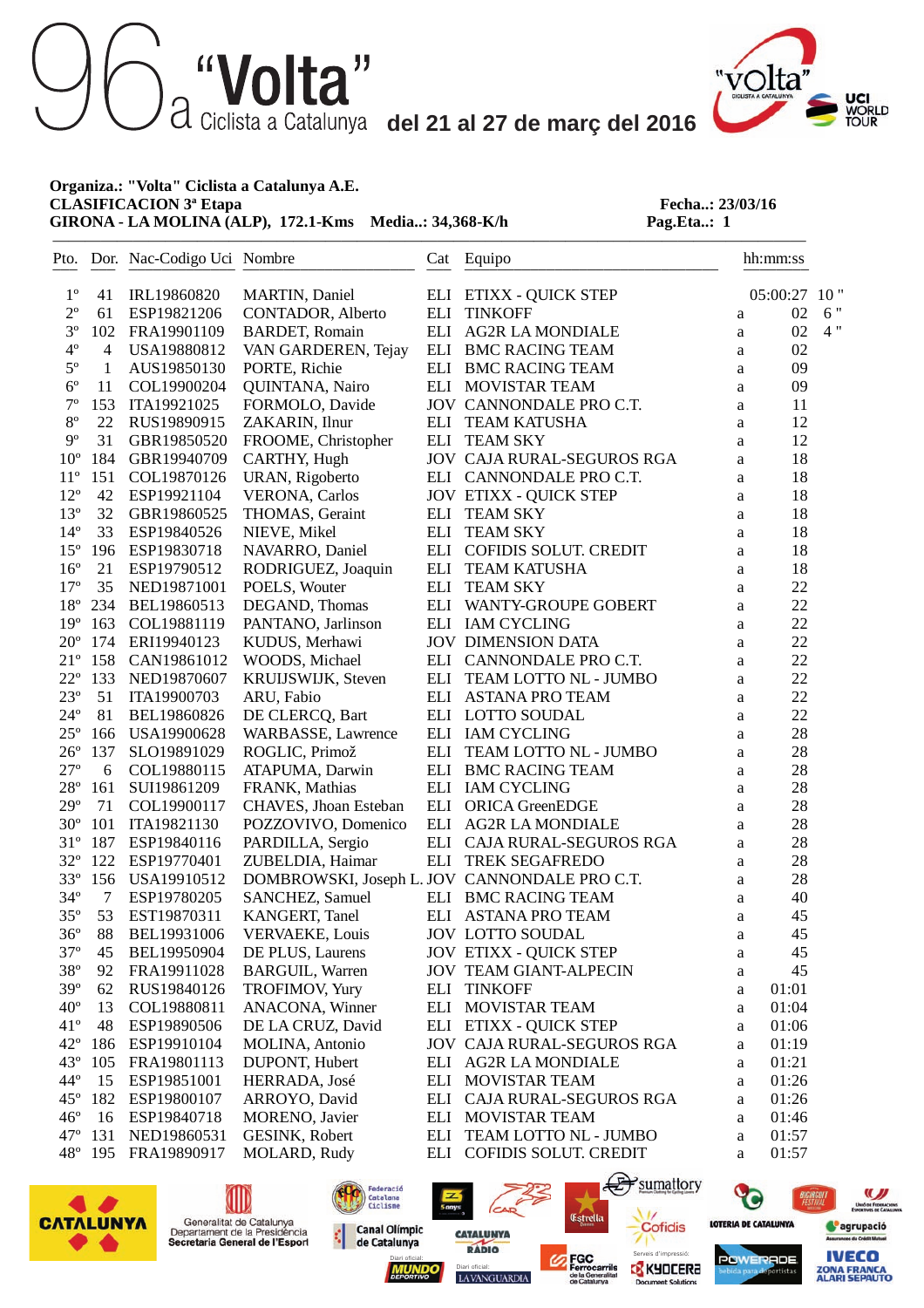

Fecha..: 23/03/16

Pag.Eta..: 2

|              |     | Pto. Dor. Nac-Codigo Uci Nombre |                           |         | Cat Equipo                        |          | hh:mm:ss |
|--------------|-----|---------------------------------|---------------------------|---------|-----------------------------------|----------|----------|
| $49^\circ$   | 154 | POR19840903                     | CARDOSO, Andre            |         | ELI CANNONDALE PRO C.T.           | a        | 02:00    |
| $50^{\circ}$ | 238 | GER19880723                     | THURAU, Bjorn             |         | ELI WANTY-GROUPE GOBERT           | a        | 02:02    |
| $51^{\circ}$ | 127 | <b>USA19870808</b>              | STETINA, Peter            |         | ELI TREK SEGAFREDO                | a        | 02:48    |
| $52^{\circ}$ | 231 | ITA19820322                     | GASPAROTTO, Enrico        |         | ELI WANTY-GROUPE GOBERT           | a        | 03:24    |
| $53^{\circ}$ | 202 | ESP19860622                     | DE LA PARTE, Víctor       |         | ELI CCC SPRANDI POLKOWICE         | a        | 03:51    |
| $54^\circ$   | 155 | USA19910707                     | <b>BROWN</b> , Nathan     |         | JOV CANNONDALE PRO C.T.           | a        | 04:07    |
| $55^{\circ}$ | 97  | AUT19900617                     | PREIDLER, Georg           |         | ELI TEAM GIANT-ALPECIN            | a        | 04:47    |
| $56^{\circ}$ | 112 | SLO19920506                     | POLANC, Jan               |         | <b>JOV LAMPRE - MERIDA</b>        | a        | 04:47    |
| $57^{\circ}$ | 237 | NED19890411                     | MINNAARD, Marinus C.      |         | ELI WANTY-GROUPE GOBERT           | a        | 04:47    |
| $58^{\circ}$ | 216 | NED19910923                     | VAN DER LIJKE, Nick       |         | <b>JOV ROOMPOT-ORANJE PELOTON</b> | a        | 04:47    |
| 59°          | 171 | ESP19830302                     | ANTON, Igor               |         | ELI DIMENSION DATA                | a        | 04:47    |
| $60^{\circ}$ | 8   | USA19840216                     | <b>BOOKWALTER, Brent</b>  |         | ELI BMC RACING TEAM               | a        | 04:47    |
| $61^{\circ}$ | 17  | COL19920810                     | QUINTANA, Dayer           |         | <b>JOV MOVISTAR TEAM</b>          | a        | 04:47    |
| $62^{\circ}$ | 82  | ESP19870625                     | VALLS, Rafael             |         | ELI LOTTO SOUDAL                  | a        | 04:47    |
| $63^\circ$   | 52  | COL19940204                     | LOPEZ, Miguel A.          |         | <b>JOV ASTANA PRO TEAM</b>        | a        | 04:47    |
| $64^{\circ}$ | 28  | ESP19820228                     | LOSADA, Alberto           |         | ELI TEAM KATUSHA                  | a        | 04:47    |
| $65^{\circ}$ | 128 | AUT19880408                     | ZOIDL, Riccardo           |         | ELI TREK SEGAFREDO                | a        | 04:47    |
| $66^{\circ}$ | 55  | ITA19850317                     | CATALDO, Dario            |         | ELI ASTANA PRO TEAM               | a        | 06:28    |
| $67^\circ$   | 75  | AUS19920813                     | HOWSON, Damien            |         | <b>JOV ORICA GreenEDGE</b>        | a        | 06:28    |
| $68^{\circ}$ | 103 | FRA19860317                     | CHEREL, Mikael            |         | ELI AG2R LA MONDIALE              | a        | 07:01    |
| $69^\circ$   | 106 | LUX19871114                     | GASTAUER, Ben             |         | ELI AG2R LA MONDIALE              | a        | 07:01    |
| $70^{\circ}$ | 56  | ITA19870711                     | MALACARNE, Davide         |         | ELI ASTANA PRO TEAM               | a        | 08:13    |
| $71^{\circ}$ | 57  | KAZ19861214                     | ZEITS, Andrey             |         | ELI ASTANA PRO TEAM               | a        | 08:13    |
| $72^{\circ}$ | 63  | DEN19901023                     | HANSEN, Jesper            | ELI     | <b>TINKOFF</b>                    | a        | 09:00    |
| $73^{\circ}$ | 34  | GBR19871105                     | SWIFT, Ben                | ELI     | <b>TEAM SKY</b>                   | a        | 10:15    |
| $74^{\circ}$ | 218 | NED19810405                     | <b>WEENING, Pieter</b>    |         | ELI ROOMPOT-ORANJE PELOTON        | a        | 11:03    |
| $75^{\circ}$ | 228 | ESP19900906                     | SIMON, Jordi              |         | ELI VERVA ACTIVEJET PRO C.        | a        | 11:05    |
| $76^{\circ}$ | 194 | FRA19871202                     | EDET, Nicolas             |         | ELI COFIDIS SOLUT. CREDIT         | a        | 11:05    |
| $77^{\circ}$ | 115 | ETH19910825                     | GRMAY, Tsgabu G.          |         | <b>JOV LAMPRE - MERIDA</b>        | a        | 11:05    |
| $78^{\circ}$ | 134 | NED19890616                     | LINDEMAN, Bertjan         |         | ELI TEAM LOTTO NL - JUMBO         | a        | 11:05    |
| 79°          | 38  | USA19910207                     | <b>BOSWELL</b> , Ian      |         | <b>JOV TEAM SKY</b>               | a        | 11:58    |
| $80^{\circ}$ | 73  | ESP19800229                     | PLAZA, Ruben              | ELI     | <b>ORICA GreenEDGE</b>            | a        | 11:58    |
| 81°          | 5   | BEL19860608                     | HERMANS, Ben              |         | ELI BMC RACING TEAM               | a        | 12:57    |
| $82^{\circ}$ | 95  | SWE19910222                     | LUDVIGSSON, Tobias        |         | <b>JOV TEAM GIANT-ALPECIN</b>     | a        | 12:57    |
| 83°          | 77  | AUS19930906                     | HAIG, Jack                |         | <b>JOV ORICA GreenEDGE</b>        | a        | 12:57    |
| $84^{\circ}$ |     | 224 CZE19910809                 | HNIK, Karel               |         | JOV VERVA ACTIVEJET PRO C.        | a        | 12:57    |
| $85^{\circ}$ | 211 | NED19840901                     | DUYN, Huub                |         | ELI ROOMPOT-ORANJE PELOTON        | a        | 12:57    |
| $86^{\circ}$ | 26  | RUS19941031                     | MAMYKIN, Matvey           |         | <b>JOV TEAM KATUSHA</b>           | a        | 12:57    |
| $87^{\circ}$ | 201 | ITA19710809                     | REBELLIN, Davide          |         | ELI CCC SPRANDI POLKOWICE         | a        | 12:57    |
| $88^{\circ}$ | 43  | FRA19861103                     | <b>BOUET, Maxime</b>      |         | ELI ETIXX - QUICK STEP            | a        | 12:57    |
| $89^\circ$   | 143 | FRA19890313                     | <b>COURTEILLE, Arnaud</b> | ELI FDJ |                                   | a        | 12:57    |
| $90^\circ$   | 167 | SUI19860625                     | WYSS, Marcel              |         | ELI IAM CYCLING                   | a        | 12:57    |
| $91^{\circ}$ | 203 | CZE19910121                     | HIRT, Jan                 |         | JOV CCC SPRANDI POLKOWICE         | a        | 12:57    |
| $92^{\circ}$ | 116 | RSA19920221                     | <b>MEINTJES, Louis</b>    |         | <b>JOV LAMPRE - MERIDA</b>        | a        | 13:02    |
| $93^\circ$   | 188 | ESP19870809                     | PRADES, Eduard            |         | ELI CAJA RURAL-SEGUROS RGA        | $\rm{a}$ | 13:24    |
| $94^{\circ}$ | 114 | CRO19870726                     | DURASEK, Kristijan        |         | ELI LAMPRE - MERIDA               | a        | 13:24    |
| $95^\circ$   | 206 | POL19900224                     | OWSIAN, Lukasz            |         | ELI CCC SPRANDI POLKOWICE         | a        | 14:16    |
| $96^{\circ}$ | 177 | BLR19820809                     | SIUTSOU, Kanstantsin      |         | ELI DIMENSION DATA                | a        | 14:34    |







LAVANGUARDIA

**CATALUNYA** 

(ca



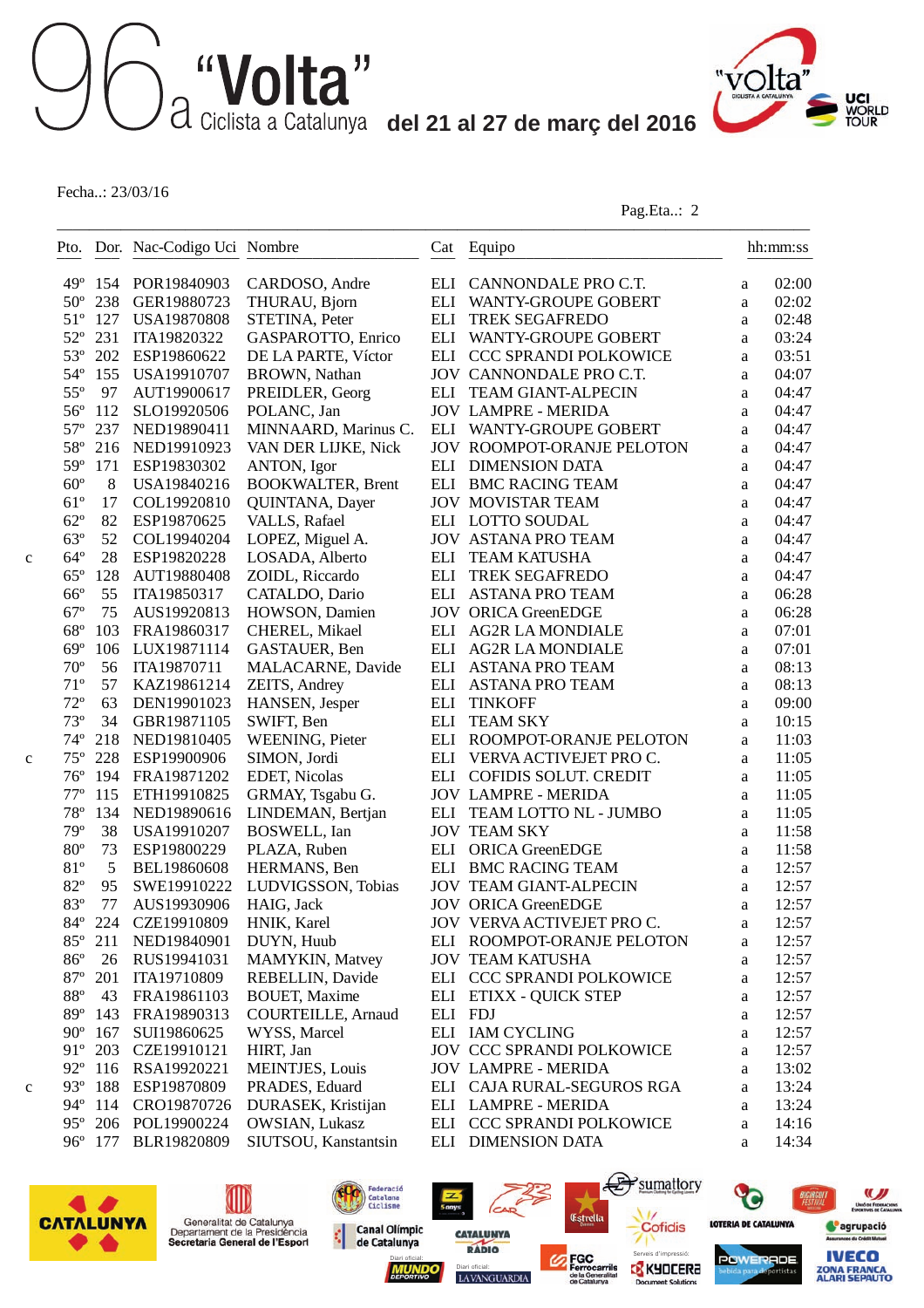

Fecha..: 23/03/16

Pag.Eta..: 3

|               |                   | Pto. Dor. Nac-Codigo Uci Nombre |                          |                | Cat Equipo<br>___________________              |              | hh:mm:ss |
|---------------|-------------------|---------------------------------|--------------------------|----------------|------------------------------------------------|--------------|----------|
| $97^\circ$    |                   | 144 FRA19930630                 | LECUISINIER, Pierre-h.   | <b>JOV FDJ</b> |                                                | a            | 16:35    |
| 98°           | 165               | NED19820924                     | <b>CLEMENT, Stef</b>     |                | ELI IAM CYCLING                                | a            | 16:45    |
| $99^\circ$    | 162               | SUI19780923                     | ELMIGER, Martin          |                | ELI IAM CYCLING                                | a            | 16:45    |
| $100^{\circ}$ | 107               | FRA19900807                     | DOMONT, Axel             |                | ELI AG2R LA MONDIALE                           | a            | 16:45    |
| $101^{\circ}$ | 78                | ESP19821110                     | <b>TXURRUKA, Amets</b>   | ELI            | ORICA GreenEDGE                                | a            | 16:45    |
| $102^{\circ}$ | 72                | RSA19841206                     | <b>IMPEY, Daryl</b>      | ELI            | ORICA GreenEDGE                                | a            | 16:45    |
| $103^{\circ}$ | 74                | AUS19800516                     | <b>GERRANS</b> , Simon   | ELI            | <b>ORICA GreenEDGE</b>                         | a            | 16:45    |
| $104^{\circ}$ | 54                | ITA19770708                     | TIRALONGO, Paolo         |                | ELI ASTANA PRO TEAM                            | a            | 16:45    |
| $105^{\circ}$ | 87                | POL19840306                     | MARCZYNSKI, Tomasz       |                | ELI LOTTO SOUDAL                               | a            | 16:45    |
| $106^{\circ}$ | 23                | RUS19890705                     | TCATEVICH, Aleksei       | ELI            | <b>TEAM KATUSHA</b>                            | a            | 16:45    |
| $107^{\circ}$ | 207               | POL19780302                     | SZMYD, Sylvester         | ELI            | CCC SPRANDI POLKOWICE                          | a            | 16:45    |
| 108°          | 233               | BEL19880406                     | <b>BILLE, Gaetan</b>     | ELI            | WANTY-GROUPE GOBERT                            | a            | 16:45    |
| $109^\circ$   | 25                | RUS19860307                     | KOCHETKOV, Pavel         | ELI            | <b>TEAM KATUSHA</b>                            | a            | 16:45    |
| $110^{\circ}$ | 14                | ESP19831115                     | ERVITI, Imanol           |                | ELI MOVISTAR TEAM                              | a            | 16:45    |
| $111^{\circ}$ | 18                | ESP19931122                     | SOLER, Marc              |                | <b>JOV MOVISTAR TEAM</b>                       | a            | 16:45    |
| $112^{\circ}$ | 113               | BLR19910320                     | KOSHEVOY, Ilia           |                | <b>JOV LAMPRE - MERIDA</b>                     | a            | 16:45    |
| $113^{\circ}$ | 24                | EST19870424                     | TAARAMAE, Rein           | ELI            | <b>TEAM KATUSHA</b>                            | a            | 16:45    |
| $114^{\circ}$ | 84                | BEL19851210                     | ARMEE, Sander            |                | ELI LOTTO SOUDAL                               | a            | 16:45    |
| $115^{\circ}$ | 214               | NED19900831                     | LAMMERTINK, Maurits      |                | ELI ROOMPOT-ORANJE PELOTON                     | $\mathbf{a}$ | 16:45    |
| $116^{\circ}$ | 175               | AUS19880111                     | MEYER, Cameron           |                | ELI DIMENSION DATA                             | a            | 16:45    |
| $117^{\circ}$ | 178               | RSA19910202                     | VAN ZYL, Johann          |                | <b>JOV DIMENSION DATA</b>                      | a            | 16:45    |
| $118^{\circ}$ | 98                | NED19801113                     | TEN DAM, Laurens         |                | ELI TEAM GIANT-ALPECIN                         | a            | 16:45    |
| 119°          | 135               | NED19931202                     | BOUWMAN, Koen            |                | JOV TEAM LOTTO NL - JUMBO                      | a            | 17:23    |
| $120^{\circ}$ | 138               | USA19941216                     | <b>VERMEULEN, Alexey</b> |                | JOV TEAM LOTTO NL - JUMBO                      | a            | 17:45    |
|               | 121° 157          | USA19880101                     | HOWES, Alex              |                | ELI CANNONDALE PRO C.T.                        | a            | 17:54    |
| $122^{\circ}$ | 67                | POL19900506                     | POLJANSKI, Pawel         | ELI            | <b>TINKOFF</b>                                 | a            | 19:02    |
| $123^\circ$   | 85                | BEL19861106                     | DE GENDT, Thomas         |                | ELI LOTTO SOUDAL                               | a            | 19:54    |
| $124^{\circ}$ | 215               | NED19940429                     | TOLHOEK, Antwan          |                | JOV ROOMPOT-ORANJE PELOTON                     | a            | 19:58    |
| $125^\circ$   | 27                | RUS19901012                     | <b>VOROBYEV, Anton</b>   | ELI            | <b>TEAM KATUSHA</b>                            | a            | 19:58    |
|               | 126° 227          | POL19890710                     | STACHOWIAK, Adam         |                | ELI VERVA ACTIVEJET PRO C.                     | a            | 19:58    |
|               | 127° 125          | FRA19920317                     | <b>BERNARD</b> , Julien  |                | <b>JOV TREK SEGAFREDO</b>                      | a            | 19:58    |
| 128° 118      |                   | ITA19831111                     | BONO, Matteo             |                | ELI LAMPRE - MERIDA                            | a            | 19:58    |
| 129°          | $\overline{2}$    | BEL19820705                     | GILBERT, Philippe        |                | ELI BMC RACING TEAM                            | a            | 19:58    |
| $130^\circ$   | 65                | ITA19740514                     | TOSATTO, Matteo          | ELI            | <b>TINKOFF</b>                                 | a            | 19:58    |
| $131^{\circ}$ | 96                | NOR19930417                     | SKJOSTAD, Sindre         |                | <b>JOV TEAM GIANT-ALPECIN</b>                  | a            | 19:58    |
| 132° 121      |                   | CAN19801209                     | HESJEDAL, Ryder          |                | ELI TREK SEGAFREDO                             | a            | 19:58    |
| $133^\circ$   | 64                | ESP19810928                     | HERNANDEZ, Jesus         | ELI            | <b>TINKOFF</b>                                 | a            | 19:58    |
| 134° 168      |                   | SUI19810509                     | ZAUGG, Oliver            |                | ELI IAM CYCLING                                | a            | 19:58    |
|               |                   | 135° 124 ITA19900809            | ALAFACI, Eugenio         | ELI            | <b>TREK SEGAFREDO</b>                          | a            | 19:58    |
|               | 136° 235          | BEL19780904                     | VEUCHELEN, Frederik      |                | ELI WANTY-GROUPE GOBERT                        | a            | 19:58    |
|               | $137^{\circ}$ 148 | FRA19820105                     | VAUGRENARD, Benoît       | ELI FDJ        |                                                | a            | 19:58    |
| 138° 108      |                   | FRA19820612                     | MINARD, Sébastien        |                | ELI AG2R LA MONDIALE                           | a            | 19:58    |
| 139°          | 37                | BLR19810628                     | KIRYIENKA, Vasil         |                | ELI TEAM SKY                                   | a            | 19:58    |
| $140^\circ$   | 66                | RUS19780525                     | PETROV, Evgeny           | ELI            | <b>TINKOFF</b>                                 | a            | 19:58    |
| $141^{\circ}$ | 36                | IRL19840703                     | ROCHE, Nicolas           |                | ELI TEAM SKY                                   | a            | 19:58    |
| $142^{\circ}$ | 204               | AUT19931223                     |                          |                | GROBSCHARTNER, Felix JOV CCC SPRANDI POLKOWICE | a            | 19:58    |
|               |                   |                                 |                          |                |                                                |              |          |
| 143° 212      |                   | NED19831028                     | HONIG, Reinier           |                | ELI ROOMPOT-ORANJE PELOTON                     | a            | 19:58    |

LAVANGUARDIA

**CATALUNYA** 

(ca

Federació<br>Catalana<br>Ciclisme

**Canal Olímpic** 

de Catalunya

¢

Diari oficial: **Serveis d'impressió: Serveis d'impressió:** 

Estrella



(III)

Generalitat de Catalunya<br>Departament de la Presidència<br>Secretaria General de l'Esport



**POWERADE** 

sumattory

Cofidis

nt Soluti

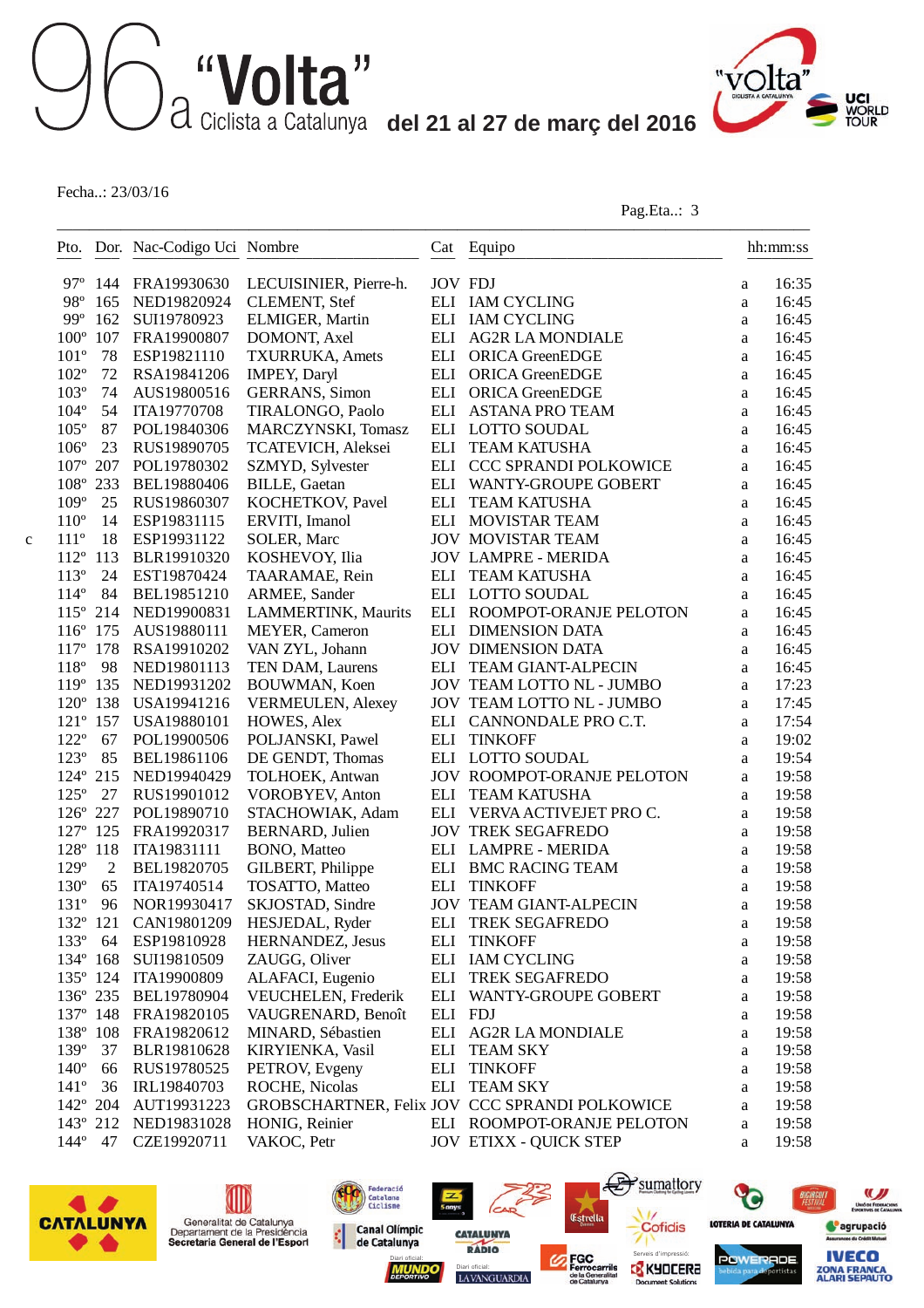———————————————————————————————————————————————



Fecha..: 23/03/16

Pag.Eta..: 4

|                   |     | Pto. Dor. Nac-Codigo Uci Nombre |                                      |                | Cat Equipo                                        |   | hh:mm:ss |
|-------------------|-----|---------------------------------|--------------------------------------|----------------|---------------------------------------------------|---|----------|
| $145^{\circ}$ 146 |     | FRA19940726                     | MANZIN, Lorenzo                      | <b>JOV FDJ</b> |                                                   | a | 19:58    |
| $146^\circ$       | 83  | BEL19901128                     | VAN DER SANDE, Tosh                  |                | ELI LOTTO SOUDAL                                  | a | 21:17    |
| $147^{\circ}$     | 44  | BEL19851205                     | MEERSMAN, Gianni                     |                | ELI ETIXX - QUICK STEP                            | a | 21:17    |
| $148^\circ$       | 145 | FRA19930721                     | MAISON, Jérémy                       | <b>JOV FDJ</b> |                                                   | a | 21:17    |
| $149^\circ$       | 76  | CAN19850221                     | MEIER, Christian                     | ELI            | <b>ORICA GreenEDGE</b>                            | a | 21:17    |
| $150^\circ$       | 126 | USA19860601                     | REIJNEN, Kiel                        | <b>ELI</b>     | <b>TREK SEGAFREDO</b>                             | a | 21:17    |
| $151^{\circ}$     | 152 | USA19890322                     | KING, Benjamin                       | ELI            | CANNONDALE PRO C.T.                               | a | 21:17    |
| $152^{\circ}$     | 136 | NED19880325                     | KEIZER, Martijn                      | ELI            | TEAM LOTTO NL - JUMBO                             | a | 21:17    |
| $153^{\circ}$     | 68  | RUS19870930                     | ROVNY, Ivan                          | ELI            | <b>TINKOFF</b>                                    | a | 21:17    |
| $154^\circ$       | 213 | NED19830513                     | HOOGERLAND, Johnny                   | ELI            | ROOMPOT-ORANJE PELOTON                            | a | 21:17    |
| $155^\circ$       | 94  | GER19850609                     | FRÖHLINGER, Johannes                 | ELI            | <b>TEAM GIANT-ALPECIN</b>                         | a | 21:17    |
| $156^\circ$       | 198 | FRA19880322                     | SOUPE, Geoffrey                      | ELI            | COFIDIS SOLUT. CREDIT                             | a | 21:17    |
| $157^\circ$       | 193 | FRA19880824                     | HARDY, Romain                        |                | ELI COFIDIS SOLUT. CREDIT                         | a | 21:17    |
| 158° 183          |     | ESP19910429                     | <b>BARBERO, Carlos</b>               |                | <b>JOV CAJA RURAL-SEGUROS RGA</b>                 | a | 21:17    |
| $159^\circ$       | 221 | POL19860412                     | CIESLIK, Pawel                       |                | ELI VERVA ACTIVEJET PRO C.                        | a | 21:17    |
| $160^\circ$       | 117 | SLO19941019                     | MOHORIC, Matej                       |                | <b>JOV LAMPRE - MERIDA</b>                        | a | 21:17    |
| $161^{\circ}$     | 222 | POL19911007                     | FRANCZAK, Pawel                      |                | JOV VERVA ACTIVEJET PRO C.                        | a | 21:17    |
| $162^{\circ}$     | 181 | ESP19861205                     |                                      |                | ARAMENDIA, Javier Fco. ELI CAJA RURAL-SEGUROS RGA | a | 21:17    |
| $163^\circ$       | 225 | GER19930625                     | KOCH, Jonas                          |                | JOV VERVA ACTIVEJET PRO C.                        | a | 21:17    |
| $164^{\circ}$     | 205 | POL19900226                     | MROZEK, Mercin                       | ELI            | CCC SPRANDI POLKOWICE                             | a | 21:17    |
| $165^\circ$       | 226 | CZE19891216                     | POLNICKY, Jiri                       | ELI            | VERVA ACTIVEJET PRO C.                            | a | 21:17    |
| 166° 164          |     | BEL19860916                     | VAN GENECHTEN, Jonas ELI IAM CYCLING |                |                                                   | a | 21:17    |
| $167^{\circ}$     | 232 | BEL19870401                     | <b>BAUGNIES</b> , Jérôme             | ELI            | WANTY-GROUPE GOBERT                               | a | 21:17    |
| $168^\circ$       | 197 | FRA19870406                     | ROSSETTO, Stéphane                   | ELI            | COFIDIS SOLUT. CREDIT                             | a | 21:17    |
| $169^{\circ}$     | 185 | ESP19891015                     | MAS, Luis                            | ELI            | CAJA RURAL-SEGUROS RGA                            | a | 21:17    |
| $170^\circ$       | 236 | BEL19880317                     | DRON, Boris                          | ELI            | <b>WANTY-GROUPE GOBERT</b>                        | a | 21:17    |
| $171^{\circ}$     | 191 | SLO19800808                     | <b>BOZIC</b> , Borut                 | ELI            | COFIDIS SOLUT. CREDIT                             | a | 21:25    |
| $172^{\circ}$     | 46  | FRA19920611                     | ALAPHILIPPE, Julian                  |                | <b>JOV ETIXX - QUICK STEP</b>                     | a | 21:27    |
| $173^{\circ}$     | 111 | ITA19890819                     | CIMOLAI, Davide                      |                | ELI LAMPRE - MERIDA                               | a | 23:01    |
| $174^\circ$       | 147 | FRA19850508                     | PINEAU, Cédric                       | ELI FDJ        |                                                   | a | 23:01    |
| $175^\circ$       | 141 | FRA19880518                     | REZA, Kévin                          | ELI FDJ        |                                                   | a | 23:01    |
| $176^\circ$       | 93  | GER19911118                     | <b>ARNDT, Nikias</b>                 |                | <b>JOV TEAM GIANT-ALPECIN</b>                     | a | 23:01    |
| $177^{\circ}$     | 217 | NED19940414                     | VAN EMPEL, Etienne                   |                | <b>JOV ROOMPOT-ORANJE PELOTON</b>                 | a | 23:27    |
| 178° 172          |     | AUT19810217                     | EISEL, Bernhard                      |                | ELI DIMENSION DATA                                | a | 26:51    |

#### **RETIRADOS EN LA ETAPA**

|  | 1 12 FERNANDEZ, Ruben ESP MOVISTAR TEAM         |         |                            |
|--|-------------------------------------------------|---------|----------------------------|
|  | 2 91 DUMOULIN, Tom                              |         | NED TEAM GIANT-ALPECIN     |
|  | 3 104 BONNAFOND, Guillaume FRA AG2R LA MONDIALE |         |                            |
|  | 4 142 CHAVANEL, Sébastien                       | FRA FDJ |                            |
|  | 5 176 NIYONSHUTI, Adrien                        |         | RWA DIMENSION DATA         |
|  | 6 192 BOUHANNI, Nacer                           |         | FRA COFIDIS SOLUT. CREDIT  |
|  | 7 208 TACIAK, Mateusz                           |         | POL CCC SPRANDI POLKOWICE  |
|  | 8 223 GRADEK, Kamil                             |         | POL VERVA ACTIVEJET PRO C. |
|  |                                                 |         |                            |

#### **NO SALIDOS EN LA ETAPA**

- 1 123 ARREDONDO, Julian D. COL TREK SEGAFREDO<br>2 173 FRAILE, Omar ESP DIMENSION DATA
- 

WIU **CATALUNYA** 

 $\bullet$ 

ESP DIMENSION DATA

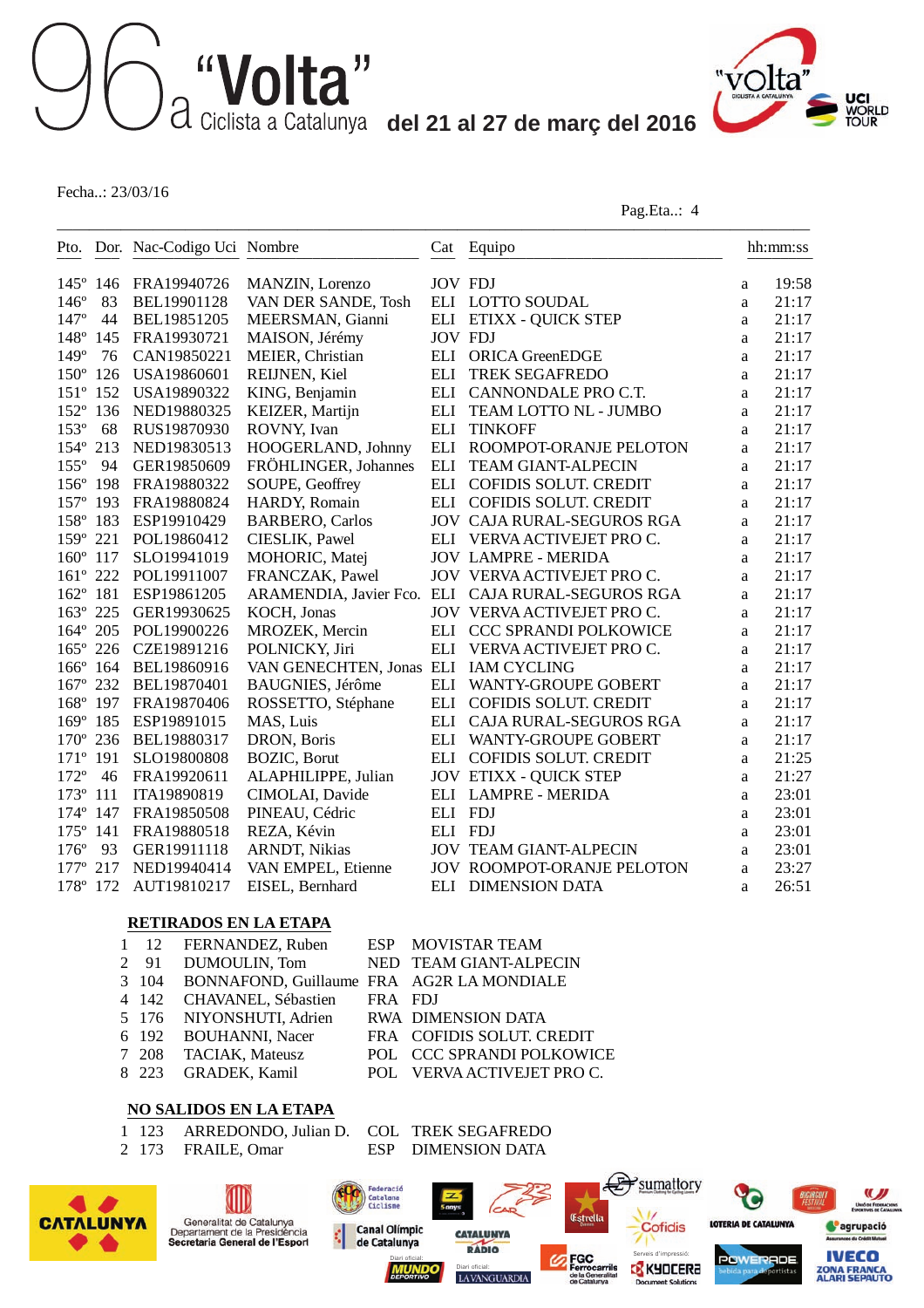



#### **MONTAÑA DE LA ETAPA**

|             |                | -ALT DE COUBET -Km.: 62,60                              | $1^a$ -Cat               |                                 |                       |
|-------------|----------------|---------------------------------------------------------|--------------------------|---------------------------------|-----------------------|
| $1^{\circ}$ | 211            | DUYN, Huub                                              |                          | NED ROOMPOT-ORANJE PELOTON      | $16$ -Pun             |
| $2^{\circ}$ | 178            | VAN ZYL, Johann                                         | <b>RSA</b>               | <b>DIMENSION DATA</b>           | $12-Pun$              |
| $3^{\circ}$ | 46             | ALAPHILIPPE, Julian                                     | FRA                      | <b>ETIXX - QUICK STEP</b>       | $10-Pun$              |
| $4^{\circ}$ | 135            | BOUWMAN, Koen                                           | <b>NED</b>               | TEAM LOTTO NL - JUMBO           | 8-Pun                 |
| $5^{\circ}$ | 203            | HIRT, Jan                                               | <b>CZE</b>               | CCC SPRANDI POLKOWICE           | 6-Pun                 |
| $6^{\circ}$ | 141            | REZA, Kévin                                             | FRA FDJ                  |                                 | 4-Pun                 |
| $7^{\circ}$ | 157            | HOWES, Alex                                             |                          | USA CANNONDALE PRO C.T.         | 3-Pun                 |
| $8^{\rm o}$ | 37             | KIRYIENKA, Vasil                                        | <b>BLR</b>               | <b>TEAM SKY</b>                 | 2-Pun                 |
| $9^{\circ}$ | 36             | ROCHE, Nicolas                                          | <b>IRL</b>               | <b>TEAM SKY</b>                 | 1-Pun                 |
|             |                | -ALT DE TOSES -Km.: 116,30                              | $1^a$ -Cat               |                                 |                       |
| $1^{\circ}$ | 211            | DUYN, Huub                                              |                          | NED ROOMPOT-ORANJE PELOTON      | $16-Pun$              |
| $2^{\circ}$ | 157            | HOWES, Alex                                             | USA.                     | CANNONDALE PRO C.T.             | $12-Pun$              |
| $3^{\circ}$ | 178            | VAN ZYL, Johann                                         |                          | RSA DIMENSION DATA              | $10-Pun$              |
| $4^{\circ}$ | 203            | HIRT, Jan                                               | <b>CZE</b>               | <b>CCC SPRANDI POLKOWICE</b>    | 8-Pun                 |
| $5^{\circ}$ | 141            | REZA, Kévin                                             | FRA FDJ                  |                                 | 6-Pun                 |
| $6^{\circ}$ | 135            | BOUWMAN, Koen                                           |                          | NED TEAM LOTTO NL - JUMBO       | 4-Pun                 |
| $7^{\circ}$ | 46             | ALAPHILIPPE, Julian                                     |                          | FRA ETIXX - QUICK STEP          | 3-Pun                 |
| $8^{\circ}$ | 18             | SOLER, Marc                                             | <b>ESP</b>               | <b>MOVISTAR TEAM</b>            | 2-Pun                 |
| 9°          | 17             | QUINTANA, Dayer                                         | <b>COL</b>               | <b>MOVISTAR TEAM</b>            | 1-Pun                 |
|             |                | -ALT DE LA MOLINA -Km.: 146,90                          |                          | $1^a$ -Cat                      |                       |
| $1^{\rm o}$ | 218            | WEENING, Pieter                                         | <b>NED</b>               | ROOMPOT-ORANJE PELOTON          | 16-Pun                |
| $2^{\circ}$ | 228            | SIMON, Jordi                                            | <b>ESP</b>               | VERVA ACTIVEJET PRO C.          | $12-Pun$              |
| $3^{\circ}$ | 37             | KIRYIENKA, Vasil                                        | <b>BLR</b>               | <b>TEAM SKY</b>                 | $10-Pun$              |
| $4^{\circ}$ | 38             | BOSWELL, Ian                                            | <b>USA</b>               | <b>TEAM SKY</b>                 | 8-Pun                 |
| $5^{\circ}$ | 35             | POELS, Wouter                                           |                          | NED TEAM SKY                    | 6-Pun                 |
| $6^{\circ}$ | 31             | FROOME, Christopher                                     |                          | <b>GBR TEAM SKY</b>             | 4-Pun                 |
| $7^{\circ}$ | 32             | THOMAS, Geraint                                         |                          | <b>GBR TEAM SKY</b>             | $3-Pun$               |
| $8^{\rm o}$ | 33             | NIEVE, Mikel                                            | <b>ESP</b>               | <b>TEAM SKY</b>                 | 2-Pun                 |
| $9^{\circ}$ | 15             | HERRADA, José                                           | <b>ESP</b>               | <b>MOVISTAR TEAM</b>            | 1-Pun                 |
|             |                |                                                         |                          | $1^a$ -Cat                      |                       |
| $1^{\circ}$ | 41             | -ALT DE LA MOLINA -Km.: 172,10<br><b>MARTIN, Daniel</b> |                          | <b>ETIXX - QUICK STEP</b>       |                       |
| $2^{\circ}$ | 61             | CONTADOR, Alberto                                       | IRL<br><b>ESP</b>        | <b>TINKOFF</b>                  | $32-Pun$<br>24-Pun    |
| $3^{\circ}$ | 102            | <b>BARDET, Romain</b>                                   | <b>FRA</b>               | <b>AG2R LA MONDIALE</b>         | $20-Pun$              |
| $4^{\circ}$ | $\overline{4}$ | VAN GARDEREN, Tejay                                     |                          | <b>USA BMC RACING TEAM</b>      |                       |
| $5^{\circ}$ | 1              | PORTE, Richie                                           | <b>AUS</b>               | <b>BMC RACING TEAM</b>          | $16$ -Pun<br>$12-Pun$ |
| $6^{\circ}$ | 153            |                                                         | <b>ITA</b>               | CANNONDALE PRO C.T.             | 8-Pun                 |
| $7^{\circ}$ | 22             | FORMOLO, Davide<br>ZAKARIN, Ilnur                       |                          |                                 |                       |
| $8^{\circ}$ | 31             |                                                         | <b>RUS</b><br><b>GBR</b> | <b>TEAM KATUSHA</b><br>TEAM SKY | 6-Pun<br>4-Pun        |
| 9°          | 184            | FROOME, Christopher<br>CARTHY, Hugh                     |                          | GBR CAJA RURAL-SEGUROS RGA      | $2-Pun$               |
|             |                |                                                         |                          |                                 |                       |

LAVANGUARDIA

**CATALUNYA** 

 $CAP$ 

Federació<br>Catalana<br>Ciclisme

**Canal Olímpic** 

de Catalunya

¢

Diari oficial: **Serveis d'impressió: Serveis d'impressió:** 

Æ

Estrella

 $\mathbf{y}$ sumattory

Cofidis

nt Soluti

0)

LOTERIA DE CATALUNYA

**POWERADE** 

U)

Unio de Fe

<sup>o</sup>agrupació

**IVECO**<br>**ZONA FRANCA**<br>ALARI SEPAUTO



(III)

Generalitat de Catalunya<br>Departament de la Presidència<br>Secretaria General de l'Esport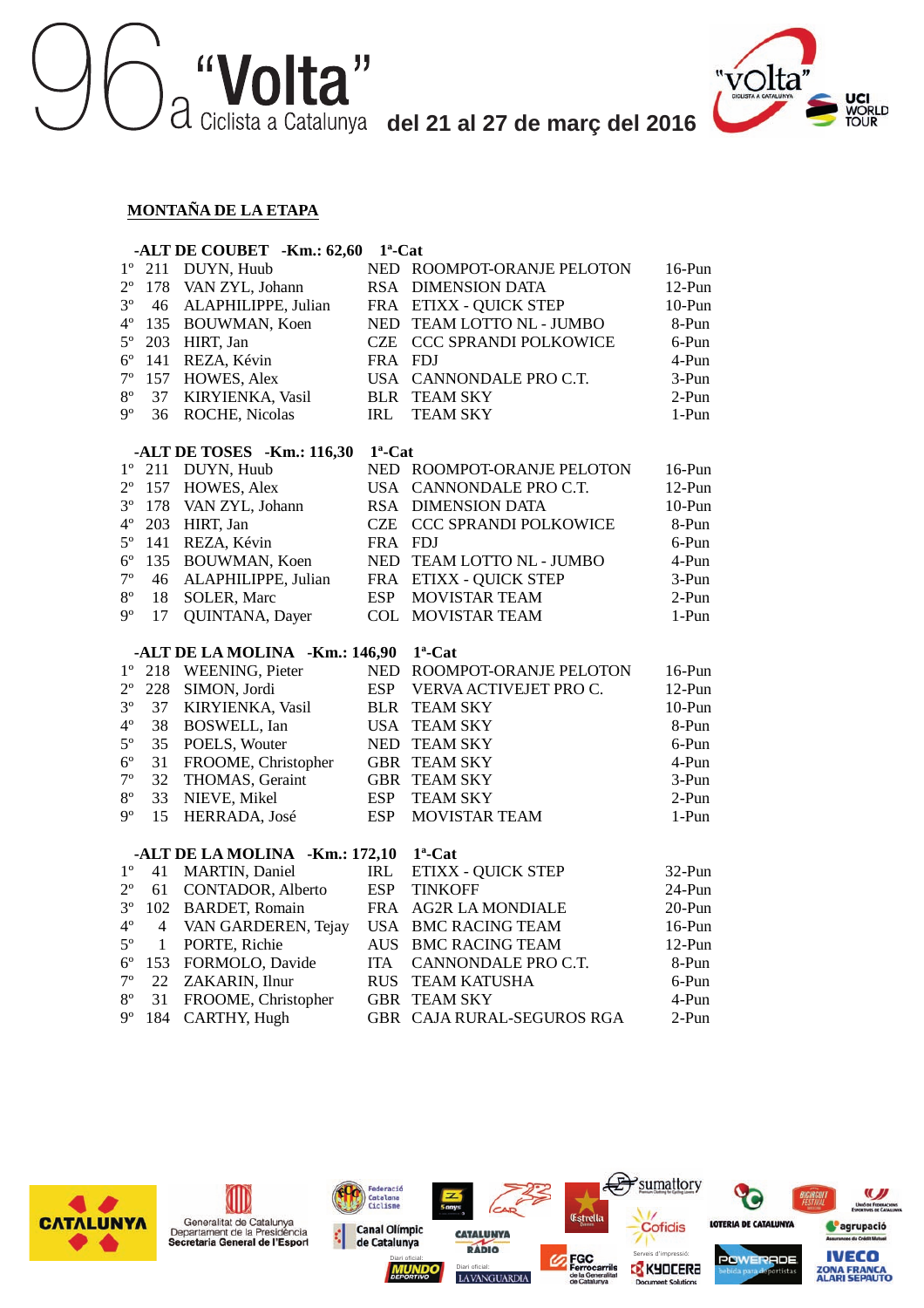



#### **SPR INTERMEDIO DE LA ETAPA**

|              | -SANT ESTEVE D'EN BAS -Km.: 42,40<br>NED TEAM LOTTO NL - JUMBO |                              |          |                            |                           |          |       |          |  |  |  |  |  |
|--------------|----------------------------------------------------------------|------------------------------|----------|----------------------------|---------------------------|----------|-------|----------|--|--|--|--|--|
| $1^{\circ}$  | 135 BOUWMAN, Koen                                              |                              | 3-Pun 3" |                            |                           |          |       |          |  |  |  |  |  |
| $2^{\circ}$  | 211                                                            | DUYN, Huub                   |          | NED ROOMPOT-ORANJE PELOTON | 2-Pun 2"                  |          |       |          |  |  |  |  |  |
| $3^{\circ}$  |                                                                | 141 REZA, Kévin              | FRA FDJ  |                            | $1-Pun 1"$                |          |       |          |  |  |  |  |  |
|              |                                                                |                              |          |                            |                           |          |       |          |  |  |  |  |  |
|              |                                                                | $-RIPOLL$ -Km.: 80,20        |          |                            |                           |          |       |          |  |  |  |  |  |
| $1^{\circ}$  |                                                                | 135 BOUWMAN, Koen            |          |                            | NED TEAM LOTTO NL - JUMBO |          |       | 3-Pun 3" |  |  |  |  |  |
| $2^{\circ}$  | 141                                                            | REZA, Kévin                  | FRA FDJ  |                            |                           |          |       | 2-Pun 2" |  |  |  |  |  |
| $3^{\circ}$  |                                                                | 178 VAN ZYL, Johann          |          | RSA DIMENSION DATA         |                           |          |       | 1-Pun 1" |  |  |  |  |  |
|              |                                                                |                              |          |                            |                           |          |       |          |  |  |  |  |  |
|              |                                                                | <b>EQUIPOS DE LA ETAPA</b>   |          |                            |                           |          |       |          |  |  |  |  |  |
| $1^{\rm o}$  |                                                                | <b>BMC RACING TEAM</b>       |          | <b>BMC</b>                 | 15:02:00                  |          |       |          |  |  |  |  |  |
| $2^{\circ}$  |                                                                | <b>TEAM SKY</b>              |          | <b>SKY</b>                 | 15:02:09                  | a        | 09    |          |  |  |  |  |  |
| $3^{\circ}$  |                                                                | CANNONDALE PRO C.T.          |          | <b>CPT</b>                 | 15:02:12                  | a        | 12    |          |  |  |  |  |  |
| $4^{\circ}$  |                                                                | <b>ETIXX - QUICK STEP</b>    |          | EQS                        | 15:02:24                  | a        | 24    |          |  |  |  |  |  |
| $5^{\circ}$  |                                                                | <b>IAM CYCLING</b>           |          | IAM                        | 15:02:39                  | a        | 39    |          |  |  |  |  |  |
| $6^{\circ}$  |                                                                | <b>AG2R LA MONDIALE</b>      |          | <b>ALM</b>                 | 15:03:12                  | a        | 01:12 |          |  |  |  |  |  |
| $7^{\circ}$  |                                                                | CAJA RURAL-SEGUROS RGA       |          | $C$ JR                     | 15:03:26                  | a        | 01:26 |          |  |  |  |  |  |
| $8^{\rm o}$  |                                                                | <b>MOVISTAR TEAM</b>         |          | MOV                        | 15:04:00                  | a        | 02:00 |          |  |  |  |  |  |
| $9^{\circ}$  |                                                                | TEAM LOTTO NL - JUMBO        |          | TLJ                        | 15:04:08                  | a        | 02:08 |          |  |  |  |  |  |
| $10^{\circ}$ |                                                                | <b>TEAM KATUSHA</b>          |          | KAT                        | 15:06:38                  | a        | 04:38 |          |  |  |  |  |  |
| $11^{\circ}$ |                                                                | <b>WANTY-GROUPE GOBERT</b>   |          | <b>WGG</b>                 | 15:07:09                  | a        | 05:09 |          |  |  |  |  |  |
| $12^{\circ}$ |                                                                | <b>ASTANA PRO TEAM</b>       |          | AST                        | 15:07:15                  | a        | 05:15 |          |  |  |  |  |  |
| $13^{\circ}$ |                                                                | <b>LOTTO SOUDAL</b>          |          | <b>LTS</b>                 | 15:07:15                  | a        | 05:15 |          |  |  |  |  |  |
| $14^{\circ}$ |                                                                | <b>TREK SEGAFREDO</b>        |          | <b>TFS</b>                 | 15:09:24                  | a        | 07:24 |          |  |  |  |  |  |
| $15^{\circ}$ |                                                                | <b>TINKOFF</b>               |          | <b>TNK</b>                 | 15:11:24                  | a        | 09:24 |          |  |  |  |  |  |
| $16^{\circ}$ |                                                                | <b>COFIDIS SOLUT. CREDIT</b> |          | COF                        | 15:14:41                  | a        | 12:41 |          |  |  |  |  |  |
| $17^{\circ}$ |                                                                | <b>TEAM GIANT-ALPECIN</b>    |          | <b>TGA</b>                 | 15:19:50                  | a        | 17:50 |          |  |  |  |  |  |
| $18^{\rm o}$ |                                                                | <b>ORICA GreenEDGE</b>       |          | OGE                        | 15:20:15                  | a        | 18:15 |          |  |  |  |  |  |
| $19^{\circ}$ |                                                                | <b>DIMENSION DATA</b>        |          | <b>DDD</b>                 | 15:21:04                  | a        | 19:04 |          |  |  |  |  |  |
| $20^{\circ}$ |                                                                | ROOMPOT-ORANJE PELOTON       |          | <b>ROP</b>                 | 15:30:08                  | a        | 28:08 |          |  |  |  |  |  |
| $21^{\circ}$ |                                                                | <b>LAMPRE - MERIDA</b>       |          | <b>LAM</b>                 | 15:30:15                  | a        | 28:15 |          |  |  |  |  |  |
| $22^{\circ}$ |                                                                | CCC SPRANDI POLKOWICE        |          | <b>CCC</b>                 | 15:31:06                  | $\rm{a}$ | 29:06 |          |  |  |  |  |  |
| $23^{\circ}$ |                                                                | VERVA ACTIVEJET PRO C.       |          | <b>VAT</b>                 | 15:45:21                  | a        | 43:21 |          |  |  |  |  |  |
| $24^{\circ}$ |                                                                | <b>FDJ</b>                   |          | <b>FDJ</b>                 | 15:50:51                  | a        | 48:51 |          |  |  |  |  |  |
|              |                                                                |                              |          |                            |                           |          |       |          |  |  |  |  |  |

----------------------------------------

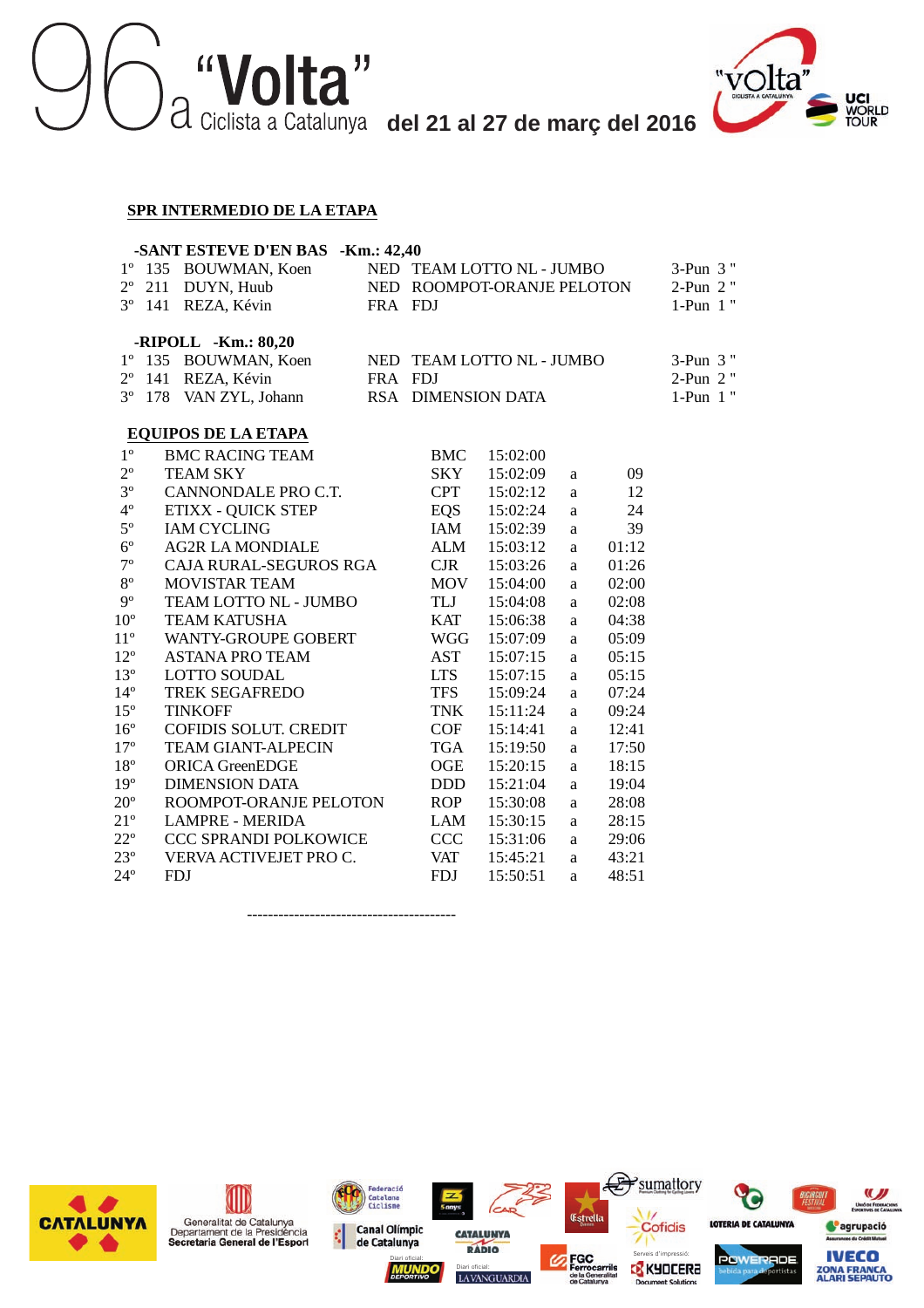—————————————————————————————————————————————————



Organiza.: "Volta" Ciclista a Catalunya A.E. GENERAL INDIVIDUAL DESPUES DE LA ETAPA 3<sup>ª</sup> Fecha..: 23/03/16<br>
Km.: 526,6 Media..: 37,246-K/h<br>
Pag.Gral..: 1 Km.: 526,6 Media..: 37,246-K/h

|   | Pto.            |                | Dor. Nac-Codigo Uci Nombre |                           | Cat | Equipo                                        |          | hh:mm:ss | Ptos   |
|---|-----------------|----------------|----------------------------|---------------------------|-----|-----------------------------------------------|----------|----------|--------|
|   | $1^{\circ}$     | 41             | IRL19860820                | <b>MARTIN, Daniel</b>     |     | ELI ETIXX - QUICK STEP                        |          | 14:08:18 | 39*    |
|   | $2^{\circ}$     | 61             | ESP19821206                | CONTADOR, Alberto         |     | <b>ELI TINKOFF</b>                            | a        | 06       | 69*    |
|   | $3^{\circ}$     | 102            | FRA19901109                | <b>BARDET, Romain</b>     |     | ELI AG2R LA MONDIALE                          | $\rm{a}$ | 08       | 46*    |
|   | $4^{\circ}$     | 4              | USA19880812                | VAN GARDEREN, Tejay       |     | ELI BMC RACING TEAM                           | a        | 12       | 93     |
|   | $5^{\circ}$     | 11             | COL19900204                | QUINTANA, Nairo           |     | ELI MOVISTAR TEAM                             | a        | 19       | 90     |
|   | $6^{\circ}$     | $\mathbf{1}$   | AUS19850130                | PORTE, Richie             |     | ELI BMC RACING TEAM                           | $\rm{a}$ | 19       | 110    |
|   | $7^{\circ}$     | 153            | ITA19921025                | FORMOLO, Davide           |     | JOV CANNONDALE PRO C.T.                       | $\rm{a}$ | 21       | 130    |
|   | $8^{\rm o}$     | 31             | GBR19850520                | FROOME, Christopher       |     | ELI TEAM SKY                                  | $\rm{a}$ | 22       | 57     |
|   | $9^{\circ}$     | 22             | RUS19890915                | ZAKARIN, Ilnur            | ELI | <b>TEAM KATUSHA</b>                           | a        | $22\,$   | 66     |
|   | $10^{\circ}$    | 32             | GBR19860525                | THOMAS, Geraint           | ELI | <b>TEAM SKY</b>                               | a        | 28       | 58     |
|   | $11^{\circ}$    | 151            | COL19870126                | URAN, Rigoberto           |     | ELI CANNONDALE PRO C.T.                       | a        | 28       | 91     |
|   | $12^{\circ}$    | 184            | GBR19940709                | CARTHY, Hugh              |     | JOV CAJA RURAL-SEGUROS RGA                    | a        | 28       | 167    |
| C | $13^{\circ}$    | 21             | ESP19790512                | RODRIGUEZ, Joaquin        | ELI | <b>TEAM KATUSHA</b>                           | $\rm{a}$ | 28       | 171    |
|   | $14^{\circ}$    | 33             | ESP19840526                | NIEVE, Mikel              |     | ELI TEAM SKY                                  | $\rm{a}$ | 28       | 177    |
|   | $15^{\circ}$    | 42             | ESP19921104                | <b>VERONA, Carlos</b>     |     | <b>JOV ETIXX - QUICK STEP</b>                 | a        | 28       | 207    |
|   | $16^{\circ}$    | 196            | ESP19830718                | NAVARRO, Daniel           |     | ELI COFIDIS SOLUT. CREDIT                     | a        | 28       | 225    |
|   | $17^{\circ}$    | 35             | NED19871001                | POELS, Wouter             |     | ELI TEAM SKY                                  | a        | 32       | 71     |
|   | $18^{\circ}$    | 163            | COL19881119                | PANTANO, Jarlinson        |     | ELI IAM CYCLING                               | a        | 32       | 94     |
|   | 19 <sup>°</sup> | 174            | ERI19940123                | KUDUS, Merhawi            |     | <b>JOV DIMENSION DATA</b>                     | $\rm{a}$ | 32       | 104    |
|   | $20^{\circ}$    | 81             | BEL19860826                | DE CLERCQ, Bart           |     | ELI LOTTO SOUDAL                              | $\rm{a}$ | 32       | 135    |
|   | $21^{\circ}$    | 51             | ITA19900703                | ARU, Fabio                |     | ELI ASTANA PRO TEAM                           | $\rm{a}$ | 32       | 148    |
|   | $22^{\circ}$    | 158            | CAN19861012                | WOODS, Michael            |     | ELI CANNONDALE PRO C.T.                       | $\rm{a}$ | 32       | 168    |
|   | $23^{\circ}$    | 133            | NED19870607                | KRUIJSWIJK, Steven        |     | ELI TEAM LOTTO NL - JUMBO                     | a        | 32       | 192    |
|   | $24^{\circ}$    | 234            | BEL19860513                | DEGAND, Thomas            |     | ELI WANTY-GROUPE GOBERT                       | a        | 32       | 195    |
|   | $25^{\circ}$    | 161            | SUI19861209                | FRANK, Mathias            |     | ELI IAM CYCLING                               | $\rm{a}$ | 38       | 137    |
|   | $26^{\circ}$    | 166            | USA19900628                | <b>WARBASSE, Lawrence</b> |     | ELI IAM CYCLING                               | a        | 38       | 154    |
|   | $27^{\circ}$    | 122            | ESP19770401                | ZUBELDIA, Haimar          | ELI | TREK SEGAFREDO                                | $\rm{a}$ | 38       | 176    |
|   | $28^{\circ}$    | 71             | COL19900117                | CHAVES, Jhoan Esteban     |     | ELI ORICA GreenEDGE                           | $\rm{a}$ | 38       | 179    |
|   | 29°             | 6              | COL19880115                | ATAPUMA, Darwin           |     | ELI BMC RACING TEAM                           | a        | 38       | 186    |
|   | $30^{\circ}$    | 101            | ITA19821130                | POZZOVIVO, Domenico       |     | ELI AG2R LA MONDIALE                          | a        | 38       | 202    |
|   | $31^{\circ}$    | 137            | SLO19891029                | ROGLIC, Primož            |     | ELI TEAM LOTTO NL - JUMBO                     | a        | 38       | 222    |
|   | $32^{\circ}$    | 187            | ESP19840116                | PARDILLA, Sergio          |     | ELI CAJA RURAL-SEGUROS RGA                    | a        | 38       | 228    |
|   | $33^{\circ}$    | 156            | USA19910512                |                           |     | DOMBROWSKI, Joseph L. JOV CANNONDALE PRO C.T. | $\rm{a}$ | 38       | 268    |
|   | $34^{\circ}$    | $\overline{7}$ | ESP19780205                | SANCHEZ, Samuel           |     | ELI BMC RACING TEAM                           | a        | 50       | 163    |
|   | $35^{\circ}$    | 88             | BEL19931006                | <b>VERVAEKE, Louis</b>    |     | <b>JOV LOTTO SOUDAL</b>                       | $\rm{a}$ | 52       | 226*   |
|   | $36^{\circ}$    | 92             | FRA19911028                | <b>BARGUIL, Warren</b>    |     | <b>JOV TEAM GIANT-ALPECIN</b>                 | a        | 55       | 137    |
|   | $37^{\circ}$    | 45             | BEL19950904                | DE PLUS, Laurens          |     | <b>JOV ETIXX - QUICK STEP</b>                 | a        | 55       | 170    |
|   | $38^{\circ}$    | 53             | EST19870311                | KANGERT, Tanel            |     | ELI ASTANA PRO TEAM                           | a        | 55       | 218    |
|   | 39°             | 62             | RUS19840126                | <b>TROFIMOV, Yury</b>     | ELI | <b>TINKOFF</b>                                | a        | 01:11    | 296    |
|   | $40^{\circ}$    | 13             | COL19880811                | ANACONA, Winner           |     | ELI MOVISTAR TEAM                             | a        | 01:14    | 290    |
| C | $41^{\circ}$    | 48             | ESP19890506                | DE LA CRUZ, David         |     | ELI ETIXX - QUICK STEP                        | a        | 01:16    | 122    |
|   | $42^{\circ}$    | 186            | ESP19910104                | MOLINA, Antonio           |     | <b>JOV CAJA RURAL-SEGUROS RGA</b>             | a        | 01:29    | 234    |
|   | $43^\circ$      | 105            | FRA19801113                | DUPONT, Hubert            |     | ELI AG2R LA MONDIALE                          | a        | 01:31    | 259    |
|   | $44^\circ$      | 182            | ESP19800107                | ARROYO, David             |     | ELI CAJA RURAL-SEGUROS RGA                    | a        | 01:36    | 213    |
|   | $45^{\circ}$    | 15             | ESP19851001                | HERRADA, José             |     | ELI MOVISTAR TEAM                             | a        | 01:36    | 301    |
|   | $46^{\circ}$    | 16             | ESP19840718                | MORENO, Javier            |     | ELI MOVISTAR TEAM                             | a        | 01:54    | $135*$ |
|   | $47^\circ$      | 131            | NED19860531                | GESINK, Robert            |     | ELI TEAM LOTTO NL - JUMBO                     | a        | 02:07    | 109    |
|   | $48^{\circ}$    | 195            | FRA19890917                | MOLARD, Rudy              |     | ELI COFIDIS SOLUT. CREDIT                     | a        | 02:07    | 191    |
|   |                 |                |                            |                           |     |                                               |          |          |        |



(III)

Generalitat de Catalunya<br>Departament de la Presidència<br>Secretaria General de l'Esport

래





ent Solutie



**IVECO** 

**ZONA FRANCA**<br>ALARI SEPAUTO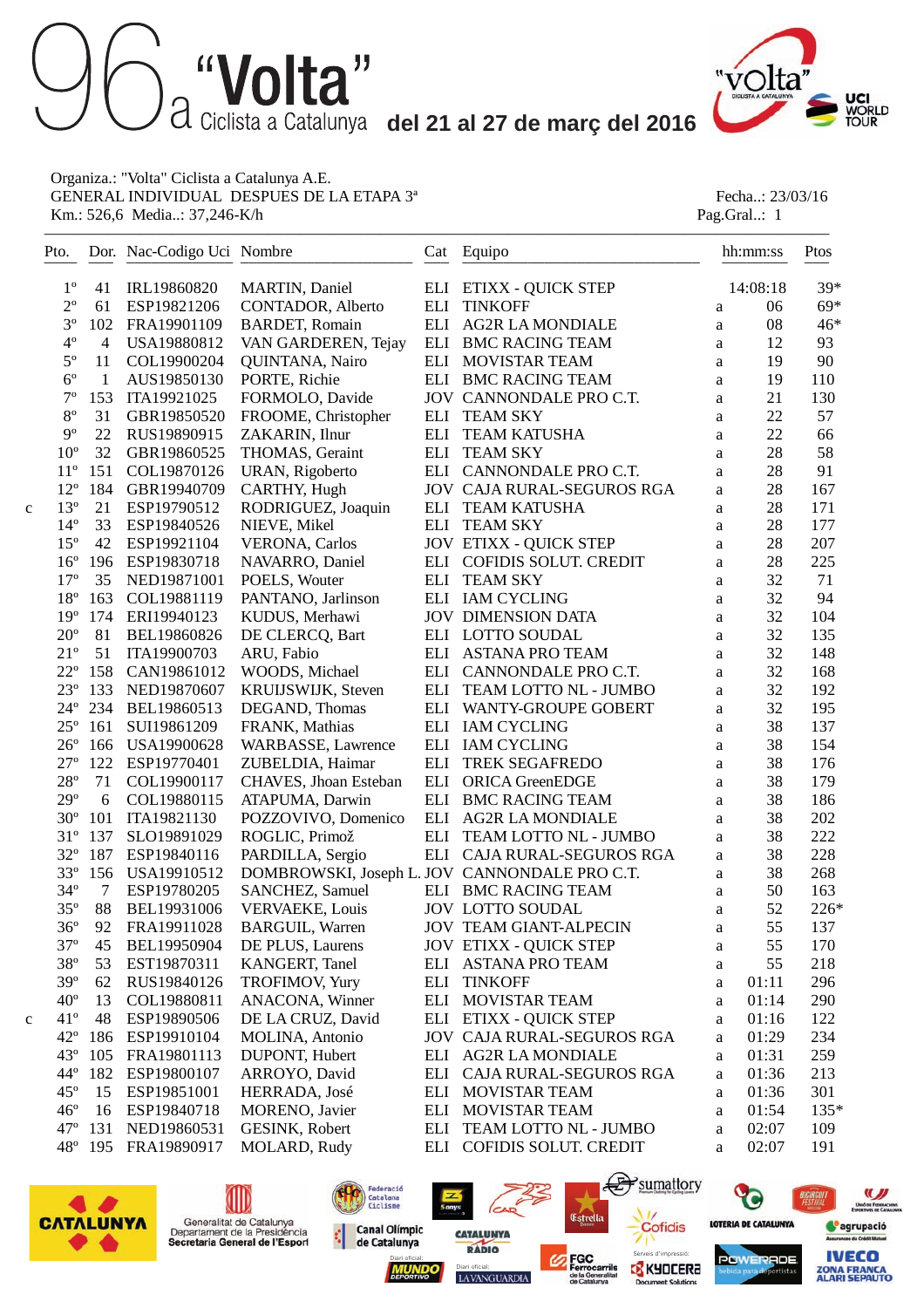**del 12 al 21 al 27 de març del 2016**<br>a Ciclista a Catalunya **del 21 al 27 de març del 2016** 



Fecha..: 23/03/16 Pag.Gral..: 2

| Pto.         |         | Dor. Nac-Codigo Uci Nombre |                           |     | Cat Equipo                    |          | hh:mm:ss | Ptos   |
|--------------|---------|----------------------------|---------------------------|-----|-------------------------------|----------|----------|--------|
| $49^\circ$   | 154     | POR19840903                | CARDOSO, Andre            |     | ELI CANNONDALE PRO C.T.       | a        | 02:10    | 145    |
| $50^{\circ}$ | 238     | GER19880723                | THURAU, Bjorn             |     | ELI WANTY-GROUPE GOBERT       | a        | 02:12    | 282    |
| $51^{\circ}$ | 127     | <b>USA19870808</b>         | STETINA, Peter            |     | ELI TREK SEGAFREDO            | a        | 02:58    | 221    |
| $52^{\circ}$ | 231     | ITA19820322                | GASPAROTTO, Enrico        |     | ELI WANTY-GROUPE GOBERT       | a        | 03:34    | 63     |
| $53^{\circ}$ | 202     | ESP19860622                | DE LA PARTE, Víctor       |     | ELI CCC SPRANDI POLKOWICE     | a        | 04:01    | 194    |
| $54^\circ$   | 155     | USA19910707                | <b>BROWN</b> , Nathan     |     | JOV CANNONDALE PRO C.T.       | a        | 04:17    | 264    |
| $55^{\circ}$ | 97      | AUT19900617                | PREIDLER, Georg           |     | ELI TEAM GIANT-ALPECIN        | a        | 04:57    | 123    |
| $56^{\circ}$ | 216     | NED19910923                | VAN DER LIJKE, Nick       |     | JOV ROOMPOT-ORANJE PELOTON    | a        | 04:57    | 130    |
| $57^{\circ}$ | 8       | USA19840216                | <b>BOOKWALTER, Brent</b>  | ELI | <b>BMC RACING TEAM</b>        | a        | 04:57    | 137    |
| $58^{\circ}$ | 237     | NED19890411                | MINNAARD, Marinus C.      | ELI | WANTY-GROUPE GOBERT           | a        | 04:57    | 163    |
| 59°          | 17      | COL19920810                | QUINTANA, Dayer           |     | <b>JOV MOVISTAR TEAM</b>      | a        | 04:57    | 171    |
| $60^{\circ}$ | 82      | ESP19870625                | VALLS, Rafael             |     | ELI LOTTO SOUDAL              | $\rm{a}$ | 04:57    | 202    |
| $61^{\circ}$ | 171     | ESP19830302                | ANTON, Igor               |     | ELI DIMENSION DATA            | a        | 04:57    | 222    |
| $62^{\circ}$ | 28      | ESP19820228                | LOSADA, Alberto           | ELI | <b>TEAM KATUSHA</b>           | a        | 04:57    | 238    |
| $63^\circ$   | 55      | ITA19850317                | CATALDO, Dario            |     | ELI ASTANA PRO TEAM           | $\rm{a}$ | 06:38    | 247    |
| $64^{\circ}$ | 103     | FRA19860317                | CHEREL, Mikael            |     | ELI AG2R LA MONDIALE          | $\rm{a}$ | 07:11    | 182    |
| $65^{\circ}$ | 106     | LUX19871114                | GASTAUER, Ben             |     | ELI AG2R LA MONDIALE          | a        | 07:11    | 237    |
| $66^{\circ}$ | 56      | ITA19870711                | <b>MALACARNE</b> , Davide |     | ELI ASTANA PRO TEAM           | $\rm{a}$ | 08:23    | 217    |
| $67^\circ$   | 57      | KAZ19861214                | ZEITS, Andrey             |     | ELI ASTANA PRO TEAM           | $\rm{a}$ | 08:23    | 341    |
| $68^{\circ}$ | 63      | DEN19901023                | HANSEN, Jesper            | ELI | <b>TINKOFF</b>                | $\rm{a}$ | 09:10    | 328    |
| $69^\circ$   | 34      | GBR19871105                | SWIFT, Ben                | ELI | <b>TEAM SKY</b>               | a        | 10:19    | 93*    |
| $70^{\circ}$ | 218     | NED19810405                | WEENING, Pieter           |     | ELI ROOMPOT-ORANJE PELOTON    | a        | 11:13    | 273    |
| $71^{\circ}$ | 228     | ESP19900906                | SIMON, Jordi              |     | ELI VERVA ACTIVEJET PRO C.    | a        | 11:15    | 116    |
| $72^{\circ}$ | 115     | ETH19910825                | GRMAY, Tsgabu G.          |     | <b>JOV LAMPRE - MERIDA</b>    | a        | 11:15    | 212    |
| $73^{\circ}$ | 134     | NED19890616                | LINDEMAN, Bertjan         |     | ELI TEAM LOTTO NL - JUMBO     | a        | 11:15    | 347    |
| $74^{\circ}$ | 194     | FRA19871202                | EDET, Nicolas             |     | ELI COFIDIS SOLUT. CREDIT     | a        | 11:15    | 365    |
| $75^{\circ}$ | 112     | SLO19920506                | POLANC, Jan               |     | <b>JOV LAMPRE - MERIDA</b>    | a        | 11:40    | 306    |
| $76^{\circ}$ | 52      | COL19940204                | LOPEZ, Miguel A.          |     | <b>JOV ASTANA PRO TEAM</b>    | a        | 11:40    | 308    |
| $77^{\circ}$ | 128     | AUT19880408                | ZOIDL, Riccardo           | ELI | TREK SEGAFREDO                | a        | 11:40    | 386    |
| $78^{\rm o}$ | 73      | ESP19800229                | PLAZA, Ruben              |     | ELI ORICA GreenEDGE           | a        | 12:08    | 317    |
| 79°          | 38      | USA19910207                | BOSWELL, Ian              |     | <b>JOV TEAM SKY</b>           | a        | 12:44    | 347    |
| $80^{\circ}$ | 43      | FRA19861103                | <b>BOUET, Maxime</b>      |     | ELI ETIXX - QUICK STEP        | $\rm{a}$ | 13:03    | 280*   |
| $81^{\circ}$ | 201     | ITA19710809                | REBELLIN, Davide          | ELI | <b>CCC SPRANDI POLKOWICE</b>  | a        | 13:07    | 154    |
| 82°          | 95      | SWE19910222                | LUDVIGSSON, Tobias        |     | <b>JOV TEAM GIANT-ALPECIN</b> | a        | 13:07    | 161    |
| 83°          | 5       | BEL19860608                | HERMANS, Ben              |     | ELI BMC RACING TEAM           | a        | 13:07    | 212    |
| $84^{\circ}$ | 167     | SUI19860625                | WYSS, Marcel              |     | ELI IAM CYCLING               | a        | 13:07    | 219    |
| $85^{\circ}$ | 77      | AUS19930906                | HAIG, Jack                |     | <b>JOV ORICA GreenEDGE</b>    | a        | 13:07    | 241    |
|              | 86° 224 | CZE19910809                | HNIK, Karel               |     | JOV VERVA ACTIVEJET PRO C.    | a        | 13:07    | 293    |
|              | 87° 143 | FRA19890313                | <b>COURTEILLE, Arnaud</b> |     | ELI FDJ                       | a        | 13:07    | 304    |
| $88^{\circ}$ | 116     | RSA19920221                | <b>MEINTJES, Louis</b>    |     | <b>JOV LAMPRE - MERIDA</b>    | a        | 13:12    | 222    |
| $89^\circ$   | 75      | AUS19920813                | HOWSON, Damien            |     | <b>JOV ORICA GreenEDGE</b>    | a        | 13:26    | 363    |
| $90^\circ$   | 188     | ESP19870809                | PRADES, Eduard            |     | ELI CAJA RURAL-SEGUROS RGA    | a        | 13:34    | 116    |
| $91^\circ$   | 114     | CRO19870726                | DURASEK, Kristijan        |     | ELI LAMPRE - MERIDA           | a        | 13:34    | 290    |
| $92^{\circ}$ |         | 206 POL19900224            | OWSIAN, Lukasz            |     | ELI CCC SPRANDI POLKOWICE     | a        | 14:26    | 308    |
| $93^\circ$   | 177     | BLR19820809                | SIUTSOU, Kanstantsin      |     | ELI DIMENSION DATA            | a        | 14:44    | 197    |
| $94^\circ$   | 144     | FRA19930630                | LECUISINIER, Pierre-h.    |     | <b>JOV FDJ</b>                | a        | 16:45    | 340    |
| $95^{\circ}$ | 72      | RSA19841206                | <b>IMPEY, Daryl</b>       |     | ELI ORICA GreenEDGE           | a        | 16:51    | $118*$ |
| $96^{\circ}$ | 23      | RUS19890705                | TCATEVICH, Aleksei        |     | ELI TEAM KATUSHA              | a        | 16:55    | 115    |

LAVANGUARDIA

**CATALUNYA** 

 $CAP$ 

Federació<br>Catalana<br>Ciclisme

**Canal Olímpic** 

de Catalunya

¢

€

nt Soluti

Estrella



(III)

Generalitat de Catalunya<br>Departament de la Presidència<br>Secretaria General de l'Esport

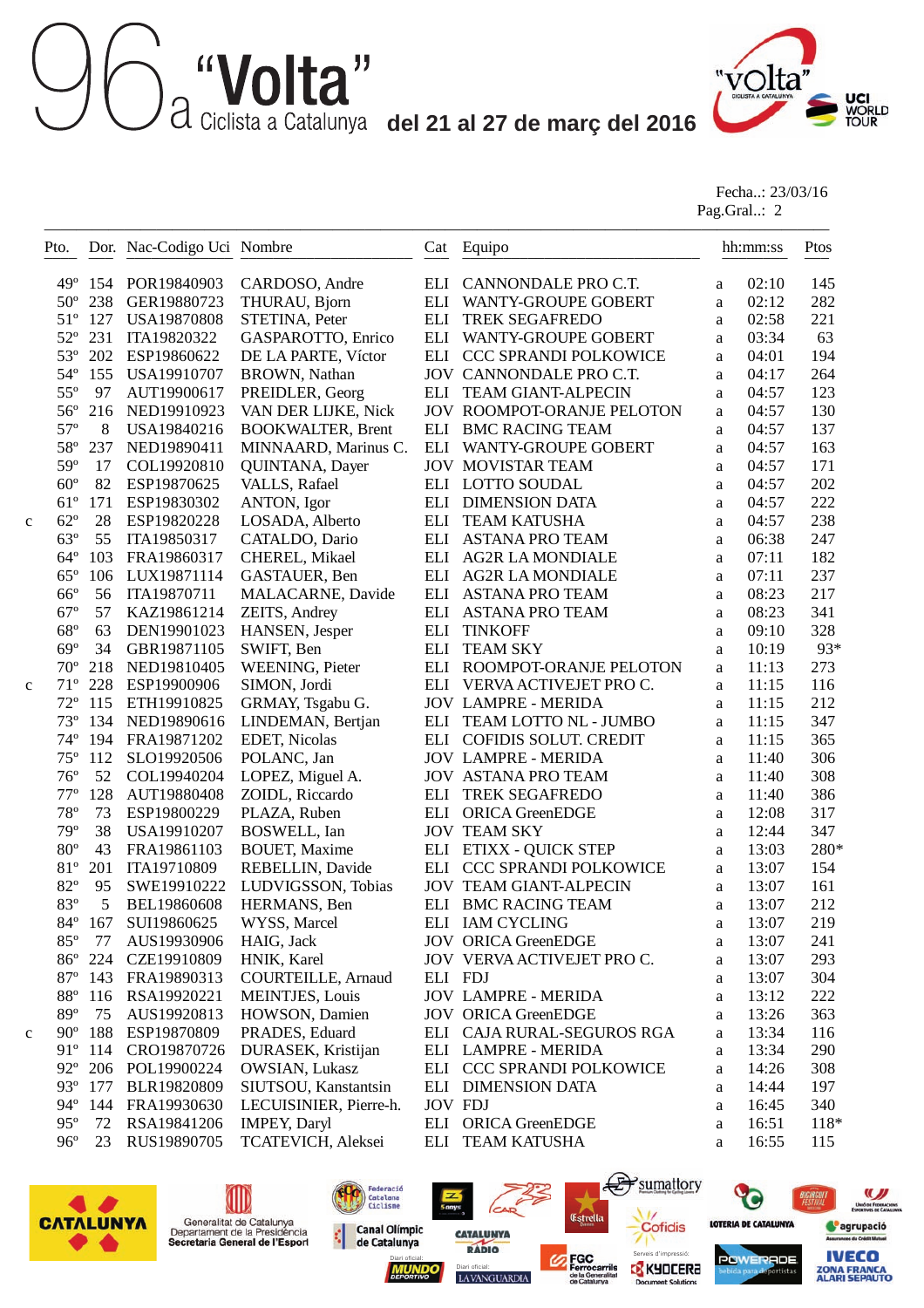**del 12 al 21 al 27 de març del 2016**<br>a Ciclista a Catalunya **del 21 al 27 de març del 2016** 



Fecha..: 23/03/16 Pag.Gral..: 3

| ELI ROOMPOT-ORANJE PELOTON<br>$97^{\circ}$ 214<br>NED19900831<br><b>LAMMERTINK, Maurits</b><br>16:55<br>a<br>98°<br>AUS19800516<br><b>GERRANS</b> , Simon<br>ELI ORICA GreenEDGE<br>16:55<br>74<br>a<br>$99^\circ$<br>165<br>NED19820924<br><b>CLEMENT, Stef</b><br>ELI IAM CYCLING<br>16:55<br>a<br>$100^{\circ}$<br>54<br>ITA19770708<br>TIRALONGO, Paolo<br>ELI ASTANA PRO TEAM<br>16:55<br>a<br>$101^{\circ}$<br>ESP19831115<br>ERVITI, Imanol<br>ELI MOVISTAR TEAM<br>14<br>16:55<br>a<br>$102^{\circ}$<br>25<br>RUS19860307<br>KOCHETKOV, Pavel<br>ELI<br><b>TEAM KATUSHA</b><br>16:55<br>a<br>$103^{\circ}$<br>233<br>BEL19880406<br>ELI WANTY-GROUPE GOBERT<br>16:55<br><b>BILLE, Gaetan</b><br>a<br>$104^{\circ}$<br>87<br>POL19840306<br>MARCZYNSKI, Tomasz<br>ELI LOTTO SOUDAL<br>16:55<br>a<br>$105^{\circ}$<br>107<br>FRA19900807<br>DOMONT, Axel<br>ELI AG2R LA MONDIALE<br>16:55<br>a<br>$106^{\circ}$<br>98<br>NED19801113<br>ELI<br>TEAM GIANT-ALPECIN<br>16:55<br>TEN DAM, Laurens<br>a<br>$107^{\circ}$<br>24<br>EST19870424<br>ELI<br><b>TEAM KATUSHA</b><br>16:55<br>TAARAMAE, Rein<br>a<br>$108^{\circ}$<br><b>JOV MOVISTAR TEAM</b><br>18<br>ESP19931122<br>16:55<br>SOLER, Marc<br>a<br>$109^\circ$<br>175<br>AUS19880111<br>MEYER, Cameron<br>ELI DIMENSION DATA<br>17:37<br>a<br>$110^{\circ}$ 157<br><b>USA19880101</b><br>HOWES, Alex<br>ELI CANNONDALE PRO C.T.<br>18:04<br>a<br>$111^{\circ}$<br>67<br>POL19900506<br>POLJANSKI, Pawel<br>ELI<br><b>TINKOFF</b><br>19:12<br>a<br>$112^{\circ}$ 211<br>NED19840901<br>DUYN, Huub<br>ELI ROOMPOT-ORANJE PELOTON<br>19:48<br>a<br>$113^{\circ}$<br>26<br>RUS19941031<br>MAMYKIN, Matvey<br><b>JOV TEAM KATUSHA</b><br>19:50<br>a<br>$114^{\circ}$<br>203<br>CZE19910121<br>HIRT, Jan<br>JOV CCC SPRANDI POLKOWICE<br>19:50<br>a<br>$115^\circ$<br>85<br>BEL19861106<br>ELI LOTTO SOUDAL<br>19:58<br>DE GENDT, Thomas<br>a<br>$116^{\circ}$<br>$\overline{2}$<br>BEL19820705<br>GILBERT, Philippe<br>ELI BMC RACING TEAM<br>20:04<br>a<br>$117^{\circ}$<br>GROBSCHARTNER, Felix JOV CCC SPRANDI POLKOWICE<br>204<br>AUT19931223<br>20:08<br>a<br>$118^{\circ}$<br>47<br>CZE19920711<br>VAKOC, Petr<br><b>JOV ETIXX - QUICK STEP</b><br>20:08<br>a<br>119°<br>SUI19810509<br>ZAUGG, Oliver<br>ELI IAM CYCLING<br>20:08<br>168<br>a<br>$120^{\circ}$<br>37<br>ELI<br><b>TEAM SKY</b><br>BLR19810628<br>KIRYIENKA, Vasil<br>20:08<br>a<br>$121^{\circ}$<br>36<br>IRL19840703<br>ROCHE, Nicolas<br>ELI<br>20:08<br><b>TEAM SKY</b><br>a<br>$122^{\circ}$ 118<br>ITA19831111<br>ELI LAMPRE - MERIDA<br>20:51<br><b>BONO</b> , Matteo<br>a<br>123° 126<br>REIJNEN, Kiel<br>ELI TREK SEGAFREDO<br>21:27<br>USA19860601<br>a<br>124° 183<br>ESP19910429<br><b>BARBERO, Carlos</b><br><b>JOV CAJA RURAL-SEGUROS RGA</b><br>21:27<br>a<br>$125^\circ$<br>68<br>RUS19870930<br>ELI<br><b>TINKOFF</b><br>21:27<br>ROVNY, Ivan<br>a<br>126° 198<br>SOUPE, Geoffrey<br>COFIDIS SOLUT. CREDIT<br>21:27<br>FRA19880322<br>ELI<br>a<br>$127^{\circ}$<br>136<br>NED19880325<br>KEIZER, Martijn<br>ELI<br>TEAM LOTTO NL - JUMBO<br>21:27<br>a<br>128°<br>76<br>CAN19850221<br>MEIER, Christian<br>ELI<br><b>ORICA GreenEDGE</b><br>21:27<br>a<br>129° 213<br>NED19830513<br>HOOGERLAND, Johnny<br>ELI ROOMPOT-ORANJE PELOTON<br>21:27<br>a<br>$130^\circ$<br>46<br>FRA19920611<br>ALAPHILIPPE, Julian<br><b>JOV ETIXX - QUICK STEP</b><br>21:37<br>a<br>131° 193<br>FRA19880824<br>HARDY, Romain<br>ELI COFIDIS SOLUT. CREDIT<br>22:06<br>a<br>23:08<br>132° 141 FRA19880518<br>REZA, Kévin<br>ELI FDJ<br>a<br>133° 178<br>RSA19910202<br>VAN ZYL, Johann<br><b>JOV DIMENSION DATA</b><br>23:37<br>a<br>$134^{\circ}$ 162<br>SUI19780923<br>ELMIGER, Martin<br>ELI IAM CYCLING<br>23:38<br>a<br>135° 78<br>ELI ORICA GreenEDGE<br>ESP19821110<br><b>TXURRUKA, Amets</b><br>23:38<br>a<br>136° 135 NED19931202<br>24:10<br>BOUWMAN, Koen<br>JOV TEAM LOTTO NL - JUMBO<br>a<br>137° 207 POL19780302<br>SZMYD, Sylvester<br>ELI CCC SPRANDI POLKOWICE<br>24:14<br>a<br>138° 113<br>KOSHEVOY, Ilia<br>BLR19910320<br><b>JOV LAMPRE - MERIDA</b><br>24:21<br>a<br>$139^\circ$<br>84<br>ARMEE, Sander<br>BEL19851210<br>ELI LOTTO SOUDAL<br>24:21<br>a<br>$140^{\circ}$ 138<br>USA19941216<br>VERMEULEN, Alexey<br>JOV TEAM LOTTO NL - JUMBO<br>24:38<br>a<br>$141^{\circ}$<br>27<br>RUS19901012<br><b>VOROBYEV, Anton</b><br>ELI TEAM KATUSHA<br>26:51<br>a<br>142° 215<br>NED19940429<br>TOLHOEK, Antwan<br>JOV ROOMPOT-ORANJE PELOTON<br>26:51<br>a<br>$143^{\circ}$ 124<br>ALAFACI, Eugenio<br>ITA19900809<br><b>TREK SEGAFREDO</b><br>26:51<br>ELI<br>a | hh:mm:ss<br>Ptos |
|---------------------------------------------------------------------------------------------------------------------------------------------------------------------------------------------------------------------------------------------------------------------------------------------------------------------------------------------------------------------------------------------------------------------------------------------------------------------------------------------------------------------------------------------------------------------------------------------------------------------------------------------------------------------------------------------------------------------------------------------------------------------------------------------------------------------------------------------------------------------------------------------------------------------------------------------------------------------------------------------------------------------------------------------------------------------------------------------------------------------------------------------------------------------------------------------------------------------------------------------------------------------------------------------------------------------------------------------------------------------------------------------------------------------------------------------------------------------------------------------------------------------------------------------------------------------------------------------------------------------------------------------------------------------------------------------------------------------------------------------------------------------------------------------------------------------------------------------------------------------------------------------------------------------------------------------------------------------------------------------------------------------------------------------------------------------------------------------------------------------------------------------------------------------------------------------------------------------------------------------------------------------------------------------------------------------------------------------------------------------------------------------------------------------------------------------------------------------------------------------------------------------------------------------------------------------------------------------------------------------------------------------------------------------------------------------------------------------------------------------------------------------------------------------------------------------------------------------------------------------------------------------------------------------------------------------------------------------------------------------------------------------------------------------------------------------------------------------------------------------------------------------------------------------------------------------------------------------------------------------------------------------------------------------------------------------------------------------------------------------------------------------------------------------------------------------------------------------------------------------------------------------------------------------------------------------------------------------------------------------------------------------------------------------------------------------------------------------------------------------------------------------------------------------------------------------------------------------------------------------------------------------------------------------------------------------------------------------------------------------------------------------------------------------------------------------------------------------------------------------------------------------------------------------------------------------------------------------------------------------------------------------------------------------------------------------------------------------------------------------------------------------------------------------------------------------------------------------------------------------------------------------------------------------------------------------------------------------------------------|------------------|
|                                                                                                                                                                                                                                                                                                                                                                                                                                                                                                                                                                                                                                                                                                                                                                                                                                                                                                                                                                                                                                                                                                                                                                                                                                                                                                                                                                                                                                                                                                                                                                                                                                                                                                                                                                                                                                                                                                                                                                                                                                                                                                                                                                                                                                                                                                                                                                                                                                                                                                                                                                                                                                                                                                                                                                                                                                                                                                                                                                                                                                                                                                                                                                                                                                                                                                                                                                                                                                                                                                                                                                                                                                                                                                                                                                                                                                                                                                                                                                                                                                                                                                                                                                                                                                                                                                                                                                                                                                                                                                                                                                                                               | 169              |
|                                                                                                                                                                                                                                                                                                                                                                                                                                                                                                                                                                                                                                                                                                                                                                                                                                                                                                                                                                                                                                                                                                                                                                                                                                                                                                                                                                                                                                                                                                                                                                                                                                                                                                                                                                                                                                                                                                                                                                                                                                                                                                                                                                                                                                                                                                                                                                                                                                                                                                                                                                                                                                                                                                                                                                                                                                                                                                                                                                                                                                                                                                                                                                                                                                                                                                                                                                                                                                                                                                                                                                                                                                                                                                                                                                                                                                                                                                                                                                                                                                                                                                                                                                                                                                                                                                                                                                                                                                                                                                                                                                                                               | 176              |
|                                                                                                                                                                                                                                                                                                                                                                                                                                                                                                                                                                                                                                                                                                                                                                                                                                                                                                                                                                                                                                                                                                                                                                                                                                                                                                                                                                                                                                                                                                                                                                                                                                                                                                                                                                                                                                                                                                                                                                                                                                                                                                                                                                                                                                                                                                                                                                                                                                                                                                                                                                                                                                                                                                                                                                                                                                                                                                                                                                                                                                                                                                                                                                                                                                                                                                                                                                                                                                                                                                                                                                                                                                                                                                                                                                                                                                                                                                                                                                                                                                                                                                                                                                                                                                                                                                                                                                                                                                                                                                                                                                                                               | 215              |
|                                                                                                                                                                                                                                                                                                                                                                                                                                                                                                                                                                                                                                                                                                                                                                                                                                                                                                                                                                                                                                                                                                                                                                                                                                                                                                                                                                                                                                                                                                                                                                                                                                                                                                                                                                                                                                                                                                                                                                                                                                                                                                                                                                                                                                                                                                                                                                                                                                                                                                                                                                                                                                                                                                                                                                                                                                                                                                                                                                                                                                                                                                                                                                                                                                                                                                                                                                                                                                                                                                                                                                                                                                                                                                                                                                                                                                                                                                                                                                                                                                                                                                                                                                                                                                                                                                                                                                                                                                                                                                                                                                                                               | 253              |
|                                                                                                                                                                                                                                                                                                                                                                                                                                                                                                                                                                                                                                                                                                                                                                                                                                                                                                                                                                                                                                                                                                                                                                                                                                                                                                                                                                                                                                                                                                                                                                                                                                                                                                                                                                                                                                                                                                                                                                                                                                                                                                                                                                                                                                                                                                                                                                                                                                                                                                                                                                                                                                                                                                                                                                                                                                                                                                                                                                                                                                                                                                                                                                                                                                                                                                                                                                                                                                                                                                                                                                                                                                                                                                                                                                                                                                                                                                                                                                                                                                                                                                                                                                                                                                                                                                                                                                                                                                                                                                                                                                                                               | 259              |
|                                                                                                                                                                                                                                                                                                                                                                                                                                                                                                                                                                                                                                                                                                                                                                                                                                                                                                                                                                                                                                                                                                                                                                                                                                                                                                                                                                                                                                                                                                                                                                                                                                                                                                                                                                                                                                                                                                                                                                                                                                                                                                                                                                                                                                                                                                                                                                                                                                                                                                                                                                                                                                                                                                                                                                                                                                                                                                                                                                                                                                                                                                                                                                                                                                                                                                                                                                                                                                                                                                                                                                                                                                                                                                                                                                                                                                                                                                                                                                                                                                                                                                                                                                                                                                                                                                                                                                                                                                                                                                                                                                                                               | 264              |
|                                                                                                                                                                                                                                                                                                                                                                                                                                                                                                                                                                                                                                                                                                                                                                                                                                                                                                                                                                                                                                                                                                                                                                                                                                                                                                                                                                                                                                                                                                                                                                                                                                                                                                                                                                                                                                                                                                                                                                                                                                                                                                                                                                                                                                                                                                                                                                                                                                                                                                                                                                                                                                                                                                                                                                                                                                                                                                                                                                                                                                                                                                                                                                                                                                                                                                                                                                                                                                                                                                                                                                                                                                                                                                                                                                                                                                                                                                                                                                                                                                                                                                                                                                                                                                                                                                                                                                                                                                                                                                                                                                                                               | 281              |
|                                                                                                                                                                                                                                                                                                                                                                                                                                                                                                                                                                                                                                                                                                                                                                                                                                                                                                                                                                                                                                                                                                                                                                                                                                                                                                                                                                                                                                                                                                                                                                                                                                                                                                                                                                                                                                                                                                                                                                                                                                                                                                                                                                                                                                                                                                                                                                                                                                                                                                                                                                                                                                                                                                                                                                                                                                                                                                                                                                                                                                                                                                                                                                                                                                                                                                                                                                                                                                                                                                                                                                                                                                                                                                                                                                                                                                                                                                                                                                                                                                                                                                                                                                                                                                                                                                                                                                                                                                                                                                                                                                                                               | 301              |
|                                                                                                                                                                                                                                                                                                                                                                                                                                                                                                                                                                                                                                                                                                                                                                                                                                                                                                                                                                                                                                                                                                                                                                                                                                                                                                                                                                                                                                                                                                                                                                                                                                                                                                                                                                                                                                                                                                                                                                                                                                                                                                                                                                                                                                                                                                                                                                                                                                                                                                                                                                                                                                                                                                                                                                                                                                                                                                                                                                                                                                                                                                                                                                                                                                                                                                                                                                                                                                                                                                                                                                                                                                                                                                                                                                                                                                                                                                                                                                                                                                                                                                                                                                                                                                                                                                                                                                                                                                                                                                                                                                                                               | 304              |
|                                                                                                                                                                                                                                                                                                                                                                                                                                                                                                                                                                                                                                                                                                                                                                                                                                                                                                                                                                                                                                                                                                                                                                                                                                                                                                                                                                                                                                                                                                                                                                                                                                                                                                                                                                                                                                                                                                                                                                                                                                                                                                                                                                                                                                                                                                                                                                                                                                                                                                                                                                                                                                                                                                                                                                                                                                                                                                                                                                                                                                                                                                                                                                                                                                                                                                                                                                                                                                                                                                                                                                                                                                                                                                                                                                                                                                                                                                                                                                                                                                                                                                                                                                                                                                                                                                                                                                                                                                                                                                                                                                                                               | 312              |
|                                                                                                                                                                                                                                                                                                                                                                                                                                                                                                                                                                                                                                                                                                                                                                                                                                                                                                                                                                                                                                                                                                                                                                                                                                                                                                                                                                                                                                                                                                                                                                                                                                                                                                                                                                                                                                                                                                                                                                                                                                                                                                                                                                                                                                                                                                                                                                                                                                                                                                                                                                                                                                                                                                                                                                                                                                                                                                                                                                                                                                                                                                                                                                                                                                                                                                                                                                                                                                                                                                                                                                                                                                                                                                                                                                                                                                                                                                                                                                                                                                                                                                                                                                                                                                                                                                                                                                                                                                                                                                                                                                                                               | 314              |
|                                                                                                                                                                                                                                                                                                                                                                                                                                                                                                                                                                                                                                                                                                                                                                                                                                                                                                                                                                                                                                                                                                                                                                                                                                                                                                                                                                                                                                                                                                                                                                                                                                                                                                                                                                                                                                                                                                                                                                                                                                                                                                                                                                                                                                                                                                                                                                                                                                                                                                                                                                                                                                                                                                                                                                                                                                                                                                                                                                                                                                                                                                                                                                                                                                                                                                                                                                                                                                                                                                                                                                                                                                                                                                                                                                                                                                                                                                                                                                                                                                                                                                                                                                                                                                                                                                                                                                                                                                                                                                                                                                                                               | 383              |
|                                                                                                                                                                                                                                                                                                                                                                                                                                                                                                                                                                                                                                                                                                                                                                                                                                                                                                                                                                                                                                                                                                                                                                                                                                                                                                                                                                                                                                                                                                                                                                                                                                                                                                                                                                                                                                                                                                                                                                                                                                                                                                                                                                                                                                                                                                                                                                                                                                                                                                                                                                                                                                                                                                                                                                                                                                                                                                                                                                                                                                                                                                                                                                                                                                                                                                                                                                                                                                                                                                                                                                                                                                                                                                                                                                                                                                                                                                                                                                                                                                                                                                                                                                                                                                                                                                                                                                                                                                                                                                                                                                                                               | 425*             |
|                                                                                                                                                                                                                                                                                                                                                                                                                                                                                                                                                                                                                                                                                                                                                                                                                                                                                                                                                                                                                                                                                                                                                                                                                                                                                                                                                                                                                                                                                                                                                                                                                                                                                                                                                                                                                                                                                                                                                                                                                                                                                                                                                                                                                                                                                                                                                                                                                                                                                                                                                                                                                                                                                                                                                                                                                                                                                                                                                                                                                                                                                                                                                                                                                                                                                                                                                                                                                                                                                                                                                                                                                                                                                                                                                                                                                                                                                                                                                                                                                                                                                                                                                                                                                                                                                                                                                                                                                                                                                                                                                                                                               | 209              |
|                                                                                                                                                                                                                                                                                                                                                                                                                                                                                                                                                                                                                                                                                                                                                                                                                                                                                                                                                                                                                                                                                                                                                                                                                                                                                                                                                                                                                                                                                                                                                                                                                                                                                                                                                                                                                                                                                                                                                                                                                                                                                                                                                                                                                                                                                                                                                                                                                                                                                                                                                                                                                                                                                                                                                                                                                                                                                                                                                                                                                                                                                                                                                                                                                                                                                                                                                                                                                                                                                                                                                                                                                                                                                                                                                                                                                                                                                                                                                                                                                                                                                                                                                                                                                                                                                                                                                                                                                                                                                                                                                                                                               | 254              |
|                                                                                                                                                                                                                                                                                                                                                                                                                                                                                                                                                                                                                                                                                                                                                                                                                                                                                                                                                                                                                                                                                                                                                                                                                                                                                                                                                                                                                                                                                                                                                                                                                                                                                                                                                                                                                                                                                                                                                                                                                                                                                                                                                                                                                                                                                                                                                                                                                                                                                                                                                                                                                                                                                                                                                                                                                                                                                                                                                                                                                                                                                                                                                                                                                                                                                                                                                                                                                                                                                                                                                                                                                                                                                                                                                                                                                                                                                                                                                                                                                                                                                                                                                                                                                                                                                                                                                                                                                                                                                                                                                                                                               | 323*             |
|                                                                                                                                                                                                                                                                                                                                                                                                                                                                                                                                                                                                                                                                                                                                                                                                                                                                                                                                                                                                                                                                                                                                                                                                                                                                                                                                                                                                                                                                                                                                                                                                                                                                                                                                                                                                                                                                                                                                                                                                                                                                                                                                                                                                                                                                                                                                                                                                                                                                                                                                                                                                                                                                                                                                                                                                                                                                                                                                                                                                                                                                                                                                                                                                                                                                                                                                                                                                                                                                                                                                                                                                                                                                                                                                                                                                                                                                                                                                                                                                                                                                                                                                                                                                                                                                                                                                                                                                                                                                                                                                                                                                               | 366              |
|                                                                                                                                                                                                                                                                                                                                                                                                                                                                                                                                                                                                                                                                                                                                                                                                                                                                                                                                                                                                                                                                                                                                                                                                                                                                                                                                                                                                                                                                                                                                                                                                                                                                                                                                                                                                                                                                                                                                                                                                                                                                                                                                                                                                                                                                                                                                                                                                                                                                                                                                                                                                                                                                                                                                                                                                                                                                                                                                                                                                                                                                                                                                                                                                                                                                                                                                                                                                                                                                                                                                                                                                                                                                                                                                                                                                                                                                                                                                                                                                                                                                                                                                                                                                                                                                                                                                                                                                                                                                                                                                                                                                               | 416              |
|                                                                                                                                                                                                                                                                                                                                                                                                                                                                                                                                                                                                                                                                                                                                                                                                                                                                                                                                                                                                                                                                                                                                                                                                                                                                                                                                                                                                                                                                                                                                                                                                                                                                                                                                                                                                                                                                                                                                                                                                                                                                                                                                                                                                                                                                                                                                                                                                                                                                                                                                                                                                                                                                                                                                                                                                                                                                                                                                                                                                                                                                                                                                                                                                                                                                                                                                                                                                                                                                                                                                                                                                                                                                                                                                                                                                                                                                                                                                                                                                                                                                                                                                                                                                                                                                                                                                                                                                                                                                                                                                                                                                               | 360*             |
|                                                                                                                                                                                                                                                                                                                                                                                                                                                                                                                                                                                                                                                                                                                                                                                                                                                                                                                                                                                                                                                                                                                                                                                                                                                                                                                                                                                                                                                                                                                                                                                                                                                                                                                                                                                                                                                                                                                                                                                                                                                                                                                                                                                                                                                                                                                                                                                                                                                                                                                                                                                                                                                                                                                                                                                                                                                                                                                                                                                                                                                                                                                                                                                                                                                                                                                                                                                                                                                                                                                                                                                                                                                                                                                                                                                                                                                                                                                                                                                                                                                                                                                                                                                                                                                                                                                                                                                                                                                                                                                                                                                                               | $146*$           |
|                                                                                                                                                                                                                                                                                                                                                                                                                                                                                                                                                                                                                                                                                                                                                                                                                                                                                                                                                                                                                                                                                                                                                                                                                                                                                                                                                                                                                                                                                                                                                                                                                                                                                                                                                                                                                                                                                                                                                                                                                                                                                                                                                                                                                                                                                                                                                                                                                                                                                                                                                                                                                                                                                                                                                                                                                                                                                                                                                                                                                                                                                                                                                                                                                                                                                                                                                                                                                                                                                                                                                                                                                                                                                                                                                                                                                                                                                                                                                                                                                                                                                                                                                                                                                                                                                                                                                                                                                                                                                                                                                                                                               | 209              |
|                                                                                                                                                                                                                                                                                                                                                                                                                                                                                                                                                                                                                                                                                                                                                                                                                                                                                                                                                                                                                                                                                                                                                                                                                                                                                                                                                                                                                                                                                                                                                                                                                                                                                                                                                                                                                                                                                                                                                                                                                                                                                                                                                                                                                                                                                                                                                                                                                                                                                                                                                                                                                                                                                                                                                                                                                                                                                                                                                                                                                                                                                                                                                                                                                                                                                                                                                                                                                                                                                                                                                                                                                                                                                                                                                                                                                                                                                                                                                                                                                                                                                                                                                                                                                                                                                                                                                                                                                                                                                                                                                                                                               | 219              |
|                                                                                                                                                                                                                                                                                                                                                                                                                                                                                                                                                                                                                                                                                                                                                                                                                                                                                                                                                                                                                                                                                                                                                                                                                                                                                                                                                                                                                                                                                                                                                                                                                                                                                                                                                                                                                                                                                                                                                                                                                                                                                                                                                                                                                                                                                                                                                                                                                                                                                                                                                                                                                                                                                                                                                                                                                                                                                                                                                                                                                                                                                                                                                                                                                                                                                                                                                                                                                                                                                                                                                                                                                                                                                                                                                                                                                                                                                                                                                                                                                                                                                                                                                                                                                                                                                                                                                                                                                                                                                                                                                                                                               | 313              |
|                                                                                                                                                                                                                                                                                                                                                                                                                                                                                                                                                                                                                                                                                                                                                                                                                                                                                                                                                                                                                                                                                                                                                                                                                                                                                                                                                                                                                                                                                                                                                                                                                                                                                                                                                                                                                                                                                                                                                                                                                                                                                                                                                                                                                                                                                                                                                                                                                                                                                                                                                                                                                                                                                                                                                                                                                                                                                                                                                                                                                                                                                                                                                                                                                                                                                                                                                                                                                                                                                                                                                                                                                                                                                                                                                                                                                                                                                                                                                                                                                                                                                                                                                                                                                                                                                                                                                                                                                                                                                                                                                                                                               | 325              |
|                                                                                                                                                                                                                                                                                                                                                                                                                                                                                                                                                                                                                                                                                                                                                                                                                                                                                                                                                                                                                                                                                                                                                                                                                                                                                                                                                                                                                                                                                                                                                                                                                                                                                                                                                                                                                                                                                                                                                                                                                                                                                                                                                                                                                                                                                                                                                                                                                                                                                                                                                                                                                                                                                                                                                                                                                                                                                                                                                                                                                                                                                                                                                                                                                                                                                                                                                                                                                                                                                                                                                                                                                                                                                                                                                                                                                                                                                                                                                                                                                                                                                                                                                                                                                                                                                                                                                                                                                                                                                                                                                                                                               | 388              |
|                                                                                                                                                                                                                                                                                                                                                                                                                                                                                                                                                                                                                                                                                                                                                                                                                                                                                                                                                                                                                                                                                                                                                                                                                                                                                                                                                                                                                                                                                                                                                                                                                                                                                                                                                                                                                                                                                                                                                                                                                                                                                                                                                                                                                                                                                                                                                                                                                                                                                                                                                                                                                                                                                                                                                                                                                                                                                                                                                                                                                                                                                                                                                                                                                                                                                                                                                                                                                                                                                                                                                                                                                                                                                                                                                                                                                                                                                                                                                                                                                                                                                                                                                                                                                                                                                                                                                                                                                                                                                                                                                                                                               | 359              |
|                                                                                                                                                                                                                                                                                                                                                                                                                                                                                                                                                                                                                                                                                                                                                                                                                                                                                                                                                                                                                                                                                                                                                                                                                                                                                                                                                                                                                                                                                                                                                                                                                                                                                                                                                                                                                                                                                                                                                                                                                                                                                                                                                                                                                                                                                                                                                                                                                                                                                                                                                                                                                                                                                                                                                                                                                                                                                                                                                                                                                                                                                                                                                                                                                                                                                                                                                                                                                                                                                                                                                                                                                                                                                                                                                                                                                                                                                                                                                                                                                                                                                                                                                                                                                                                                                                                                                                                                                                                                                                                                                                                                               | 167              |
|                                                                                                                                                                                                                                                                                                                                                                                                                                                                                                                                                                                                                                                                                                                                                                                                                                                                                                                                                                                                                                                                                                                                                                                                                                                                                                                                                                                                                                                                                                                                                                                                                                                                                                                                                                                                                                                                                                                                                                                                                                                                                                                                                                                                                                                                                                                                                                                                                                                                                                                                                                                                                                                                                                                                                                                                                                                                                                                                                                                                                                                                                                                                                                                                                                                                                                                                                                                                                                                                                                                                                                                                                                                                                                                                                                                                                                                                                                                                                                                                                                                                                                                                                                                                                                                                                                                                                                                                                                                                                                                                                                                                               | 169              |
|                                                                                                                                                                                                                                                                                                                                                                                                                                                                                                                                                                                                                                                                                                                                                                                                                                                                                                                                                                                                                                                                                                                                                                                                                                                                                                                                                                                                                                                                                                                                                                                                                                                                                                                                                                                                                                                                                                                                                                                                                                                                                                                                                                                                                                                                                                                                                                                                                                                                                                                                                                                                                                                                                                                                                                                                                                                                                                                                                                                                                                                                                                                                                                                                                                                                                                                                                                                                                                                                                                                                                                                                                                                                                                                                                                                                                                                                                                                                                                                                                                                                                                                                                                                                                                                                                                                                                                                                                                                                                                                                                                                                               | 223              |
|                                                                                                                                                                                                                                                                                                                                                                                                                                                                                                                                                                                                                                                                                                                                                                                                                                                                                                                                                                                                                                                                                                                                                                                                                                                                                                                                                                                                                                                                                                                                                                                                                                                                                                                                                                                                                                                                                                                                                                                                                                                                                                                                                                                                                                                                                                                                                                                                                                                                                                                                                                                                                                                                                                                                                                                                                                                                                                                                                                                                                                                                                                                                                                                                                                                                                                                                                                                                                                                                                                                                                                                                                                                                                                                                                                                                                                                                                                                                                                                                                                                                                                                                                                                                                                                                                                                                                                                                                                                                                                                                                                                                               | 264              |
|                                                                                                                                                                                                                                                                                                                                                                                                                                                                                                                                                                                                                                                                                                                                                                                                                                                                                                                                                                                                                                                                                                                                                                                                                                                                                                                                                                                                                                                                                                                                                                                                                                                                                                                                                                                                                                                                                                                                                                                                                                                                                                                                                                                                                                                                                                                                                                                                                                                                                                                                                                                                                                                                                                                                                                                                                                                                                                                                                                                                                                                                                                                                                                                                                                                                                                                                                                                                                                                                                                                                                                                                                                                                                                                                                                                                                                                                                                                                                                                                                                                                                                                                                                                                                                                                                                                                                                                                                                                                                                                                                                                                               | 341              |
|                                                                                                                                                                                                                                                                                                                                                                                                                                                                                                                                                                                                                                                                                                                                                                                                                                                                                                                                                                                                                                                                                                                                                                                                                                                                                                                                                                                                                                                                                                                                                                                                                                                                                                                                                                                                                                                                                                                                                                                                                                                                                                                                                                                                                                                                                                                                                                                                                                                                                                                                                                                                                                                                                                                                                                                                                                                                                                                                                                                                                                                                                                                                                                                                                                                                                                                                                                                                                                                                                                                                                                                                                                                                                                                                                                                                                                                                                                                                                                                                                                                                                                                                                                                                                                                                                                                                                                                                                                                                                                                                                                                                               | 389              |
|                                                                                                                                                                                                                                                                                                                                                                                                                                                                                                                                                                                                                                                                                                                                                                                                                                                                                                                                                                                                                                                                                                                                                                                                                                                                                                                                                                                                                                                                                                                                                                                                                                                                                                                                                                                                                                                                                                                                                                                                                                                                                                                                                                                                                                                                                                                                                                                                                                                                                                                                                                                                                                                                                                                                                                                                                                                                                                                                                                                                                                                                                                                                                                                                                                                                                                                                                                                                                                                                                                                                                                                                                                                                                                                                                                                                                                                                                                                                                                                                                                                                                                                                                                                                                                                                                                                                                                                                                                                                                                                                                                                                               | 406              |
|                                                                                                                                                                                                                                                                                                                                                                                                                                                                                                                                                                                                                                                                                                                                                                                                                                                                                                                                                                                                                                                                                                                                                                                                                                                                                                                                                                                                                                                                                                                                                                                                                                                                                                                                                                                                                                                                                                                                                                                                                                                                                                                                                                                                                                                                                                                                                                                                                                                                                                                                                                                                                                                                                                                                                                                                                                                                                                                                                                                                                                                                                                                                                                                                                                                                                                                                                                                                                                                                                                                                                                                                                                                                                                                                                                                                                                                                                                                                                                                                                                                                                                                                                                                                                                                                                                                                                                                                                                                                                                                                                                                                               | 305              |
|                                                                                                                                                                                                                                                                                                                                                                                                                                                                                                                                                                                                                                                                                                                                                                                                                                                                                                                                                                                                                                                                                                                                                                                                                                                                                                                                                                                                                                                                                                                                                                                                                                                                                                                                                                                                                                                                                                                                                                                                                                                                                                                                                                                                                                                                                                                                                                                                                                                                                                                                                                                                                                                                                                                                                                                                                                                                                                                                                                                                                                                                                                                                                                                                                                                                                                                                                                                                                                                                                                                                                                                                                                                                                                                                                                                                                                                                                                                                                                                                                                                                                                                                                                                                                                                                                                                                                                                                                                                                                                                                                                                                               | 420              |
|                                                                                                                                                                                                                                                                                                                                                                                                                                                                                                                                                                                                                                                                                                                                                                                                                                                                                                                                                                                                                                                                                                                                                                                                                                                                                                                                                                                                                                                                                                                                                                                                                                                                                                                                                                                                                                                                                                                                                                                                                                                                                                                                                                                                                                                                                                                                                                                                                                                                                                                                                                                                                                                                                                                                                                                                                                                                                                                                                                                                                                                                                                                                                                                                                                                                                                                                                                                                                                                                                                                                                                                                                                                                                                                                                                                                                                                                                                                                                                                                                                                                                                                                                                                                                                                                                                                                                                                                                                                                                                                                                                                                               | 193*             |
|                                                                                                                                                                                                                                                                                                                                                                                                                                                                                                                                                                                                                                                                                                                                                                                                                                                                                                                                                                                                                                                                                                                                                                                                                                                                                                                                                                                                                                                                                                                                                                                                                                                                                                                                                                                                                                                                                                                                                                                                                                                                                                                                                                                                                                                                                                                                                                                                                                                                                                                                                                                                                                                                                                                                                                                                                                                                                                                                                                                                                                                                                                                                                                                                                                                                                                                                                                                                                                                                                                                                                                                                                                                                                                                                                                                                                                                                                                                                                                                                                                                                                                                                                                                                                                                                                                                                                                                                                                                                                                                                                                                                               | 412*             |
|                                                                                                                                                                                                                                                                                                                                                                                                                                                                                                                                                                                                                                                                                                                                                                                                                                                                                                                                                                                                                                                                                                                                                                                                                                                                                                                                                                                                                                                                                                                                                                                                                                                                                                                                                                                                                                                                                                                                                                                                                                                                                                                                                                                                                                                                                                                                                                                                                                                                                                                                                                                                                                                                                                                                                                                                                                                                                                                                                                                                                                                                                                                                                                                                                                                                                                                                                                                                                                                                                                                                                                                                                                                                                                                                                                                                                                                                                                                                                                                                                                                                                                                                                                                                                                                                                                                                                                                                                                                                                                                                                                                                               | 289              |
|                                                                                                                                                                                                                                                                                                                                                                                                                                                                                                                                                                                                                                                                                                                                                                                                                                                                                                                                                                                                                                                                                                                                                                                                                                                                                                                                                                                                                                                                                                                                                                                                                                                                                                                                                                                                                                                                                                                                                                                                                                                                                                                                                                                                                                                                                                                                                                                                                                                                                                                                                                                                                                                                                                                                                                                                                                                                                                                                                                                                                                                                                                                                                                                                                                                                                                                                                                                                                                                                                                                                                                                                                                                                                                                                                                                                                                                                                                                                                                                                                                                                                                                                                                                                                                                                                                                                                                                                                                                                                                                                                                                                               | 346              |
|                                                                                                                                                                                                                                                                                                                                                                                                                                                                                                                                                                                                                                                                                                                                                                                                                                                                                                                                                                                                                                                                                                                                                                                                                                                                                                                                                                                                                                                                                                                                                                                                                                                                                                                                                                                                                                                                                                                                                                                                                                                                                                                                                                                                                                                                                                                                                                                                                                                                                                                                                                                                                                                                                                                                                                                                                                                                                                                                                                                                                                                                                                                                                                                                                                                                                                                                                                                                                                                                                                                                                                                                                                                                                                                                                                                                                                                                                                                                                                                                                                                                                                                                                                                                                                                                                                                                                                                                                                                                                                                                                                                                               | 418*             |
|                                                                                                                                                                                                                                                                                                                                                                                                                                                                                                                                                                                                                                                                                                                                                                                                                                                                                                                                                                                                                                                                                                                                                                                                                                                                                                                                                                                                                                                                                                                                                                                                                                                                                                                                                                                                                                                                                                                                                                                                                                                                                                                                                                                                                                                                                                                                                                                                                                                                                                                                                                                                                                                                                                                                                                                                                                                                                                                                                                                                                                                                                                                                                                                                                                                                                                                                                                                                                                                                                                                                                                                                                                                                                                                                                                                                                                                                                                                                                                                                                                                                                                                                                                                                                                                                                                                                                                                                                                                                                                                                                                                                               | 424              |
|                                                                                                                                                                                                                                                                                                                                                                                                                                                                                                                                                                                                                                                                                                                                                                                                                                                                                                                                                                                                                                                                                                                                                                                                                                                                                                                                                                                                                                                                                                                                                                                                                                                                                                                                                                                                                                                                                                                                                                                                                                                                                                                                                                                                                                                                                                                                                                                                                                                                                                                                                                                                                                                                                                                                                                                                                                                                                                                                                                                                                                                                                                                                                                                                                                                                                                                                                                                                                                                                                                                                                                                                                                                                                                                                                                                                                                                                                                                                                                                                                                                                                                                                                                                                                                                                                                                                                                                                                                                                                                                                                                                                               | 437              |
|                                                                                                                                                                                                                                                                                                                                                                                                                                                                                                                                                                                                                                                                                                                                                                                                                                                                                                                                                                                                                                                                                                                                                                                                                                                                                                                                                                                                                                                                                                                                                                                                                                                                                                                                                                                                                                                                                                                                                                                                                                                                                                                                                                                                                                                                                                                                                                                                                                                                                                                                                                                                                                                                                                                                                                                                                                                                                                                                                                                                                                                                                                                                                                                                                                                                                                                                                                                                                                                                                                                                                                                                                                                                                                                                                                                                                                                                                                                                                                                                                                                                                                                                                                                                                                                                                                                                                                                                                                                                                                                                                                                                               | 445              |
|                                                                                                                                                                                                                                                                                                                                                                                                                                                                                                                                                                                                                                                                                                                                                                                                                                                                                                                                                                                                                                                                                                                                                                                                                                                                                                                                                                                                                                                                                                                                                                                                                                                                                                                                                                                                                                                                                                                                                                                                                                                                                                                                                                                                                                                                                                                                                                                                                                                                                                                                                                                                                                                                                                                                                                                                                                                                                                                                                                                                                                                                                                                                                                                                                                                                                                                                                                                                                                                                                                                                                                                                                                                                                                                                                                                                                                                                                                                                                                                                                                                                                                                                                                                                                                                                                                                                                                                                                                                                                                                                                                                                               | 373              |
|                                                                                                                                                                                                                                                                                                                                                                                                                                                                                                                                                                                                                                                                                                                                                                                                                                                                                                                                                                                                                                                                                                                                                                                                                                                                                                                                                                                                                                                                                                                                                                                                                                                                                                                                                                                                                                                                                                                                                                                                                                                                                                                                                                                                                                                                                                                                                                                                                                                                                                                                                                                                                                                                                                                                                                                                                                                                                                                                                                                                                                                                                                                                                                                                                                                                                                                                                                                                                                                                                                                                                                                                                                                                                                                                                                                                                                                                                                                                                                                                                                                                                                                                                                                                                                                                                                                                                                                                                                                                                                                                                                                                               | 383              |
|                                                                                                                                                                                                                                                                                                                                                                                                                                                                                                                                                                                                                                                                                                                                                                                                                                                                                                                                                                                                                                                                                                                                                                                                                                                                                                                                                                                                                                                                                                                                                                                                                                                                                                                                                                                                                                                                                                                                                                                                                                                                                                                                                                                                                                                                                                                                                                                                                                                                                                                                                                                                                                                                                                                                                                                                                                                                                                                                                                                                                                                                                                                                                                                                                                                                                                                                                                                                                                                                                                                                                                                                                                                                                                                                                                                                                                                                                                                                                                                                                                                                                                                                                                                                                                                                                                                                                                                                                                                                                                                                                                                                               | 389              |
|                                                                                                                                                                                                                                                                                                                                                                                                                                                                                                                                                                                                                                                                                                                                                                                                                                                                                                                                                                                                                                                                                                                                                                                                                                                                                                                                                                                                                                                                                                                                                                                                                                                                                                                                                                                                                                                                                                                                                                                                                                                                                                                                                                                                                                                                                                                                                                                                                                                                                                                                                                                                                                                                                                                                                                                                                                                                                                                                                                                                                                                                                                                                                                                                                                                                                                                                                                                                                                                                                                                                                                                                                                                                                                                                                                                                                                                                                                                                                                                                                                                                                                                                                                                                                                                                                                                                                                                                                                                                                                                                                                                                               | 406              |
| 144° 227<br>POL19890710<br>STACHOWIAK, Adam<br>ELI VERVA ACTIVEJET PRO C.<br>26:51<br>a                                                                                                                                                                                                                                                                                                                                                                                                                                                                                                                                                                                                                                                                                                                                                                                                                                                                                                                                                                                                                                                                                                                                                                                                                                                                                                                                                                                                                                                                                                                                                                                                                                                                                                                                                                                                                                                                                                                                                                                                                                                                                                                                                                                                                                                                                                                                                                                                                                                                                                                                                                                                                                                                                                                                                                                                                                                                                                                                                                                                                                                                                                                                                                                                                                                                                                                                                                                                                                                                                                                                                                                                                                                                                                                                                                                                                                                                                                                                                                                                                                                                                                                                                                                                                                                                                                                                                                                                                                                                                                                       | 414              |

LAVANGUARDIA

**CATALUNYA** 

GAR

Estrella

Federació<br>Catalana<br>Ciclisme

**Canal Olímpic** 

de Catalunya

¢



(III)

Generalitat de Catalunya<br>Departament de la Presidència<br>Secretaria General de l'Esport

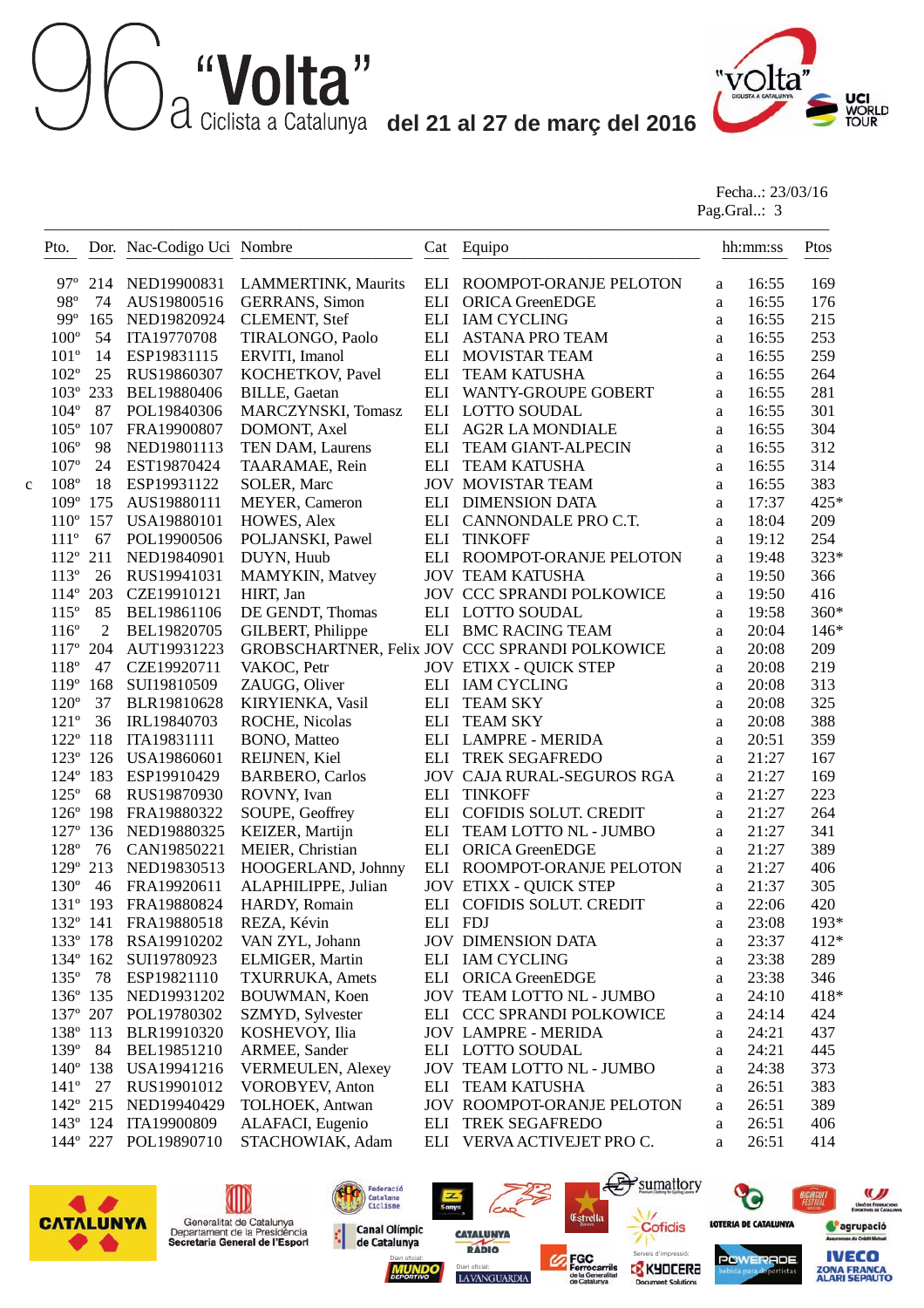# **del 12 del 21 al 27 de març del 2016**<br>a Ciclista a Catalunya **del 21 al 27 de març del 2016**



Fecha..: 23/03/16 Pag.Gral..: 4

| Pto.              |     | Dor. Nac-Codigo Uci Nombre |                          | Cat                | Equipo                                            |              | hh:mm:ss | Ptos |
|-------------------|-----|----------------------------|--------------------------|--------------------|---------------------------------------------------|--------------|----------|------|
| $145^{\circ}$ 235 |     | BEL19780904                | VEUCHELEN, Frederik      | ELI                | <b>WANTY-GROUPE GOBERT</b>                        | a            | 26:51    | 416  |
| $146^\circ$       | 212 | NED19831028                | HONIG, Reinier           | ELI                | ROOMPOT-ORANJE PELOTON                            | a            | 26:51    | 425  |
| $147^\circ$       | 65  | ITA19740514                | TOSATTO, Matteo          | <b>ELI</b>         | <b>TINKOFF</b>                                    | a            | 26:51    | 427  |
| 148°              | 125 | FRA19920317                | <b>BERNARD, Julien</b>   |                    | <b>JOV TREK SEGAFREDO</b>                         | a            | 26:51    | 429  |
| $149^{\circ}$     | 108 | FRA19820612                | MINARD, Sébastien        | ELI                | <b>AG2R LA MONDIALE</b>                           | a            | 26:51    | 440  |
| $150^\circ$       | 96  | NOR19930417                | SKJOSTAD, Sindre         |                    | <b>JOV TEAM GIANT-ALPECIN</b>                     | a            | 26:51    | 450  |
| $151^{\circ}$     | 64  | ESP19810928                | HERNANDEZ, Jesus         | <b>ELI</b>         | <b>TINKOFF</b>                                    | a            | 27:34    | 463  |
| $152^{\circ}$     | 66  | RUS19780525                | PETROV, Evgeny           | $\mathop{\rm ELI}$ | <b>TINKOFF</b>                                    | a            | 27:34    | 477  |
| $153^{\circ}$     | 44  | BEL19851205                | MEERSMAN, Gianni         | ELI                | <b>ETIXX - QUICK STEP</b>                         | a            | 28:04    | 290* |
| $154^\circ$       | 185 | ESP19891015                | MAS, Luis                | <b>ELI</b>         | CAJA RURAL-SEGUROS RGA                            | a            | 28:07    | 475* |
| $155^{\circ}$     | 83  | BEL19901128                | VAN DER SANDE, Tosh      | <b>ELI</b>         | <b>LOTTO SOUDAL</b>                               | a            | 28:10    | 298  |
| $156^\circ$       | 164 | BEL19860916                | VAN GENECHTEN, Jonas ELI |                    | <b>IAM CYCLING</b>                                | a            | 28:10    | 307  |
| $157^\circ$       | 222 | POL19911007                | FRANCZAK, Pawel          |                    | JOV VERVA ACTIVEJET PRO C.                        | a            | 28:10    | 342  |
| 158°              | 94  | GER19850609                | FRÖHLINGER, Johannes     | <b>ELI</b>         | <b>TEAM GIANT-ALPECIN</b>                         | a            | 28:10    | 350  |
| $159^\circ$       | 221 | POL19860412                | CIESLIK, Pawel           | <b>ELI</b>         | VERVA ACTIVEJET PRO C.                            | a            | 28:10    | 373  |
| 160° 205          |     | POL19900226                | MROZEK, Mercin           | ELI                | <b>CCC SPRANDI POLKOWICE</b>                      | a            | 28:10    | 455  |
| $161^{\circ}$ 145 |     | FRA19930721                | MAISON, Jérémy           |                    | <b>JOV FDJ</b>                                    | a            | 28:10    | 460  |
| $162^\circ$       | 191 | SLO19800808                | <b>BOZIC</b> , Borut     |                    | ELI COFIDIS SOLUT. CREDIT                         | a            | 28:18    | 466  |
| $163^\circ$       | 117 | SLO19941019                | MOHORIC, Matej           |                    | <b>JOV LAMPRE - MERIDA</b>                        | a            | 28:40    | 481  |
| 164° 121          |     | CAN19801209                | HESJEDAL, Ryder          | <b>ELI</b>         | <b>TREK SEGAFREDO</b>                             | a            | 28:44    | 479  |
| 165° 152          |     | USA19890322                | KING, Benjamin           | ELI                | CANNONDALE PRO C.T.                               | a            | 28:53    | 475  |
| 166° 232          |     | BEL19870401                | BAUGNIES, Jérôme         | ELI                | WANTY-GROUPE GOBERT                               | a            | 28:53    | 503  |
| 167° 226          |     | CZE19891216                | POLNICKY, Jiri           | ELI                | VERVA ACTIVEJET PRO C.                            | a            | 28:53    | 515  |
| 168° 236          |     | BEL19880317                | DRON, Boris              | ELI                | <b>WANTY-GROUPE GOBERT</b>                        | a            | 29:36    | 524* |
| $169^\circ$       | 111 | ITA19890819                | CIMOLAI, Davide          |                    | ELI LAMPRE - MERIDA                               | a            | 29:54    | 346  |
| 170° 147          |     | FRA19850508                | PINEAU, Cédric           | ELI FDJ            |                                                   | a            | 30:37    | 523  |
| 171° 197          |     | FRA19870406                | ROSSETTO, Stéphane       |                    | ELI COFIDIS SOLUT. CREDIT                         | a            | 32:22    | 497  |
| 172° 225          |     | GER19930625                | KOCH, Jonas              |                    | JOV VERVA ACTIVEJET PRO C.                        | a            | 35:20    | 423  |
| 173° 146          |     | FRA19940726                | MANZIN, Lorenzo          | <b>JOV FDJ</b>     |                                                   | a            | 35:45    | 361  |
| 174° 148          |     | FRA19820105                | VAUGRENARD, Benoît       | ELI FDJ            |                                                   | a            | 36:28    | 502  |
| $175^{\circ}$     | 181 | ESP19861205                |                          |                    | ARAMENDIA, Javier Fco. ELI CAJA RURAL-SEGUROS RGA | a            | 37:04    | 487  |
| $176^\circ$       | 217 | NED19940414                | VAN EMPEL, Etienne       |                    | <b>JOV ROOMPOT-ORANJE PELOTON</b>                 | a            | 37:30    | 467  |
| $177^{\circ}$     | 93  | GER19911118                | <b>ARNDT, Nikias</b>     |                    | <b>JOV TEAM GIANT-ALPECIN</b>                     | $\mathbf{a}$ | 38:48    | 402  |
| 178°              | 172 | AUT19810217                | EISEL, Bernhard          | ELI                | <b>DIMENSION DATA</b>                             | a            | 41:46    | 541  |

#### **GENERAL MONTAÑA/ROJO**

|  | $1^{\circ}$ 236 DRON, Boris      | BEL WANTY-GROUPE GOBERT    | $49-Pun$  |
|--|----------------------------------|----------------------------|-----------|
|  | $2^{\circ}$ 211 DUYN, Huub       | NED ROOMPOT-ORANJE PELOTON | $32-Pun$  |
|  | 3 <sup>°</sup> 41 MARTIN, Daniel | IRL ETIXX - QUICK STEP     | $32-Pun$  |
|  | 4° 175 MEYER, Cameron            | AUS DIMENSION DATA         | 28-Pun    |
|  | 5° 61 CONTADOR, Alberto          | ESP TINKOFF                | $24-Pun$  |
|  | 6° 37 KIRYIENKA, Vasil           | <b>BLR TEAM SKY</b>        | $24-Pun$  |
|  | 7° 178 VAN ZYL, Johann           | RSA DIMENSION DATA         | $22$ -Pun |
|  | 8° 102 BARDET, Romain            | FRA AG2R LA MONDIALE       | $20-Pun$  |
|  |                                  |                            |           |





Federació<br>Catalana<br>Ciclisme **Canal Olímpic** ¢ de Catalunya



LAVANGUARDIA

Diari oficial: **Serveis d'impressió: Serveis d'impressió:** 

Estrella

Cofidis

nt Soluti



LOTERIA DE CATALUNYA

**POWERADE** 



**IVECO** 

**ZONA FRANCA**<br>ALARI SEPAUTO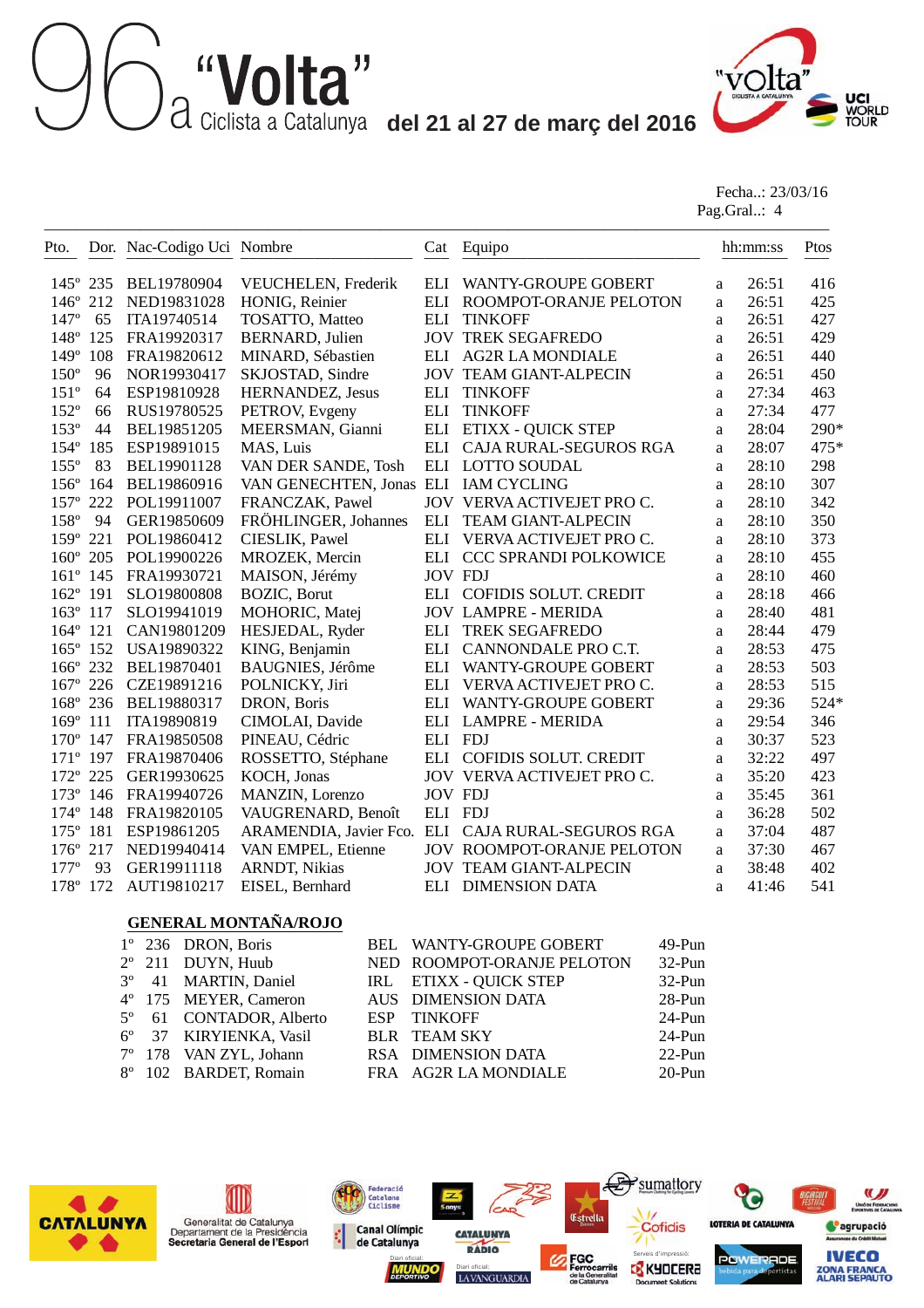

#### **GENERAL S. INTERMEDIOS/BLANCO**

| $1^{\circ}$        | 135<br><b>BOUWMAN, Koen</b>      |                                                         |                           |            |                              |          | 6-Pun    |
|--------------------|----------------------------------|---------------------------------------------------------|---------------------------|------------|------------------------------|----------|----------|
| $2^{\circ}$        | 85<br>DE GENDT, Thomas           | NED TEAM LOTTO NL - JUMBO<br><b>LOTTO SOUDAL</b><br>BEL |                           |            | 6-Pun                        |          |          |
| $3^{\circ}$        | 43<br><b>BOUET, Maxime</b>       |                                                         | FRA ETIXX - QUICK STEP    |            |                              |          | 4-Pun    |
| $4^{\circ}$        | 88<br><b>VERVAEKE, Louis</b>     | <b>BEL</b>                                              | <b>LOTTO SOUDAL</b>       |            |                              |          | 3-Pun    |
| $5^{\circ}$        | 185<br>MAS, Luis                 | <b>ESP</b>                                              |                           |            | CAJA RURAL-SEGUROS RGA       |          | 3-Pun    |
| $6^{\circ}$<br>141 | REZA, Kévin                      | <b>FRA</b>                                              | <b>FDJ</b>                |            |                              |          | 3-Pun    |
| $7^{\circ}$<br>211 | DUYN, Huub                       | <b>NED</b>                                              |                           |            | ROOMPOT-ORANJE PELOTON       |          | $2-Pun$  |
| $8^{\circ}$        | 16<br>MORENO, Javier             | <b>ESP</b>                                              | <b>MOVISTAR TEAM</b>      |            |                              |          | $2-Pun$  |
|                    |                                  |                                                         |                           |            |                              |          |          |
|                    | <b>GENERAL JOVENES/DISEÑO</b>    |                                                         |                           |            |                              |          |          |
| $1^{\circ}$        | 153<br>FORMOLO, Davide           | <b>ITA</b>                                              |                           |            | CANNONDALE PRO C.T.          |          | 14:08:39 |
| $2^{\circ}$        | 184<br>CARTHY, Hugh              |                                                         |                           |            | GBR CAJA RURAL-SEGUROS RGA a |          | 07       |
| $3^{\circ}$        | 42<br><b>VERONA</b> , Carlos     | <b>ESP</b>                                              | <b>ETIXX - QUICK STEP</b> |            |                              | a        | 07       |
| $4^{\circ}$        | 174<br>KUDUS, Merhawi            | ERI                                                     | <b>DIMENSION DATA</b>     |            |                              | a        | 11       |
| $5^{\circ}$        | 156<br>DOMBROWSKI, Joseph L. USA |                                                         |                           |            | CANNONDALE PRO C.T.          | a        | 17       |
| $6^{\circ}$        | 88<br><b>VERVAEKE, Louis</b>     | BEL                                                     | LOTTO SOUDAL              |            |                              | a        | 31       |
| $7^{\circ}$        | 92<br><b>BARGUIL, Warren</b>     | <b>FRA</b>                                              | TEAM GIANT-ALPECIN        |            |                              | a        | 34       |
| $8^{\circ}$        | 45<br>DE PLUS, Laurens           | <b>BEL</b>                                              | <b>ETIXX - QUICK STEP</b> |            |                              | a        | 34       |
|                    |                                  |                                                         |                           |            |                              |          |          |
|                    | <b>GRAL CATALANES</b>            |                                                         |                           |            |                              |          |          |
| $1^{\circ}$        | RODRIGUEZ, Joaquin<br>21         | <b>ESP</b>                                              | <b>TEAM KATUSHA</b>       |            |                              |          | 14:08:46 |
| $2^{\circ}$        | 48<br>DE LA CRUZ, David          | <b>ESP</b>                                              | <b>ETIXX - QUICK STEP</b> |            |                              | a        | 48       |
| $3^{\circ}$        | 28<br>LOSADA, Alberto            | <b>ESP</b>                                              | <b>TEAM KATUSHA</b>       |            |                              | a        | 04:29    |
| $4^{\circ}$<br>228 | SIMON, Jordi                     | <b>ESP</b>                                              |                           |            | VERVA ACTIVEJET PRO C.       | a        | 10:47    |
| $5^{\circ}$        | 188<br>PRADES, Eduard            | <b>ESP</b>                                              |                           |            | CAJA RURAL-SEGUROS RGA       | a        | 13:06    |
| $6^{\circ}$        | 18<br>SOLER, Marc                | <b>ESP</b>                                              | <b>MOVISTAR TEAM</b>      |            |                              | a        | 16:27    |
|                    |                                  |                                                         |                           |            |                              |          |          |
|                    | <b>GENERAL EQUIPOS</b>           |                                                         |                           |            |                              |          |          |
| $1^{\circ}$        | <b>BMC RACING TEAM</b>           |                                                         | <b>BMC</b>                |            | USA 042:26:03                |          |          |
| $2^{\circ}$        | <b>TEAM SKY</b>                  |                                                         | <b>SKY</b>                |            | GBR 042:26:12                | a        | 09       |
| $3^{\circ}$        | CANNONDALE PRO C.T.              |                                                         | <b>CPT</b>                |            | USA 042:26:15                | a        | 12       |
| $4^{\circ}$        | <b>ETIXX - QUICK STEP</b>        |                                                         | <b>EQS</b>                | BEL        | 042:26:27                    | a        | 24       |
| $5^{\rm o}$        | <b>IAM CYCLING</b>               |                                                         | IAM                       | <b>SUI</b> | 042:26:42                    | a        | 39       |
| $6^{\rm o}$        | <b>AG2R LA MONDIALE</b>          |                                                         | ALM                       | <b>FRA</b> | 042:27:15                    | a        | 01:12    |
| $7^{\circ}$        | CAJA RURAL-SEGUROS RGA           |                                                         | CJR                       | <b>ESP</b> | 042:27:29                    | a        | 01:26    |
| $8^{\circ}$        | MOVISTAR TEAM                    |                                                         | <b>MOV</b>                | <b>ESP</b> | 042:28:03                    | a        | 02:00    |
| $9^{\circ}$        | TEAM LOTTO NL - JUMBO            |                                                         | TLJ                       | NED        | 042:28:11                    | a        | 02:08    |
| $10^{\circ}$       | <b>TEAM KATUSHA</b>              |                                                         | <b>KAT</b>                |            | RUS 042:30:41                | a        | 04:38    |
| $11^{\circ}$       | <b>WANTY-GROUPE GOBERT</b>       |                                                         | WGG                       | <b>BEL</b> | 042:31:12                    | a        | 05:09    |
| $12^{\circ}$       | <b>LOTTO SOUDAL</b>              |                                                         | <b>LTS</b>                | BEL        | 042:31:18                    | a        | 05:15    |
| $13^{\circ}$       | <b>ASTANA PRO TEAM</b>           |                                                         | <b>AST</b>                |            | KAZ 042:31:18                | a        | 05:15    |
| $14^{\circ}$       | <b>TREK SEGAFREDO</b>            |                                                         | <b>TFS</b>                |            | USA 042:33:27                | a        | 07:24    |
| $15^{\circ}$       | <b>TINKOFF</b>                   |                                                         | <b>TNK</b>                | <b>RUS</b> | 042:35:27                    | a        | 09:24    |
| $16^{\circ}$       | <b>COFIDIS SOLUT. CREDIT</b>     |                                                         | <b>COF</b>                | FRA        | 042:38:44                    | a        | 12:41    |
| $17^{\circ}$       | <b>TEAM GIANT-ALPECIN</b>        |                                                         | <b>TGA</b>                |            | GER 042:43:53                | a        | 17:50    |
| $18^{\circ}$       | <b>ORICA GreenEDGE</b>           |                                                         | OGE                       |            | AUS 042:44:18                | a        | 18:15    |
| $19^{\circ}$       | <b>DIMENSION DATA</b>            |                                                         | <b>DDD</b>                | <b>RSA</b> | 042:45:07                    | a        | 19:04    |
| $20^{\circ}$       | ROOMPOT-ORANJE PELOTON           |                                                         | <b>ROP</b>                | <b>NED</b> | 042:54:11                    | a        | 28:08    |
| $21^{\circ}$       | <b>LAMPRE - MERIDA</b>           |                                                         | LAM                       | <b>ITA</b> | 042:54:18                    | a        | 28:15    |
| $22^{\circ}$       | CCC SPRANDI POLKOWICE            |                                                         | <b>CCC</b>                | POL        | 042:55:09                    | a        | 29:06    |
| $23^{\circ}$       | <b>FDJ</b>                       |                                                         | <b>FDJ</b>                | FRA        | 043:14:54                    | a        | 48:51    |
| $24^{\circ}$       | VERVA ACTIVEJET PRO C.           |                                                         | <b>VAT</b>                | POL        | 043:16:07                    | $\rm{a}$ | 50:04    |









LAVANGUARDIA



Cofidis

nt Solutic



**C**agrupació

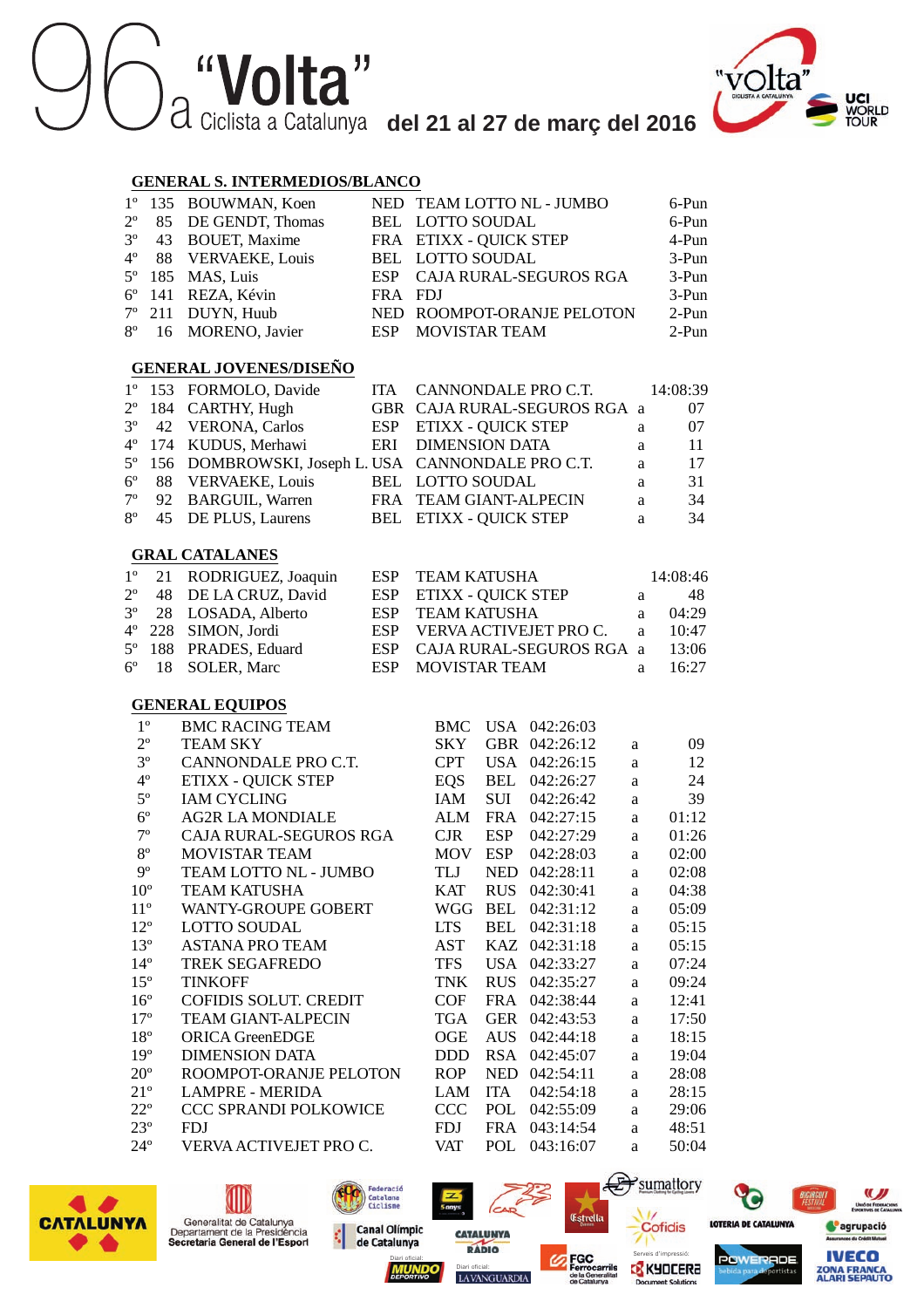



#### **ORDEN DE COCHES**

| $1^{\circ}$     | <b>ETIXX - QUICK STEP</b>    | EQS        | <b>BEL</b> |
|-----------------|------------------------------|------------|------------|
| $2^{\circ}$     | TINKOFF                      | TNK        | <b>RUS</b> |
| $3^{\circ}$     | <b>AG2R LA MONDIALE</b>      | ALM        | <b>FRA</b> |
| $4^{\circ}$     | <b>BMC RACING TEAM</b>       | <b>BMC</b> | <b>USA</b> |
| $5^{\circ}$     | <b>MOVISTAR TEAM</b>         | <b>MOV</b> | <b>ESP</b> |
| $6^{\circ}$     | CANNONDALE PRO C.T.          | <b>CPT</b> | <b>USA</b> |
| $7^{\circ}$     | <b>TEAM SKY</b>              | SKY        | <b>GBR</b> |
| $8^{\circ}$     | <b>TEAM KATUSHA</b>          | <b>KAT</b> | <b>RUS</b> |
| $9^{\circ}$     | CAJA RURAL-SEGUROS RGA       | CJR.       | <b>ESP</b> |
| $10^{\circ}$    | <b>COFIDIS SOLUT. CREDIT</b> | COF        | <b>FRA</b> |
| $11^{\circ}$    | <b>IAM CYCLING</b>           | IAM        | SUI        |
| $12^{\circ}$    | <b>DIMENSION DATA</b>        | DDD.       | <b>RSA</b> |
| $13^{\circ}$    | <b>LOTTO SOUDAL</b>          | LTS –      | <b>BEL</b> |
| $14^{\circ}$    | <b>ASTANA PRO TEAM</b>       | AST        | <b>KAZ</b> |
| $15^{\circ}$    | TEAM LOTTO NL - JUMBO        | TLJ        | <b>NED</b> |
| $16^{\circ}$    | WANTY-GROUPE GOBERT          | <b>WGG</b> | <b>BEL</b> |
| $17^{\circ}$    | <b>TREK SEGAFREDO</b>        | <b>TFS</b> | <b>USA</b> |
| $18^{\circ}$    | <b>ORICA GreenEDGE</b>       | OGE        | <b>AUS</b> |
| 19 <sup>°</sup> | <b>TEAM GIANT-ALPECIN</b>    | TGA        | <b>GER</b> |
| $20^{\circ}$    | CCC SPRANDI POLKOWICE        | CCC        | POL        |
| $21^{\circ}$    | ROOMPOT-ORANJE PELOTON       | <b>ROP</b> | <b>NED</b> |
| $22^{\circ}$    | VERVA ACTIVEJET PRO C.       | VAT        | POL        |
| $23^{\circ}$    | <b>LAMPRE - MERIDA</b>       | LAM        | <b>ITA</b> |
| $24^{\circ}$    | <b>FDJ</b>                   | FDJ        | <b>FRA</b> |

#### **PORTADORES DE MAILLOTS**

| Clasificación             |  | Dor. Equ Nombre         |
|---------------------------|--|-------------------------|
| G.INDIVIDUAL/BLANCO-VERDE |  | 41 EOS MARTIN, Daniel   |
| G.MONTAÑA/ROJO            |  | 236 WGG DRON, Boris     |
| G.S. INTERMEDIOS/BLANCO   |  | 135 TLJ BOUWMAN, Koen   |
| G.JOVENES/DISEÑO          |  | 153 CPT FORMOLO, Davide |
|                           |  |                         |





nt Solutic

LAVANGUARDIA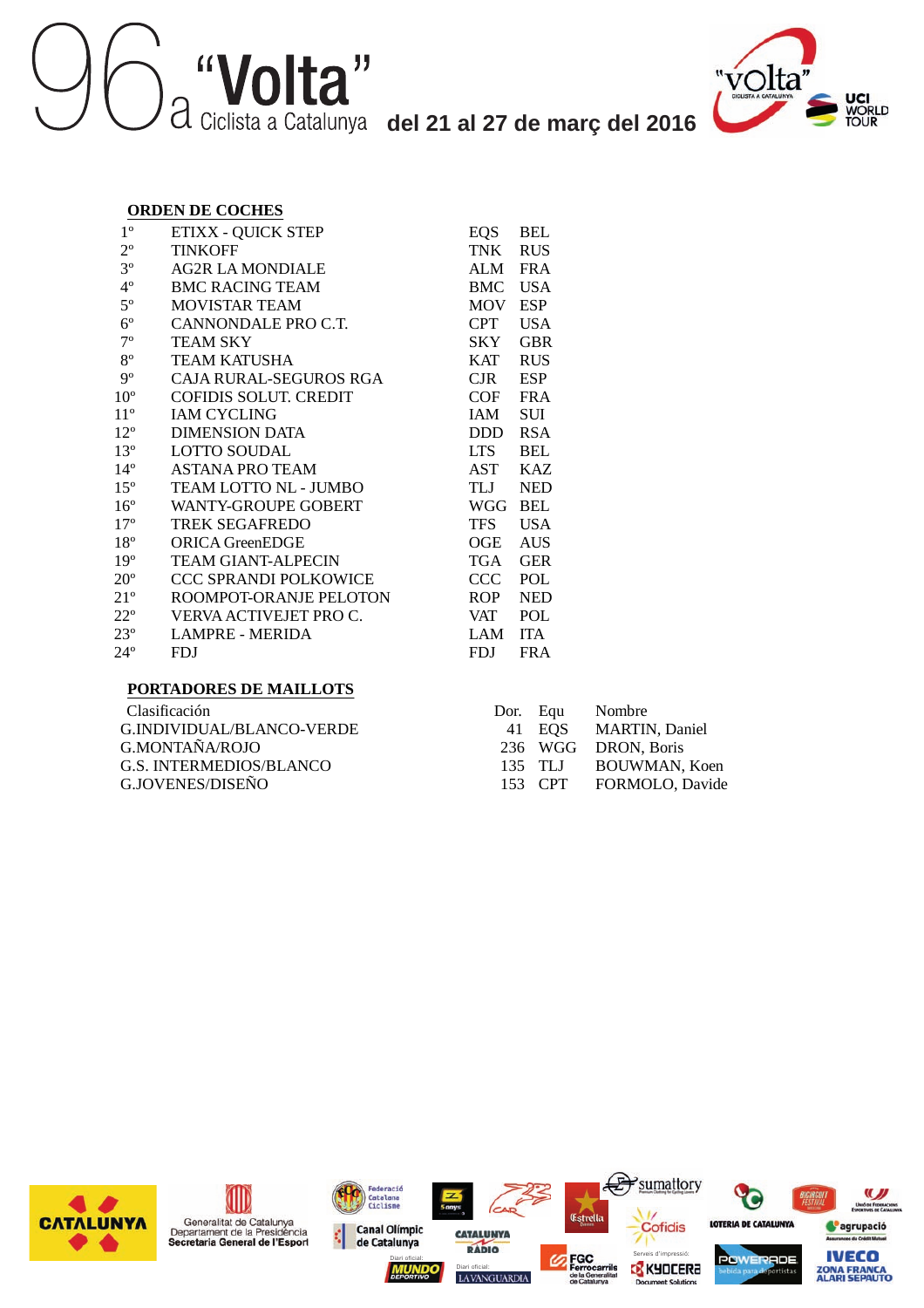#### **96 VOLTA CICLISTA A CATALUNYA**

Lista de corredores

| Fecha: 23/03/16 |
|-----------------|
|                 |

| -BMC RACING TEAM                                          | -MOVISTAR TEAM                                            | -TEAM KATUSHA                                              |
|-----------------------------------------------------------|-----------------------------------------------------------|------------------------------------------------------------|
| 1 PORTE, Richie (AUS)                                     | 11 QUINTANA, Nairo (COL)                                  | 21 RODRIGUEZ, Joaquin (ESP)                                |
| 2 GILBERT, Philippe (BEL)                                 | 13 ANACONA, Winner (COL)                                  | 22 ZAKARIN, Ilnur (RUS)                                    |
| 4 VAN GARDEREN, Tejay (USA)                               | 14 ERVITI, Imanol (ESP)                                   | 23 TCATEVICH, Aleksei (RUS)                                |
| 5 HERMANS, Ben (BEL)                                      | 15 HERRADA, José (ESP)                                    | 24 TAARAMAE, Rein (EST)                                    |
| 6 ATAPUMA, Darwin (COL)                                   | 16 MORENO, Javier (ESP)                                   | 25 KOCHETKOV, Pavel (RUS)                                  |
| 7 SANCHEZ, Samuel (ESP)                                   | 17 QUINTANA, Dayer (COL)                                  | 26 MAMYKIN, Matvey (RUS)                                   |
| 8 BOOKWALTER, Brent (USA)                                 | 18 SOLER, Marc (ESP)                                      | 27 VOROBYEV, Anton (RUS)                                   |
| ** Dir.:Yvon LEDANOIS                                     | ** Dir.:Jose I. Arrieta                                   | 28 LOSADA, Alberto (ESP)                                   |
|                                                           |                                                           | ** Dir.: Dmitri KONYSHEV                                   |
| -TEAM SKY                                                 | - <u>ETIXX - QUICK STEP</u>                               | <u>-ASTANA PRO TEAM</u>                                    |
| 31 FROOME, Christopher (GBR)                              | 41 MARTIN, Daniel (IRL)                                   | 51 ARU, Fabio (ITA)                                        |
| 32 THOMAS, Geraint (GBR)                                  | 42 VERONA, Carlos (ESP)                                   | 52 LOPEZ, Miguel A. (COL)                                  |
| 33 NIEVE, Mikel (ESP)                                     | 43 BOUET, Maxime (FRA)                                    | 53 KANGERT, Tanel (EST)                                    |
| 34 SWIFT, Ben (GBR)<br>35 POELS, Wouter (NED)             | 44 MEERSMAN, Gianni (BEL)<br>45 DE PLUS, Laurens (BEL)    | 54 TIRALONGO, Paolo (ITA)<br>55 CATALDO, Dario (ITA)       |
| 36 ROCHE, Nicolas (IRL)                                   | 46 ALAPHILIPPE, Julian (FRA)                              | 56 MALACARNE, Davide (ITA)                                 |
| 37 KIRYIENKA, Vasil (BLR)                                 | 47 VAKOC, Petr (CZE)                                      | 57 ZEITS, Andrey (KAZ)                                     |
| 38 BOSWELL, Ian (USA)                                     | 48 DE LA CRUZ, David (ESP)                                | ** Dir.:Alexander SHEFER                                   |
| ** Dir.:Nicolas PORTAL                                    | ** Dir.:Brian HOLM                                        |                                                            |
| - <u>TINKOFF</u>                                          | <u>-ORICA GreenEDGE</u>                                   | - <u>LOTTO SOUDAL</u>                                      |
| 61 CONTADOR, Alberto (ESP)                                | 71 CHAVES, Jhoan Esteban (COL)                            | 81 DE CLERCQ, Bart (BEL)                                   |
| 62 TROFIMOV, Yury (RUS)                                   | 72 IMPEY, Daryl (RSA)                                     | 82 VALLS, Rafael (ESP)                                     |
| 63 HANSEN, Jesper (DEN)                                   | 73 PLAZA, Ruben (ESP)                                     | 83 VAN DER SANDE, Tosh (BEL)                               |
| 64 HERNANDEZ, Jesus (ESP)                                 | 74 GERRANS, Simon (AUS)                                   | 84 ARMEE, Sander (BEL)                                     |
| 65 TOSATTO, Matteo (ITA)                                  | 75 HOWSON, Damien (AUS)                                   | 85 DE GENDT, Thomas (BEL)                                  |
| 66 PETROV, Evgeny (RUS)                                   | 76 MEIER, Christian (CAN)                                 | 87 MARCZYNSKI, Tomasz (POL)                                |
| 67 POLJANSKI, Pawel (POL)                                 | 77 HAIG, Jack (AUS)                                       | 88 VERVAEKE, Louis (BEL)                                   |
| 68 ROVNY, Ivan (RUS)<br>** Dir.:Steven DE JONGH           | 78 TXURRUKA, Amets (ESP)<br>** Dir.:Neil STEPHENS         | ** Dir.:Mario AERTS                                        |
|                                                           |                                                           |                                                            |
| -TEAM GIANT-ALPECIN                                       | -AG2R LA MONDIALE                                         | -LAMPRE - MERIDA                                           |
| 92 BARGUIL, Warren (FRA)<br>93 ARNDT, Nikias (GER)        | 101 POZZOVIVO, Domenico (ITA)<br>102 BARDET, Romain (FRA) | 111 CIMOLAI, Davide (ITA)<br>112 POLANC, Jan (SLO)         |
| 94 FRÖHLINGER, Johannes (GER)                             | 103 CHEREL, Mikael (FRA)                                  | 113 KOSHEVOY, Ilia (BLR)                                   |
| 95 LUDVIGSSON, Tobias (SWE)                               | 105 DUPONT, Hubert (FRA)                                  | 114 DURASEK, Kristijan (CRO)                               |
| 96 SKJOSTAD, Sindre (NOR)                                 | 106 GASTAUER, Ben (LUX)                                   | 115 GRMAY, Tsgabu G. (ETH)                                 |
| 97 PREIDLER, Georg (AUT)                                  | 107 DOMONT, Axel (FRA)                                    | 116 MEINTJES, Louis (RSA)                                  |
| 98 TEN DAM, Laurens (NED)                                 | 108 MINARD, Sébastien (FRA)                               | 117 MOHORIC, Matej (SLO)                                   |
| ** Dir.:Morten BENNEKOU                                   | ** Dir.:Didier JANNEL                                     | 118 BONO, Matteo (ITA)                                     |
|                                                           |                                                           | ** Dir.:Orlando MAINI                                      |
| <u>-TREK SEGAFREDO</u>                                    | - <u>TEAM LOTTO NL - JUMBO</u>                            | <u>-FDJ</u>                                                |
| 121 HESJEDAL, Ryder (CAN)                                 | 131 GESINK, Robert (NED)                                  | 141 REZA, Kévin (FRA)                                      |
| 122 ZUBELDIA, Haimar (ESP)                                | 133 KRUIJSWIJK, Steven (NED)                              | 143 COURTEILLE, Arnaud (FRA)                               |
| 124 ALAFACI, Eugenio (ITA)                                | 134 LINDEMAN, Bertjan (NED)                               | 144 LECUISINIER, Pierre-h. (FRA)                           |
| 125 BERNARD, Julien (FRA)                                 | 135 BOUWMAN, Koen (NED)                                   | 145 MAISON, Jérémy (FRA)                                   |
| 126 REIJNEN, Kiel (USA)                                   | 136 KEIZER, Martijn (NED)                                 | 146 MANZIN, Lorenzo (FRA)                                  |
| 127 STETINA, Peter (USA)                                  | 137 ROGLIC, Primož (SLO)                                  | 147 PINEAU, Cédric (FRA)<br>148 VAUGRENARD, Benoît (FRA)   |
| 128 ZOIDL, Riccardo (AUT)<br>** Dir.:Alain GALLOPIN       | 138 VERMEULEN, Alexey (USA)<br>** Dir.: Addy ENGELS       | ** Dir.: Thierry BRICAUD                                   |
|                                                           | -IAM CYCLING                                              |                                                            |
| <u>-CANNONDALE PRO C.T.</u><br>151 URAN, Rigoberto (COL)  | 161 FRANK, Mathias (SUI)                                  | <u>-DIMENSION DATA</u><br>171 ANTON, Igor (ESP)            |
| 152 KING, Benjamin (USA)                                  | 162 ELMIGER, Martin (SUI)                                 | 172 EISEL, Bernhard (AUT)                                  |
| 153 FORMOLO, Davide (ITA)                                 |                                                           |                                                            |
|                                                           |                                                           |                                                            |
| 154 CARDOSO, Andre (POR)                                  | 163 PANTANO, Jarlinson (COL)                              | 174 KUDUS, Merhawi (ERI)                                   |
| 155 BROWN, Nathan (USA)                                   | 164 VAN GENECHTEN, Jonas (BEL)<br>165 CLEMENT, Stef (NED) | 175 MEYER, Cameron (AUS)<br>177 SIUTSOU, Kanstantsin (BLR) |
| 156 DOMBROWSKI, Joseph L. (USA)                           | 166 WARBASSE, Lawrence (USA)                              | 178 VAN ZYL, Johann (RSA)                                  |
| 157 HOWES, Alex (USA)                                     | 167 WYSS, Marcel (SUI)                                    | ** Dir.:Alex SANS                                          |
| 158 WOODS, Michael (CAN)                                  | 168 ZAUGG, Oliver (SUI)                                   |                                                            |
| ** Dir.:Johnny WELTZ                                      | * * Dir.:Kjell CARLSTROM                                  |                                                            |
| -CAJA RURAL-SEGUROS RGA                                   | <u>-COFIDIS SOLUT. CREDIT</u>                             | <i>-CCC SPRANDI POLKOWICE</i>                              |
| 181 ARAMENDIA, Javier Fco. (ESP)                          | 191 BOZIC, Borut (SLO)                                    | 201 REBELLIN, Davide (ITA)                                 |
| 182 ARROYO, David (ESP)                                   | 193 HARDY, Romain (FRA)                                   | 202 DE LA PARTE, Víctor (ESP)                              |
| 183 BARBERO, Carlos (ESP)                                 | 194 EDET, Nicolas (FRA)                                   | 203 HIRT, Jan (CZE)                                        |
| 184 CARTHY, Hugh (GBR)                                    | 195 MOLARD, Rudy (FRA)                                    | 204 GROBSCHARTNER, Felix (AUT)                             |
| 185 MAS, Luis (ESP)                                       | 196 NAVARRO, Daniel (ESP)                                 | 205 MROZEK, Mercin (POL)                                   |
| 186 MOLINA, Antonio (ESP)<br>187 PARDILLA, Sergio (ESP)   | 197 ROSSETTO, Stéphane (FRA)<br>198 SOUPE, Geoffrey (FRA) | 206 OWSIAN, Lukasz (POL)                                   |
| 188 PRADES, Eduard (ESP)                                  | ** Dir.:Didier ROUS                                       | 207 SZMYD, Sylvester (POL)<br>** Dir.:Gabriele MISSAGLIA   |
| ** Dir.:Eugenio GOIKOETXEA                                |                                                           |                                                            |
| -ROOMPOT-ORANJE PELOTON                                   | -VERVA ACTIVEJET PRO C.                                   | -WANTY-GROUPE GOBERT                                       |
| 211 DUYN, Huub (NED)                                      | 221 CIESLIK, Pawel (POL)                                  | 231 GASPAROTTO, Enrico (ITA)                               |
| 212 HONIG, Reinier (NED)                                  | 222 FRANCZAK, Pawel (POL)                                 | 232 BAUGNIES, Jérôme (BEL)                                 |
| 213 HOOGERLAND, Johnny (NED)                              | 224 HNIK, Karel (CZE)                                     | 233 BILLE, Gaetan (BEL)                                    |
| 214 LAMMERTINK, Maurits (NED)                             | 225 KOCH, Jonas (GER)                                     | 234 DEGAND, Thomas (BEL)                                   |
| 215 TOLHOEK, Antwan (NED)                                 | 226 POLNICKY, Jiri (CZE)                                  | 235 VEUCHELEN, Frederik (BEL)                              |
| 216 VAN DER LIJKE, Nick (NED)                             | 227 STACHOWIAK, Adam (POL)                                | 236 DRON, Boris (BEL)                                      |
| 217 VAN EMPEL, Etienne (NED)<br>218 WEENING, Pieter (NED) | 228 SIMON, Jordi (ESP)<br>** Dir.:Piotr KOSMALA           | 237 MINNAARD, Marinus C. (NED)<br>238 THURAU, Bjorn (GER)  |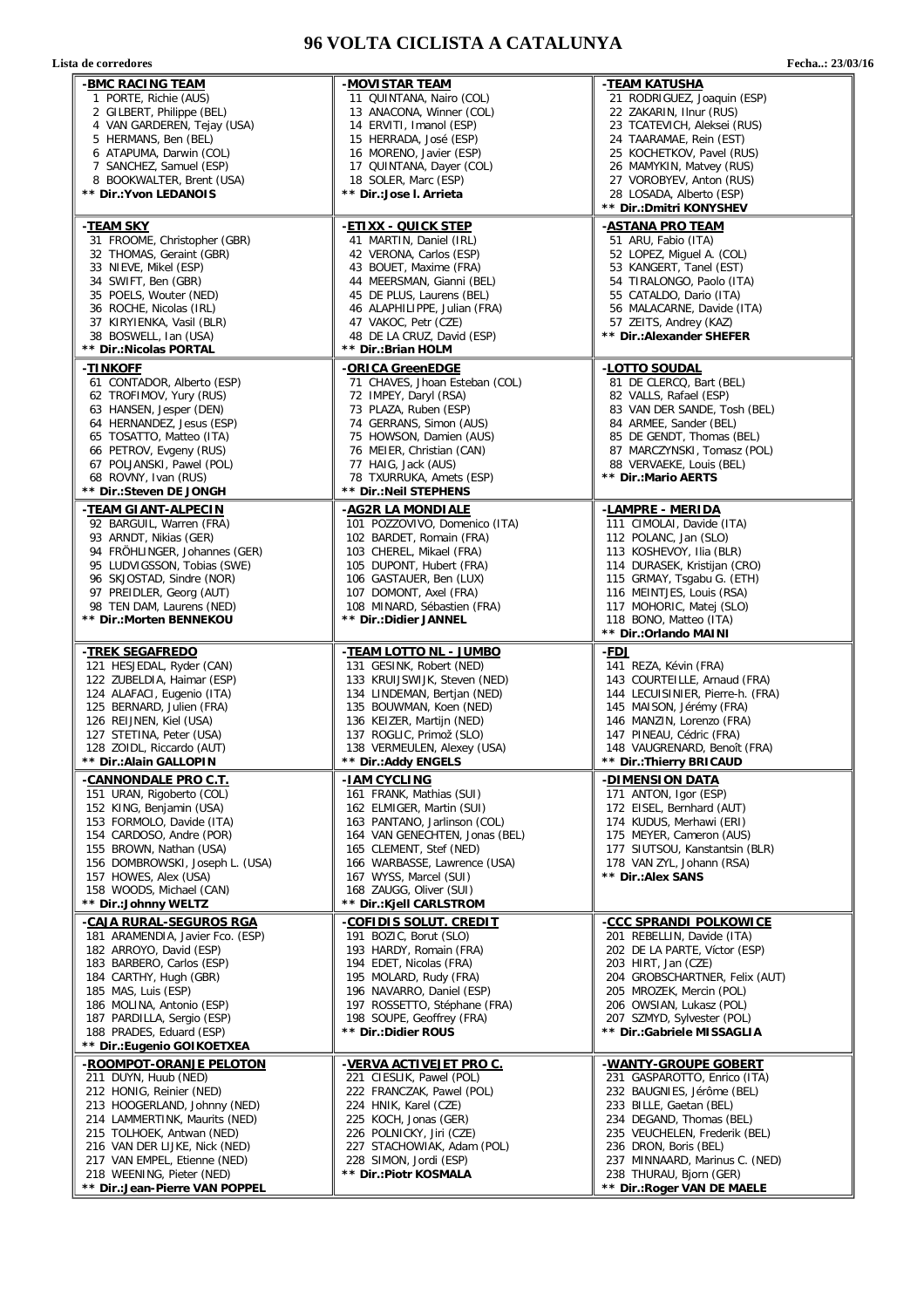Organiza.:"Volta" Ciclista a Catalunya A.E. CLASIFICACION GENERAL POR DORSALES Fecha..: 23/03/2016

| "Volta" |                                                    |  |
|---------|----------------------------------------------------|--|
|         | Ciclista a Catalunya del 21 al 27 de març del 2016 |  |



ZONA FRANCA<br>ALARI SEPAUTO

**DOR NOMBRE DIF - GRAL DOR NOMBRE DIF - GRAL DOR NOMBRE DIF - GRAL \*BMC RACING TEAM (USA)** 72 IMPEY, Daryl 16:51 - 95<br>73 PLAZA, Ruben 12:08 - 78 146 MANZIN, Lorenzo 35:45 - 173 1 PORTE, Richie 19 - 6 73 PLAZA, Ruben 12:08 - 78<br>74 GERRANS, Simon 16:55 - 98 147 PINEAU, Cédric 30:37 - 170 2 GILBERT, Philippe 20:04 - 116 74 GERRANS, Simon 148 VAUGRENARD, Benoît 36:28 - 174 4 VAN GARDEREN, Tejay 12 - 4<br>5 HERMANS, Ben 13:07 - 83 75 HOWSON, Damien 13:26 - 89 **\*CANNONDALE PRO C.T. (USA)** 76 MEIER, Christian 21:27 - 128 5 HERMANS, Ben 151 URAN, Rigoberto 28 - 11 6 ATAPUMA, Darwin 38 - 29<br>7 SANCHEZ, Samuel 50 - 34 77 HAIG, Jack 13:07 - 85 152 KING, Benjamin 28:53 - 165 7 SANCHEZ, Samuel 50 - 34<br>8 ROOKWALTER, Brent 04:57 - 57 78 TXURRUKA, Amets 23:38 - 135 153 FORMOLO, Davide 21 - 7<br>154 CARDOSO, Andre 02:10 - 49 8 BOOKWALTER Brent **\*LOTTO SOUDAL (BEL)** 154 CARDOSO, Andre 02:10 - 49<br>155 BROWN Nathan 04:17 - 54 **\*MOVISTAR TEAM (ESP)** 81 DE CLERCO, Bart 32 - 20 155 BROWN, Nathan 11 QUINTANA, Nairo 19 - 5<br>13 ANACONA Winner 01:14 - 40 82 VALLS, Rafael 04:57 - 60<br>83 VAN DER SANDE Tosh 28:10 - 155 156 DOMBROWSKI, Joseph L. 38 - 33<br>157 HOWES, Alex 18:04 - 110 157 HOWES, Alex 13 ANACONA, Winner 83 VAN DER SANDE, Tosh 14 ERVITI, Imanol 16:55 - 101 84 ARMEE, Sander 24:21 - 139 158 WOODS, Michael 32 - 22 15 HERRADA, José 01:36 - 45<br>16 MORENO, Javier 01:54 - 46 85 DE GENDT, Thomas 19:58 - 115<br>87 MARCZYNSKI Tomasz 16:55 - 104 **\*IAM CYCLING (SUI)** 87 MARCZYNSKI, Tomasz 161 FRANK, Mathias 38 - 25 16 MORENO, Javier 01:54 - 46<br>17 QUINTANA, Dayer 04:57 - 59 17 QUINTANA, Dayer 88 VERVAEKE, Louis 52 - 35 162 ELMIGER, Martin 23:38 - 134 18 SOLER, Marc 16:55 - 108 **\*TEAM GIANT-ALPECIN (GER)** 163 PANTANO, Jarlinson 32 - 18<br>164 VAN GENECHTEN. Jonas 28:10 - 156 **\*TEAM KATUSHA (RUS)** 92 BARGUIL, Warren 55 - 36 164 VAN GENECHTEN, Jonas 21 RODRIGUEZ, Joaquin 28 - 13 93 ARNDT, Nikias 38:48 - 177 165 CLEMENT, Stef 16:55 - 99<br>166 WARBASSE. Lawrence 38 - 26 22 ZAKARIN, Ilnur 22 - 9 94 FRÖHLINGER, Johannes 28:10 - 158<br>95 LUDVIGSSON, Tobias 13:07 - 82 166 WARBASSE, Lawrence 38 - 26<br>167 WYSS, Marcel 13:07 - 84 95 LUDVIGSSON, Tobias 23 TCATEVICH, Aleksei 167 WYSS, Marcel 24 TAARAMAE, Rein 16:55 - 107 96 SKJOSTAD, Sindre 26:51 - 150<br>97 PREIDLER. Georg 04:57 - 55 168 ZAUGG, Oliver 20:08 - 119 25 KOCHETKOV, Pavel 16:55 - 102<br>26 MAMYKIN, Matvey 19:50 - 113 97 PREIDLER, Georg 04:57 - 55<br>98 TEN DAM. Laurens 16:55 - 106 **\*DIMENSION DATA (RSA)** 26 MAMYKIN, Matvey 98 TEN DAM, Laurens 171 ANTON, Igor 04:57 - 61 **\*AG2R LA MONDIALE (FRA)** 27 VOROBYEV, Anton 26:51 - 141<br>28 LOSADA, Alberto 04:57 - 62 172 EISEL, Bernhard 41:46 - 178 101 POZZOVIVO, Domenico 38 - 30<br>102 BARDET Romain 08 - 3 28 LOSADA, Alberto 174 KUDUS, Merhawi 32 - 19<br>175 MEYER. Cameron 17:37 - 109 **\*TEAM SKY (GBR)** 102 BARDET, Romain 175 MEYER, Cameron 31 FROOME, Christopher 22 - 8<br>32 THOMAS, Geraint 28 - 10 103 CHEREL, Mikael 07:11 - 64<br>105 DUPONT. Hubert 01:31 - 43 177 SIUTSOU, Kanstantsin 14:44 - 93<br>178 VAN ZYL. Johann 23:37 - 133 105 DUPONT, Hubert 01:31 - 43<br>106 GASTAUER, Ben 07:11 - 65 178 VAN ZYL, Johann 32 THOMAS, Geraint 28 - 10<br>33 NIEVE, Mikel 28 - 14 NIEVE, Mikel 28 - 14<br>
SWIFT, Ben 10:19 - 69 106 GASTAUER, Ben 07:11 - 65<br>107 DOMONT, Axel 16:55 - 105 **\*CAJA RURAL-SEGUROS RGA (ESP)** 34 SWIFT, Ben 107 DOMONT, Axel 181 ARAMENDIA, Javier Fco. 35 POELS, Wouter 32 - 17<br>36 ROCHE, Nicolas 20:08 - 121 108 MINARD, Sébastien 26:51 - 149 182 ARROYO, David 01:36 - 44<br>183 BARBERO, Carlos 21:27 - 124 36 ROCHE, Nicolas 183 BARBERO, Carlos **\*LAMPRE - MERIDA (ITA)** 37 KIRYIENKA, Vasil 20:08 - 120 111 CIMOLAI, Davide 29:54 - 169 184 CARTHY, Hugh 28 - 12<br>185 MAS. Luis 28:07 - 154 38 BOSWELL, Ian 12:44 - 79 112 POLANC, Jan 11:40 - 75 185 MAS, Luis **\*ETIXX - QUICK STEP (BEL)** 113 KOSHEVOY, Ilia 24:21 - 138 186 MOLINA, Antonio 01:29 - 42 187 PARDILLA, Sergio 38 - 32 **41 MARTIN, Daniel Lider - 1**<br>42 VERONA, Carlos 28 - 15 114 DURASEK, Kristijan 13:34 - 91<br>115 GRMAY, Tsgabu G. 11:15 - 72 42 VERONA, Carlos 28 - 15<br>43 BOUET Maxime 13:03 - 80 188 PRADES, Eduard 13:34 - 90 115 GRMAY, Tsgabu G. 11:15 - 72<br>116 MEINTIES, Louis 13:12 - 88 43 BOUET, Maxime 116 MEINTJES, Louis **\*COFIDIS SOLUT. CREDIT (FRA)** 44 MEERSMAN, Gianni 28:04 - 153 117 MOHORIC, Matej 28:40 - 163 191 BOZIC, Borut 28:18 - 162 45 DE PLUS, Laurens 55 - 37<br>46 ALAPHILIPPE. Julian 21:37 - 130 118 BONO, Matteo 20:51 - 122 193 HARDY, Romain 22:06 - 131 46 ALAPHILIPPE, Julian **\*TREK SEGAFREDO (USA)** 194 EDET, Nicolas 11:15 - 74<br>195 MOLARD. Rudy 02:07 - 48 47 VAKOC, Petr 20:08 - 118<br>48 DE LA CRUZ, David 01:16 - 41 121 HESJEDAL, Ryder 28:44 - 164 195 MOLARD, Rudy 02:07 - 48<br>196 NAVARRO, Daniel 28 - 16 122 ZUBELDIA, Haimar 38 - 27<br>124 ALAFACI, Eugenio 26:51 - 143 48 DE LA CRUZ, David 196 NAVARRO, Daniel 28 - 16<br>197 ROSSETTO, Stéphane 32:22 - 171 **\*ASTANA PRO TEAM (KAZ)** 124 ALAFACI, Eugenio 197 ROSSETTO, Stéphane 51 ARU, Fabio 32 - 21<br>52 LOPEZ, Miguel A. 11:40 - 76 125 BERNARD, Julien 26:51 - 148<br>126 REIJNEN Kiel 21:27 - 123 198 SOUPE, Geoffrey 21:27 - 126 52 LOPEZ, Miguel A. 126 REIJNEN, Kiel **\*CCC SPRANDI POLKOWICE (POL)** 53 KANGERT, Tanel 55 - 38<br>54 TIRALONGO, Paolo 16:55 - 100 127 STETINA, Peter 02:58 - 51<br>128 ZOIDL, Riccardo 11:40 - 77 201 REBELLIN, Davide 13:07 - 81<br>202 DE LA PARTE, Víctor 04:01 - 53 54 TIRALONGO, Paolo 128 ZOIDL, Riccardo 202 DE LA PARTE, Víctor **\*TEAM LOTTO NL - JUMBO (NED)** 55 CATALDO, Dario 06:38 - 63 203 HIRT Jan 19:50 - 114 56 MALACARNE, Davide 08:23 - 66 131 GESINK, Robert 02:07 - 47<br>133 KRUIJSWIJK, Steven 32 - 23 204 GROBSCHARTNER, Felix 20:08 - 117 57 ZEITS, Andrey 08:23 - 67 133 KRUIJSWIJK, Steven 205 MROZEK, Mercin 28:10 - 160 **\*TINKOFF (RUS)** 134 LINDEMAN, Bertjan 11:15 - 73 206 OWSIAN, Lukasz 14:26 - 92 61 CONTADOR, Alberto 06 - 2<br>62 TROFIMOV. Yury 01:11 - 39 135 BOUWMAN, Koen 24:10 - 136 207 SZMYD, Sylvester 24:14 - 137 62 TROFIMOV, Yury 01:11 - 39<br>63 HANSEN, Jesper 09:10 - 68 136 KEIZER, Martijn 21:27 - 127<br>137 ROGLIC. Primož 38 - 31 **\*ROOMPOT-ORANJE PELOTON (NED)** 137 ROGLIC, Primož 63 HANSEN Jesper 211 DUYN Huub 19:48 - 112 64 HERNANDEZ, Jesus 27:34 - 151 138 VERMEULEN, Alexey 24:38 - 140 212 HONIG, Reinier 26:51 - 146 213 HOOGERLAND, Johnny 21:27 - 129<br>214 LAMMERTINK, Maurits 16:55 - 97 65 TOSATTO, Matteo 26:51 - 147<br>66 PETROV, Evgeny 27:34 - 152 **\*FDJ (FRA)** 66 PETROV, Evgeny 141 REZA, Kévin 23:08 - 132 214 LAMMERTINK, Maurits 67 POLJANSKI, Pawel 19:12 - 111<br>68 ROVNY, Ivan 21:27 - 125 143 COURTEILLE, Arnaud 13:07 - 87<br>144 LECUISINIER, Pierre-h. 16:45 - 94 215 TOLHOEK, Antwan 26:51 - 142<br>216 VAN DER LIJKE. Nick 04:57 - 56 216 VAN DER LIJKE, Nick 04:57 - 56<br>217 VAN EMPEL, Etienne 37:30 - 176 68 ROVNY, Ivan 144 LECUISINIER, Pierre-h. 16:45 - 94<br>145 MAISON, Jérémy 28:10 - 161 **\*ORICA GreenEDGE (AUS)** 145 MAISON, Jérémy VAN EMPEL, Etienne 71 CHAVES, Jhoan Esteban 38 - 28  $\rightarrow$ sumattory Federació Catalana<br>Ciclisme **C** (III **A** Estrella Generalitat de Catalunya **CATALUNYA** LOTERIA DE CATALUNYA Cofidis **C**agrupació **Canal Olímpic** Departament de la Presidència **CATALUNYA** Secretaria General de l'Esport de Catalunya **IVECO** Diari oficial: **Serveis d'impressió: Serveis d'impressió: POWERADE** 

LAVANGUARDIA